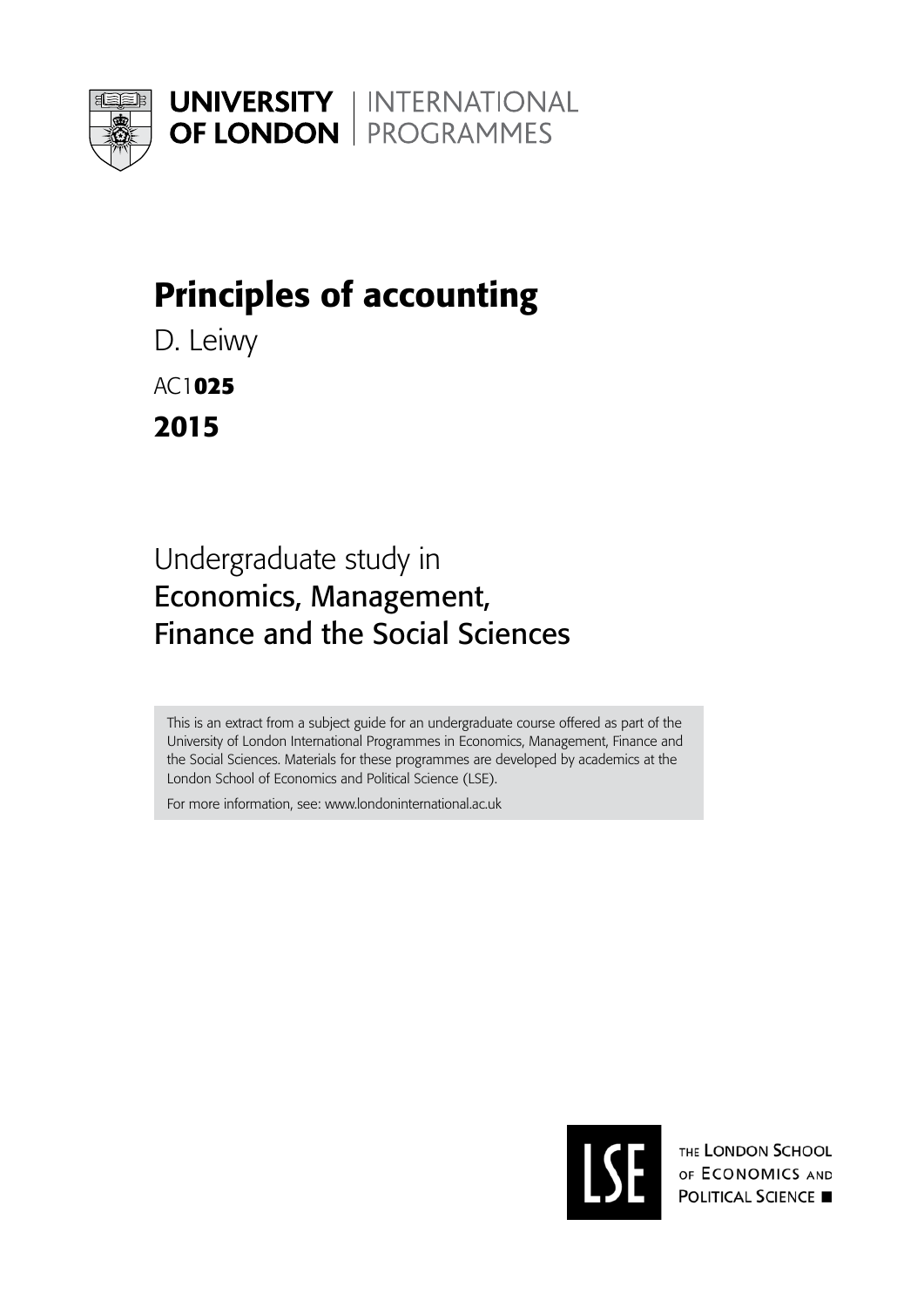This guide was prepared for the University of London International Programmes by:

Danny Leiwy, Department of Accounting, The London School of Economics and Political Science.

It draws on material in the previously published editions of the guide by:

Dr Jennifer Ireland, formerly of the Department of Accounting and Finance, The London School of Economics and Political Science.

This is one of a series of subject guides published by the University. We regret that due to pressure of work the authors are unable to enter into any correspondence relating to, or arising from, the guide. If you have any comments on this subject guide, favourable or unfavourable, please use the form at the back of this guide.

University of London International Programmes Publications Office Stewart House 32 Russell Square London WC1B 5DN United Kingdom

[www.londoninternational.ac.uk](http://www.londoninternational.ac.uk)

Published by: University of London

© University of London 2015

The University of London asserts copyright over all material in this subject guide except where otherwise indicated. All rights reserved. No part of this work may be reproduced in any form, or by any means, without permission in writing from the publisher. We make every effort to respect copyright. If you think we have inadvertently used your copyright material, please let us know.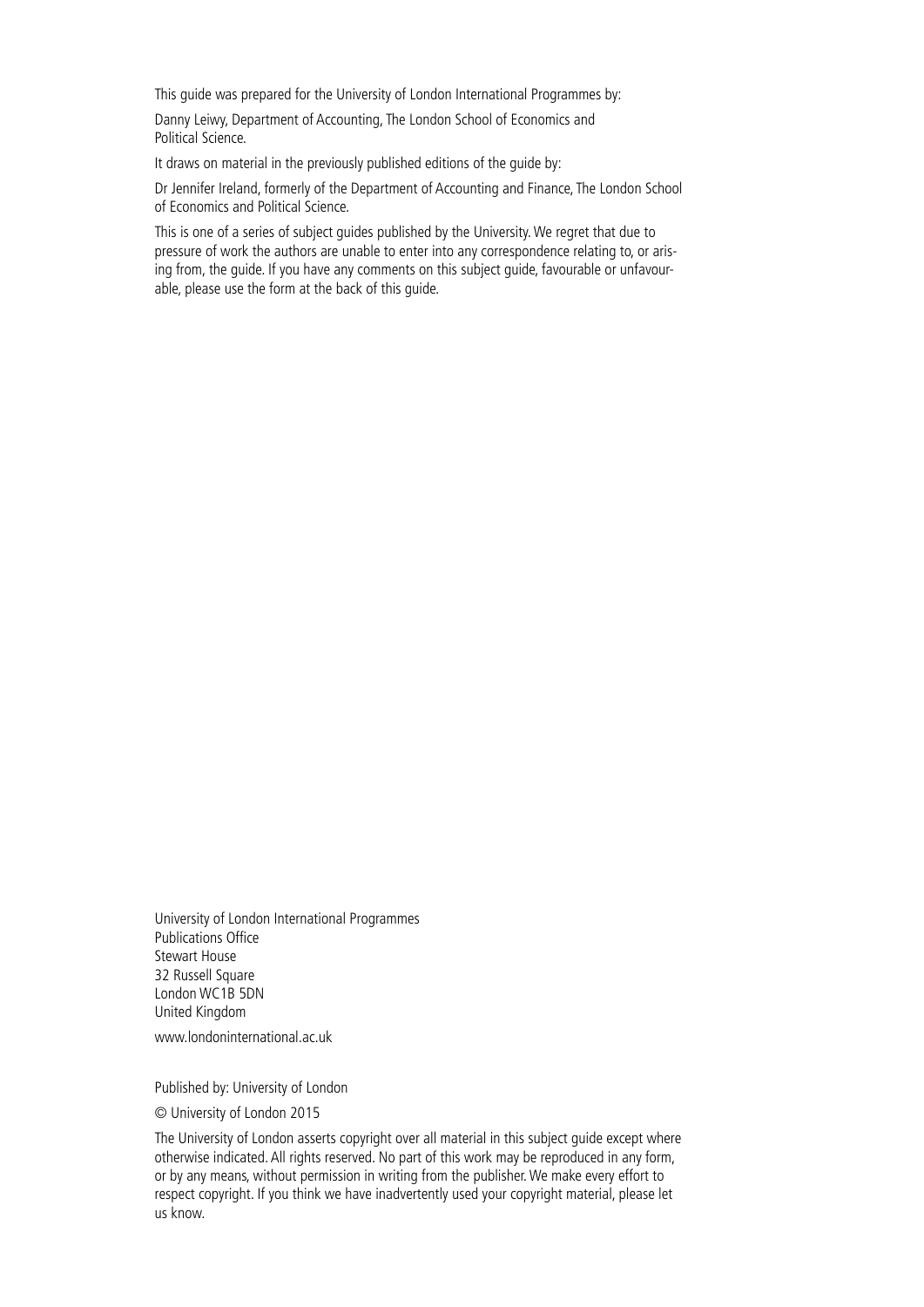# **Contents**

| Chapter 3: Income statement and Statement of financial position 23 |  |
|--------------------------------------------------------------------|--|
|                                                                    |  |
|                                                                    |  |
|                                                                    |  |
|                                                                    |  |
|                                                                    |  |
|                                                                    |  |
|                                                                    |  |
|                                                                    |  |
|                                                                    |  |
|                                                                    |  |
|                                                                    |  |
|                                                                    |  |
|                                                                    |  |
|                                                                    |  |
|                                                                    |  |
|                                                                    |  |
|                                                                    |  |
|                                                                    |  |
|                                                                    |  |
|                                                                    |  |
|                                                                    |  |
|                                                                    |  |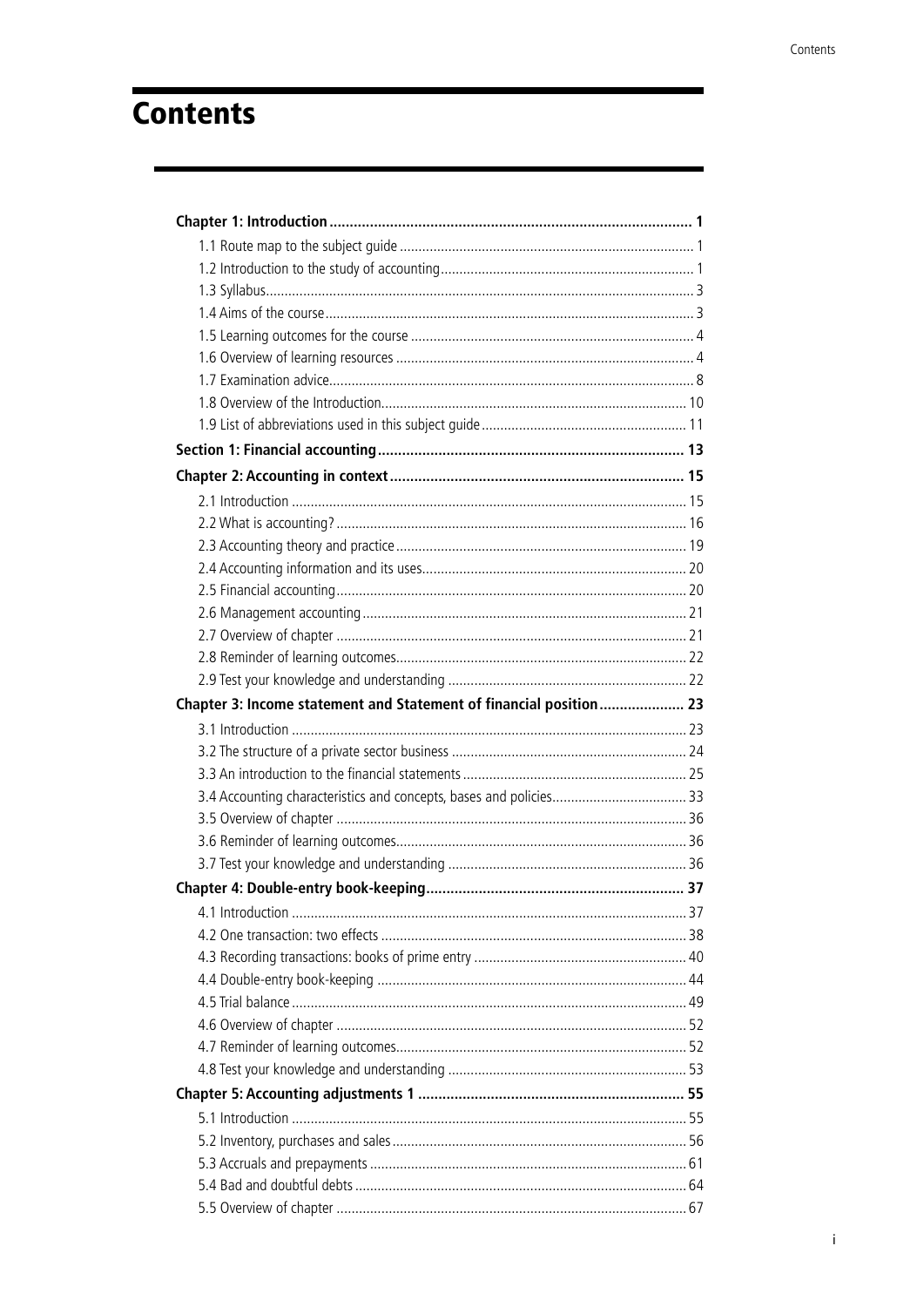| 8.2 Preparing the statement of financial position and income statement 96 |  |
|---------------------------------------------------------------------------|--|
|                                                                           |  |
|                                                                           |  |
|                                                                           |  |
| Chapter 9: Incomplete records and missing information 109                 |  |
|                                                                           |  |
|                                                                           |  |
|                                                                           |  |
|                                                                           |  |
|                                                                           |  |
|                                                                           |  |
|                                                                           |  |
|                                                                           |  |
|                                                                           |  |
|                                                                           |  |
|                                                                           |  |
|                                                                           |  |
|                                                                           |  |
|                                                                           |  |
|                                                                           |  |
|                                                                           |  |
|                                                                           |  |
|                                                                           |  |
|                                                                           |  |
| Chapter 12: Using and understanding financial statements  147             |  |
|                                                                           |  |
|                                                                           |  |
|                                                                           |  |
|                                                                           |  |
|                                                                           |  |
|                                                                           |  |
|                                                                           |  |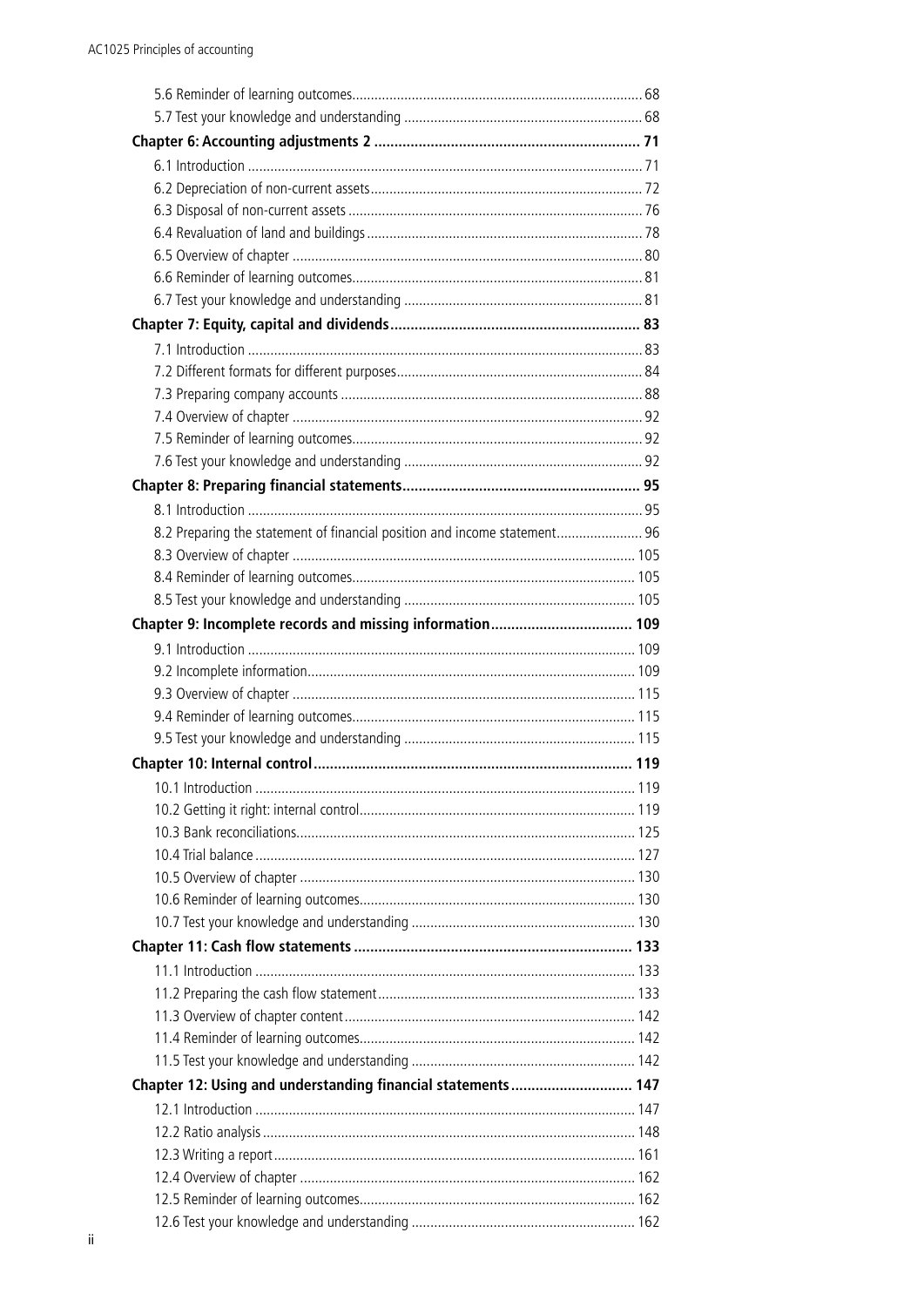| Chapter 14: Absorption costing versus marginal costing  173                 |  |
|-----------------------------------------------------------------------------|--|
|                                                                             |  |
|                                                                             |  |
|                                                                             |  |
|                                                                             |  |
|                                                                             |  |
|                                                                             |  |
|                                                                             |  |
|                                                                             |  |
| Chapter 15: Contribution, CVP analysis and the optimal use of               |  |
|                                                                             |  |
|                                                                             |  |
|                                                                             |  |
|                                                                             |  |
|                                                                             |  |
|                                                                             |  |
|                                                                             |  |
|                                                                             |  |
| Chapter 16: Planning for the future: budgeting and cash forecasting  201    |  |
|                                                                             |  |
|                                                                             |  |
|                                                                             |  |
|                                                                             |  |
|                                                                             |  |
|                                                                             |  |
|                                                                             |  |
| Chapter 17: Budgets for control: standard costing and variance analysis 213 |  |
|                                                                             |  |
|                                                                             |  |
|                                                                             |  |
|                                                                             |  |
|                                                                             |  |
|                                                                             |  |
|                                                                             |  |
|                                                                             |  |
|                                                                             |  |
|                                                                             |  |
|                                                                             |  |
|                                                                             |  |
|                                                                             |  |
|                                                                             |  |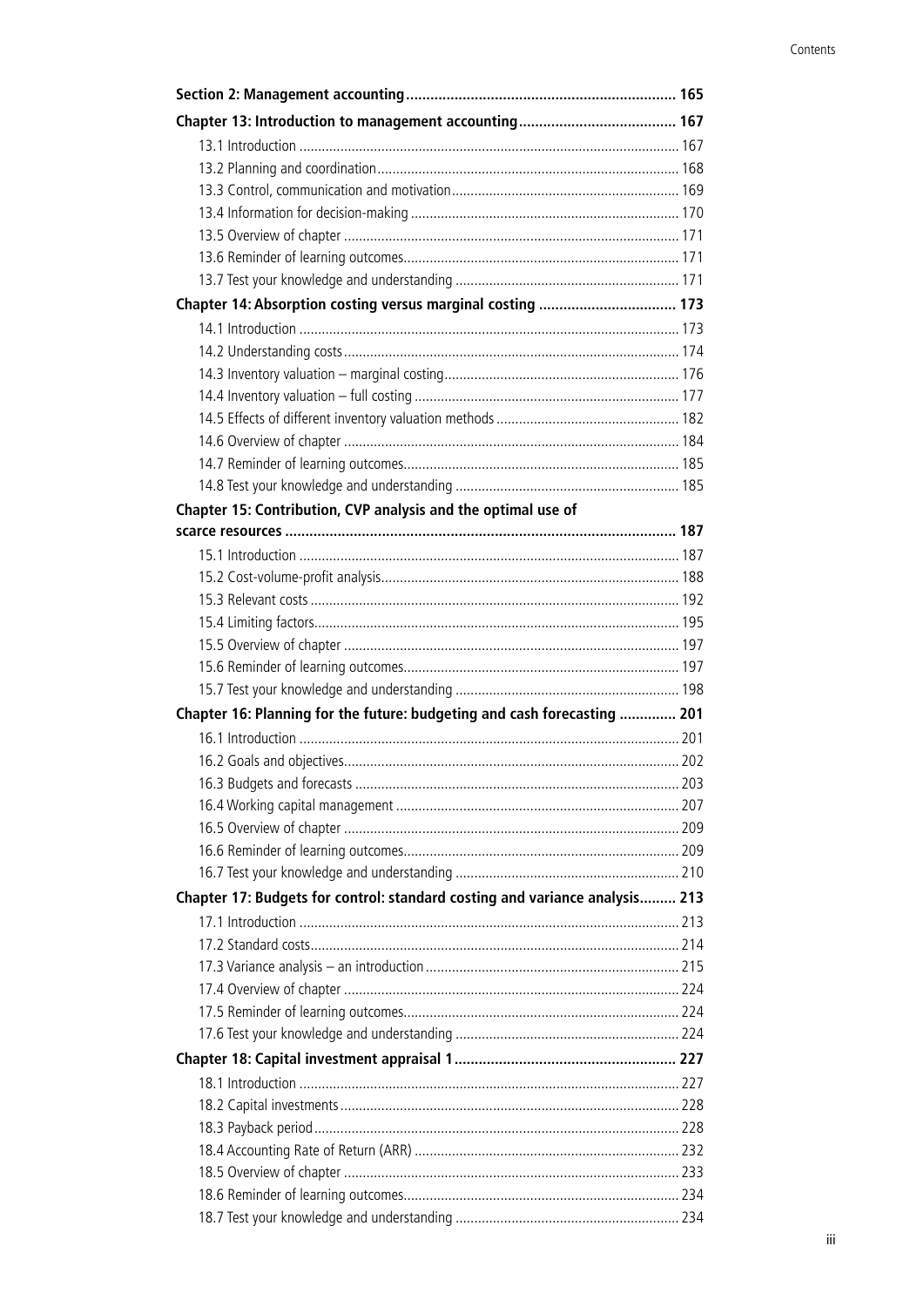| Appendix 1: Suggested solutions to selected Activities and |  |
|------------------------------------------------------------|--|
|                                                            |  |
|                                                            |  |
|                                                            |  |
|                                                            |  |
|                                                            |  |
|                                                            |  |
|                                                            |  |
|                                                            |  |
|                                                            |  |
|                                                            |  |
|                                                            |  |
|                                                            |  |
|                                                            |  |
|                                                            |  |
|                                                            |  |
|                                                            |  |
|                                                            |  |
|                                                            |  |
|                                                            |  |
|                                                            |  |
|                                                            |  |
|                                                            |  |
|                                                            |  |
|                                                            |  |
|                                                            |  |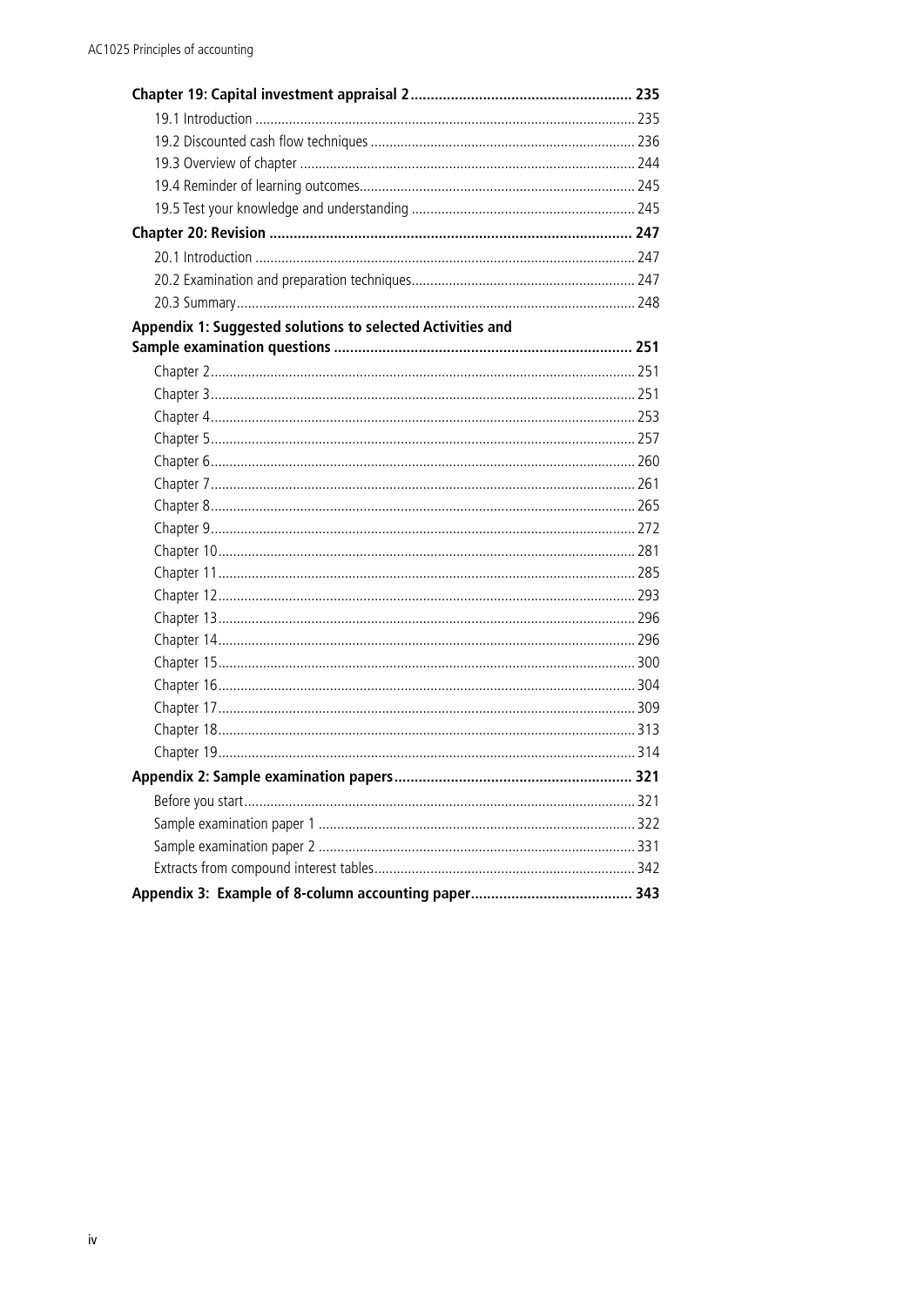# <span id="page-6-0"></span>Chapter 1: Introduction

This subject guide has been written for those of you who are studying AC1025 Principles of accounting. The course is intended as a broad introduction to the subject, both for non-specialist students, and as a foundation for further study in the area.

# 1.1 Route map to the subject guide

This subject guide is divided into 20 chapters which, with the exception of the Introduction, are organised in two sections:

Chapter 1 is a general introduction to the subject and the course.

Chapters 2–12 form Section 1 on Financial accounting. This section distinguishes between financial accounting and management accounting; introduces and explains financial accounting concepts and conventions; and provides a grounding in double-entry book-keeping and the preparation of basic financial statements. This section also enables you to analyse and interpret the information contained in these financial statements, and to explain their limitations, with reference to underlying theories and principles. Although a grounding in double-entry bookkeeping is provided, you should note that it is possible to prepare basic financial statements from both structured and unstructured information without making use of this technique; double-entry book-keeping is used by businesses to record financial transactions as they occur, but if this data is already provided then it can be directly manipulated for financial reporting purposes. This section corresponds to Section 1 of the syllabus for this course.

Chapters 13–19 form Section 2 on Management accounting. This section introduces a range of management accounting applications and techniques for planning, decision-making and control. These techniques are supported by discussion of the underlying theories and principles; and the emphasis is placed on the ability to interpret and critique their use. This section corresponds to Section 2 of the syllabus for this course.

Chapter 20 gives some revision advice.

Finally, suggested solutions to some of the exercises and Sample examination questions set in the chapters are provided in Appendix 1. In Appendix 2 you will find two Sample examination papers and extracts from interest (discount factor) tables. *Examiners' commentaries* relating to the 2014 examination papers can be found on the VLE.

# 1.2 Introduction to the study of accounting

From the outside, accounting can appear to be a purely practical subject. It would be very easy to focus on just the applications of techniques and procedures. However, accounting is more than just a set of calculations; unless we can understand and interpret the figures we produce, the calculations are pointless!

Accounting provides information for a wide variety of different users and purposes, and its practices can only be properly understood and assessed in relation to the economic and social environment in which they are applied. Therefore there are four aspects to this subject: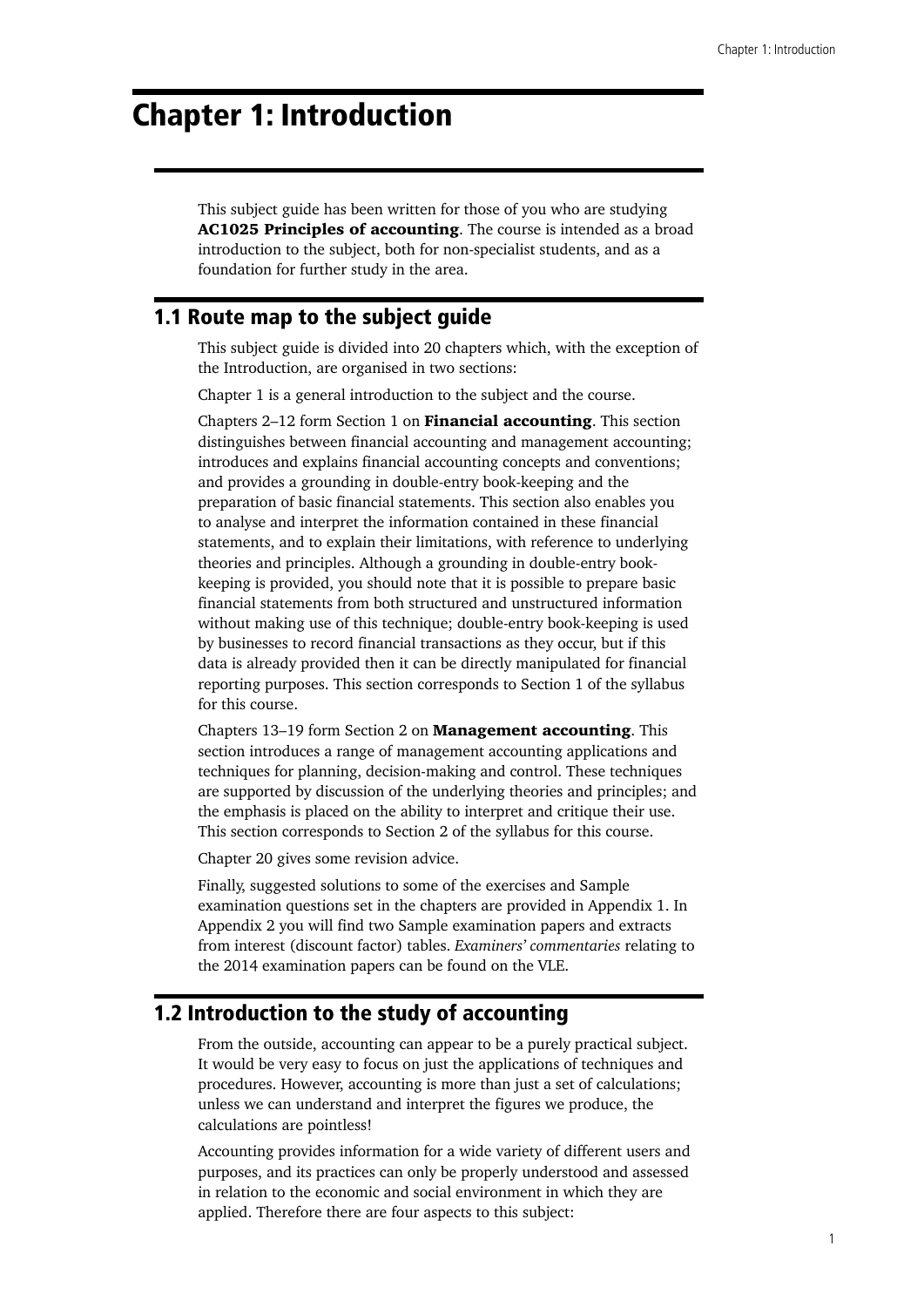- 1. Techniques for recording, calculating, classifying and reporting of accounting information.
- 2. Legal and institutional background associated with accounting information.
- 3. Economic and administrative problems which the information is required to solve.
- 4. Interpretation of reports prepared using point 1 in the light of points 2 and 3.

The accounting information referred to in point 1 above need not be financial, although for our purposes in this course it will almost always be.

The problems referred to in point 3 above are largely concerned with the planning of, and control over, the use of economic resources. They are also concerned with the measurement of income and of various kinds of value changes.

In order to properly interpret accounting information as in point 4 above, and apply it to the problems in point 3, we need to understand the theory and principles which underlie the techniques in point 1.

The study of accounting is traditionally divided into two parts according to the types of users of the accounting information.

Financial accounting is primarily concerned with the needs of users outside the business (or other organisation). Therefore it relates to the **external** control and management of resources (for example, by shareholders of the company in which they have invested their funds, or by banks making loans). A key part of financial accounting is reporting the performance and position of the business to these external users, via the financial statements. The form and content of financial statements is usually highly regulated.

In contrast, **management accounting** is concerned with the needs of users inside the business. Therefore it relates to the internal control and management of resources (for example, by the directors, management or employees of a company). Management accounting statements may be more detailed than those prepared for external users, and do not normally need to meet any legal requirements.

Countries around the world organise their economic and financial activities in different ways so, inevitably, legal requirements, regulations and administrative procedures also vary across countries. The syllabus for this course is based on the system pertaining to the UK; however, the amount of institutional material that you need to know is kept to a minimum. Even though the material in this subject guide is based on the system in the UK, accounting rules and guidelines around the world are becoming more similar (converging) as a result of International Financial Reporting Standards (IFRSs) which are complied with by large companies in most countries. This is part of a general drive to harmonise international accounting practices.

It is important to note that knowledge of the following is **not** part of the syllabus: UK Statements of Standard Accounting Practice (SSAPs), Financial Reporting Standards (FRSs), and of International Accounting Standards (IASs) and International Financial Reporting Standards (IRFSs).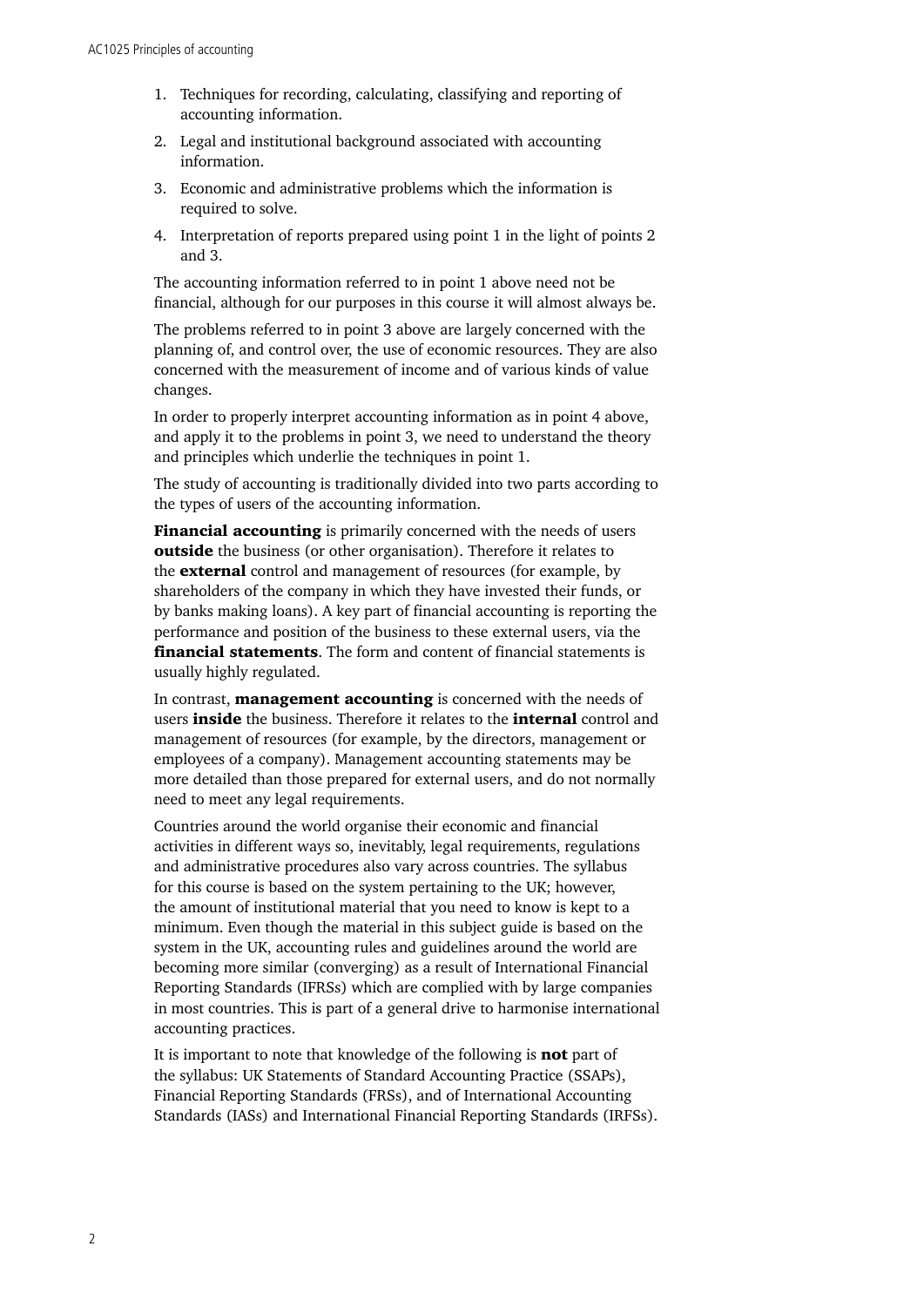# <span id="page-8-0"></span>1.3 Syllabus

This course is designed to introduce you to accounting and financial management. Traditionally concerned with measuring, recording and reporting financial transactions and events, modern accounting provides a broad range of information for a wide variety of users. Financial accounting and reporting is primarily concerned with the needs of users outside the business, such as shareholders, regulators and creditors. In contrast, management accounting and financial management is concerned with the needs of users who are internal to the business, such as directors, managers, and employees.

The course is arranged in two sections. The first section introduces and explains financial accounting concepts and conventions, and provides a grounding in double-entry bookkeeping and the preparation of the primary financial statements. The second section introduces a range of applications and techniques for planning, decision-making and control.

#### Section 1 Financial accounting

Accounting harmonisation and International Financial Reporting Standards. Accounting concepts and conventions: their nature, purposes and limitations. How to prepare and interpret financial statements: 'Statement of Financial Position', income statement and statement of cash flows. Analysis and interpretation of financial statements.

#### Section 2 Management accounting and financial management

Cost behaviour, marginal and total absorption costing for inventory. Costvolume-profit analysis. Introduction to budgetary planning and control, including standard costs, targets, and variance analysis. Making capital investment decisions.

#### 1.3.1 Changes to the syllabus

The material covered in this subject guide reflects the syllabus for the year 2015–2016. The field of accounting changes regularly, and there may be updates to the syllabus for this course that are not included in this subject guide. Any such updates will be posted on the VLE. It is essential that you check the VLE at the beginning of each academic year (September) for new material and changes to the syllabus. Any additional material posted on the VLE will be examinable.

# 1.4 Aims of the course

The aims of the course are to:

- introduce you to the principles underlying accounting
- enable you to apply, interpret and explain key accounting techniques
- provide a broad understanding of the theory and practice of financial and management accounting.

The course is intended both for non-specialist students, and as a foundation for further study in the area.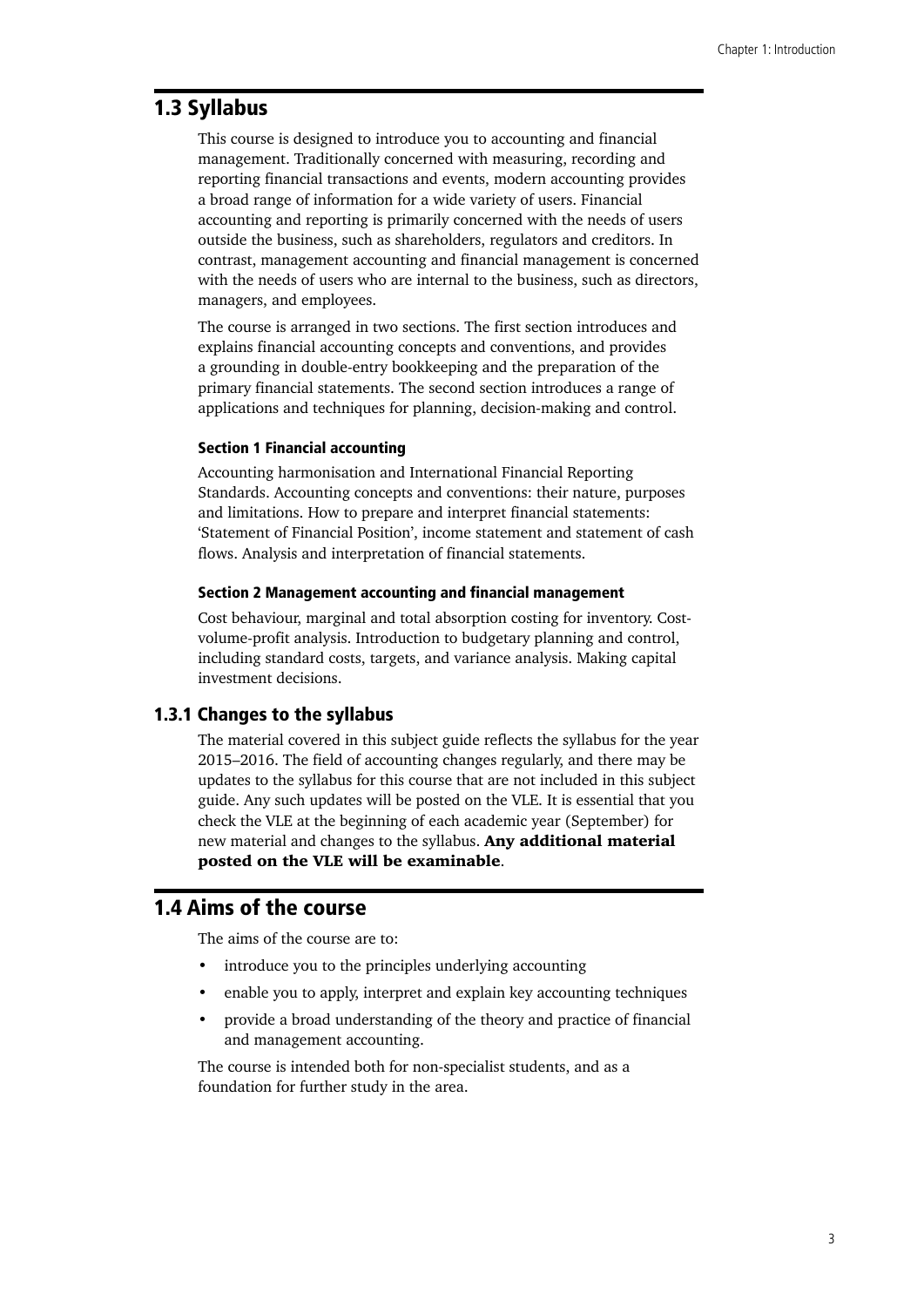# <span id="page-9-0"></span>1.5 Learning outcomes for the course

At the end of this course, and having completed the Essential reading and Activities, you should be able to:

- distinguish between different uses of accounting information and relate these uses to the needs of different groups of users
- explain the limitations of such statements and their analysis
- categorise cost behaviour, and prepare and contrast inventory valuations under different costing methods
- describe the budgeting process and discuss the use of budgets in planning and control
- explain, discuss and apply relevant techniques to aid internal users in decision-making.

# 1.6 Overview of learning resources

## 1.6.1 The subject guide

This subject guide is intended to supplement, not replace, the Essential reading indicated. The guide relies on the Recommended textbook (Leiwy and Perks, 2013) to provide the theoretical grounding for the material and for many definitions, examples and explanations. The subject guide:

- provides a framework for your study of the subject using the recommended text
- contains aims and learning outcomes for each topic, and references to the Essential reading
- acts as a pointer to the most important issues dealt with in the reading
- provides additional explanations where appropriate
- contains additional worked examples, exercises for you to work through yourself, and Sample examination questions.

It is important to attempt all of the exercises and to ensure that you take the time to fully understand the material covered in each chapter of the subject guide.

You should complete this Introduction first of all, before progressing to the other sections of the subject guide. Thereafter, you are strongly advised to attempt the work relating to Financial accounting (Section 1) in the order in which it is presented in the subject guide. However, you may progress to Section 2 (Management accounting) before attempting Chapter 12.1 Although it is also important to attempt the work relating to management accounting in the general order in which it is presented in the subject guide, Chapters 13 and 14 may be attempted (in that order) at any time after you have completed Chapter 8.

It is also possible to leave Chapters 5 to 8 and return to them at a later date, if double entry is causing you problems.

It is essential to have a good understanding of the underlying principles of financial accounting before moving onwards as the steps which culminate in the preparation (and interpretation) of financial statements are cumulative. However, you may find that the work on management accounting falls more readily into separate, albeit related, topics. In particular, Chapters 18 and 19, on long-term decision-making techniques, may be attempted separately from Chapters 15 to 17, on the use of budgets for planning and control.

*1 It is important to study Chapters 2–12 on financial accounting in the subject guide before starting the material on management accounting, because you will need to understand both terminology from the financial accounting material, and the way that financial statements fit together, in order to understand all of the material on management accounting.*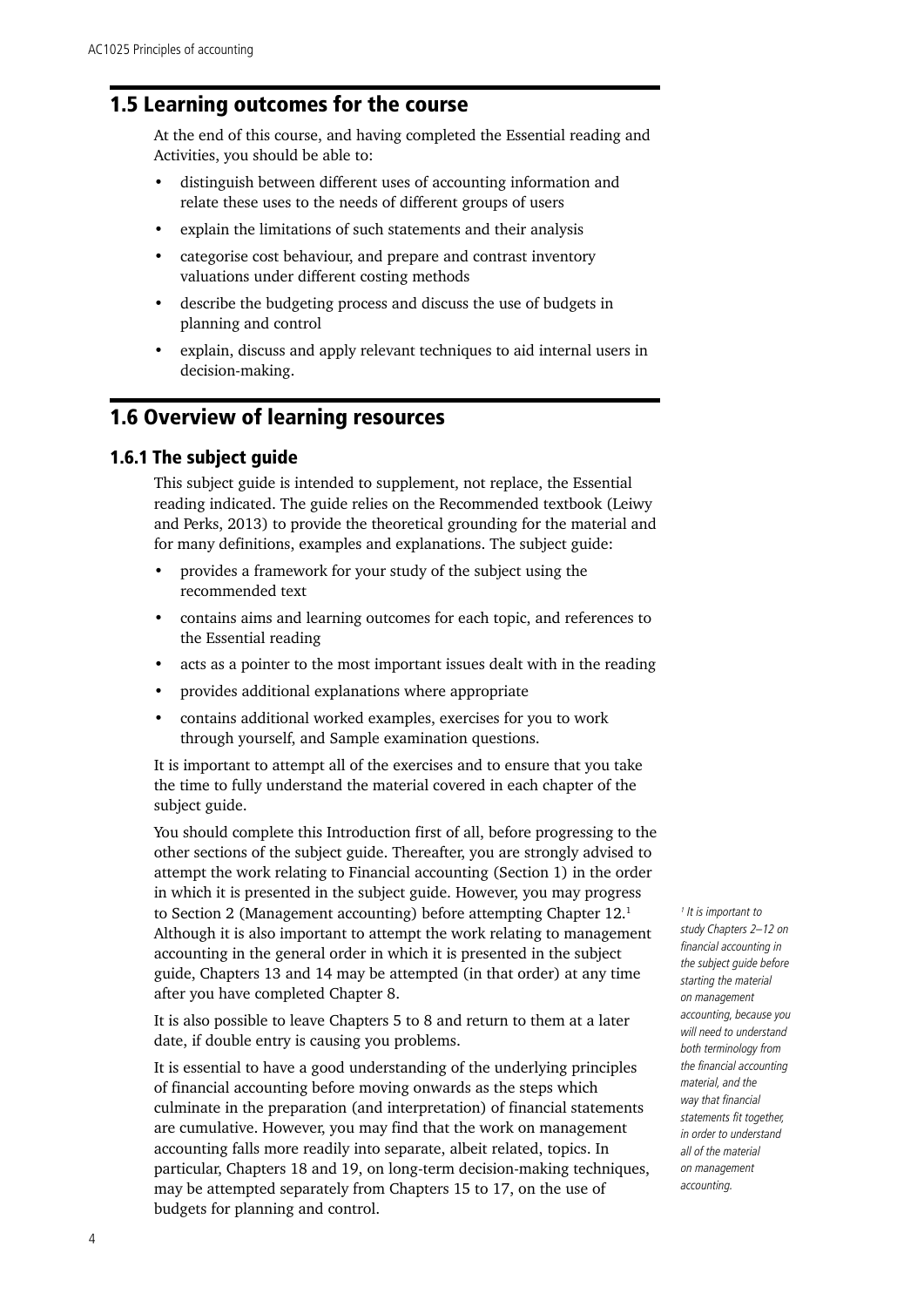Unless indicated otherwise, the order in which you should tackle the work specified in each chapter is as follows:

- 1. Read the chapter Aims and Learning outcomes, and the Introduction, to appreciate what material will be covered in the chapter, and what you are expected to achieve by the end of it. Bear these in mind as you work through the chapter.
- 2. Read through the specified Essential reading (Leiwy and Perks, 2013) to acquire an initial understanding of the text.
- 3. Work through the material in the subject guide chapter. Pay particular attention to the examples provided, as they contain materials that are either complementary to the textbook, or otherwise important to ensure you gain a full understanding of the material.
- 4. As you are working through the material in the subject guide chapter, attempt each Activity at the appropriate point. You may need to refer back to relevant parts of the specified reading in Leiwy and Perks (2013) in order to do so. Solutions for numerical Activities are provided in Appendix 1 of the subject guide.
- 5. Make notes from the specified reading and the subject guide chapter for future reference. If you struggled with any of the exercises, try to ensure that your notes will help you to avoid the same problems when you review the chapter at a later date.
- 6. Your knowledge and understanding will be reinforced if you also tackle the questions at the end of the corresponding Leiwy and Perks (2013) chapter(s). If you find you are having difficulties, you should work through the subject guide material again before returning to the questions.
- 7. Check that you have achieved the learning outcomes before moving on to the next chapter of the subject guide.
- 8. Where provided, prepare (note form) solutions for the Sample examination questions given at the end of the subject guide chapters and keep your note solutions for future reference.

Sample examination questions may be more difficult than the exercises in the body of the chapter, and require more thought. They are set at examination level, so you should make sure that you can answer them when you are preparing for the examination. Therefore you should write a full answer to each question when you are revising the chapter, once you have already completed a large part of the course. When you finish each full answer, look back at your first attempt in note form, which you should have kept. Hopefully, you will find that completing your study of the whole course has thrown more light on what you want to say in each answer. Of course, be sure not to wander off the point!

When you have completed all of Chapters 1–19 in the subject guide, including the Activities and the Sample examination questions at the end of each chapter, you will be ready to read the revision advice and Chapter 20 and attempt the two Sample examination papers. Before you do, make sure that you have read the *Examiners' commentaries*, the examination information in the *Handbook*, and the examination advice below.

# 1.6.2 Essential reading

Leiwy, D. and R. Perks *Accounting: understanding and practice*. (Maidenhead: McGraw-Hill, 2013) fourth edition [ISBN 9780077139131].

You are strongly advised to buy this textbook, which is referred to in every chapter of this subject guide and has many examples and both self-testing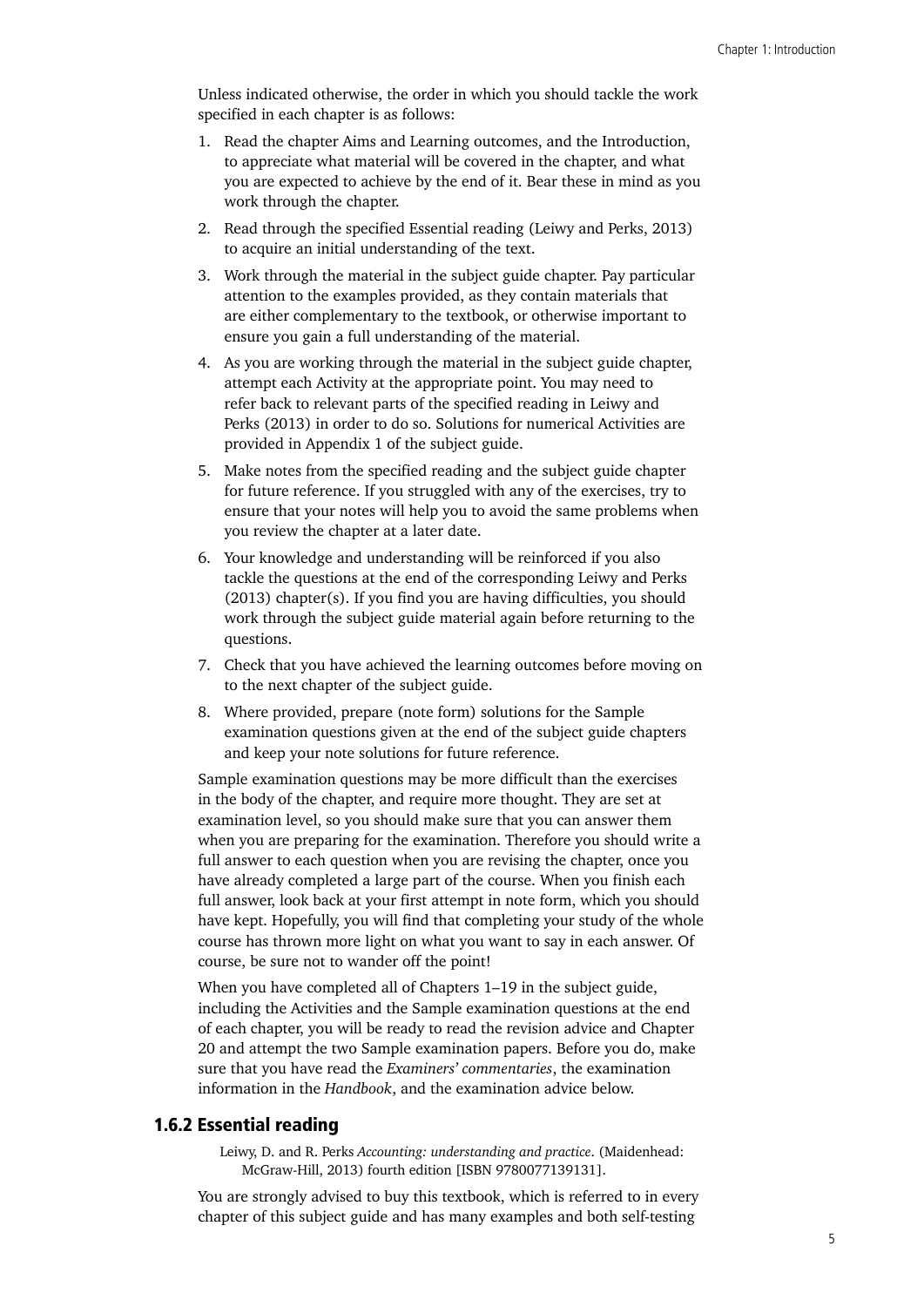and assessment questions closely related to this course. The textbook also has a companion website: www.mcgraw-hill.co.uk/textbooks/leiwy

Detailed reading references in this subject guide refer to the edition of the set textbook listed above. New editions of this textbook may have been published by the time you study this course. You can use a more recent edition; use the detailed chapter and section headings and the index to identify relevant readings. Also check the virtual learning environment (VLE) regularly for updated guidance on readings.

### 1.6.3 Further reading

Please note that as long as you read the Essential reading you are then free to read around the subject area in any text, paper or online resource. You will need to support your learning by reading as widely as possible and by thinking about how these principles apply in the real world. To help you read extensively, you have free access to the VLE and University of London Online Library (see below).

Accounting is an evolving and, at times, controversial subject. You are encouraged to stay informed of the current issues in accounting. These issues are often reported in the press, so you may do this by reading the financial pages of a quality daily, or weekly, newspaper. In addition, specialist publications that are worth reading on a regular basis include: *economia*, the official monthly journal of the Institute of Chartered Accountants in England and Wales (ICAEW); *Accountancy*, formerly the official monthly journal of the ICAEW; and *Accountancy Age* which is available online at www.accountancyage.com. Journals of other professional accountancy bodies in the UK and elsewhere are also suitable. Press, comment and other information can also be found at: www.accountingweb.co.uk/

In recent times, accounting for pensions and financial instruments have been regular features in the UK news. Your country may have very different accounting issues. You may not be able to understand all the technical details, but you should try to understand the main arguments. Who do you think is right, and why? What may be the real motivations behind the arguments? How do the policy-makers respond? What are the causes of accounting scandals that occur? What do you think can be done to prevent these scandals, and why?

#### Reference books

- Nobes, C. *The Penguin dictionary of accounting*. (London: Penguin Books, 2006) second edition [ISBN 9780141025254].
- Owen, G. and J. Law *A dictionary of accounting*. (Oxford: Oxford Paperbacks, 2010) fourth edition [ISBN 9780199563050].

These (or any similar) dictionaries of accounting provide a quick source of reference for any new terms you meet in this course. You may find a dictionary particularly useful when you approach this course for the first time, as accounting terminology can sometimes cause unnecessary confusion. You should be aware that precise terminology, particularly with respect to financial reporting terms, may differ from one country to another. If you do not have a dictionary of accounting, you should be able to find the information you need in Leiwy and Perks (2013) which includes a comprehensive glossary (pp.470–75).

# 1.6.4 Online study resources

In addition to the subject guide and the Essential reading, it is crucial that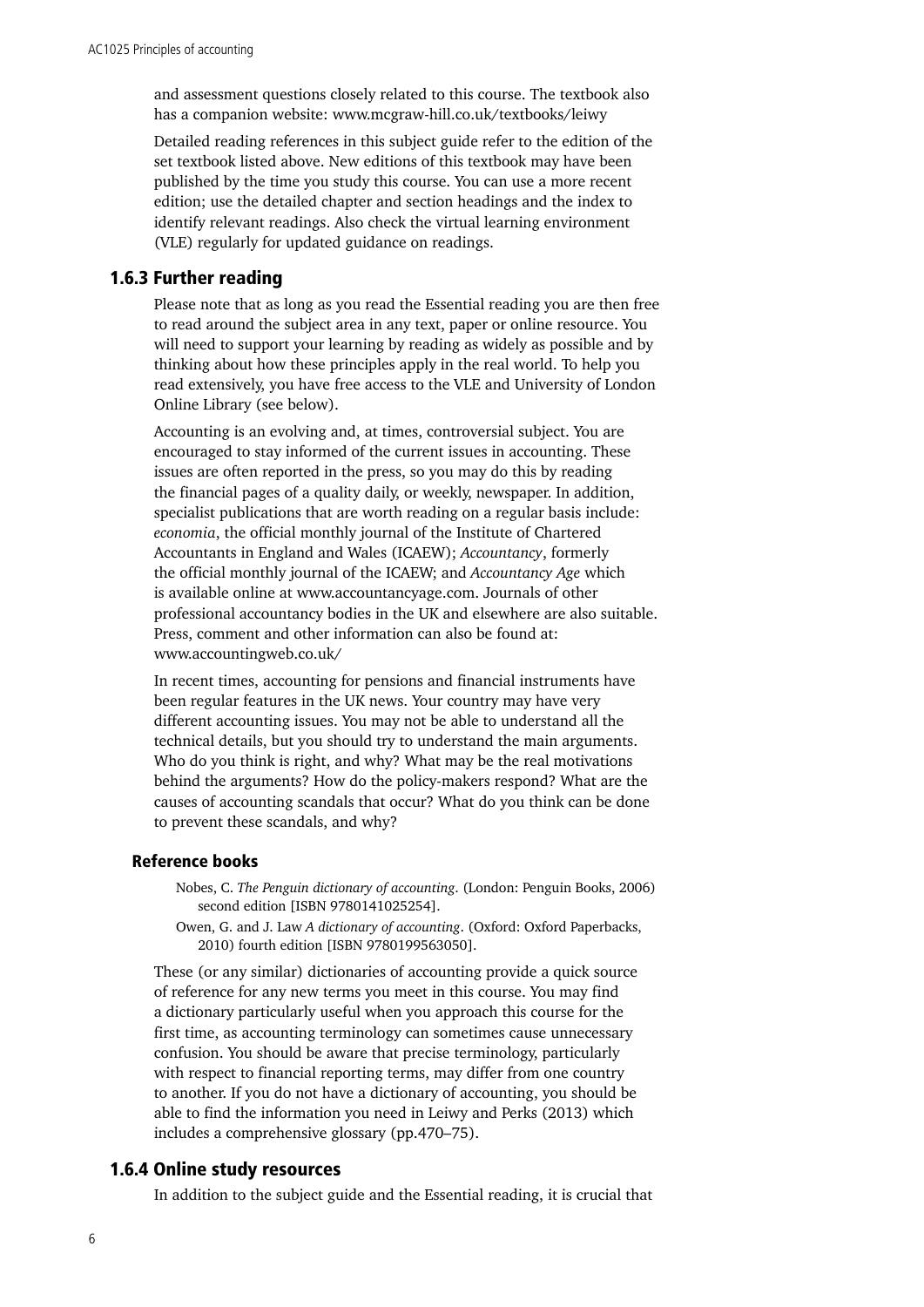you take advantage of the study resources that are available online for this course, including the VLE and the Online Library.

You can access the VLE, the Online Library and your University of London email account via the Student Portal at: <http://my.londoninternational.ac.uk>

You should have received your login details for the Student Portal with your official offer, which was emailed to the address that you gave on your application form. You have probably already logged in to the Student Portal in order to register. As soon as you registered, you will automatically have been granted access to the VLE, Online Library and your fully functional University of London email account.

If you forget your login details, please click on the 'Forgotten your password' link on the login page.

#### The VLE

The VLE, which complements this subject guide, has been designed to enhance your learning experience, providing additional support and a sense of community. It forms an important part of your study experience with the University of London and you should access it regularly.

The VLE provides a range of resources for EMFSS courses:

- Self-testing activities: Doing these allows you to test your own understanding of subject material.
- Electronic study materials: The printed materials that you receive from the University of London are available to download, including updated reading lists and references.
- Past examination papers and *Examiners' commentaries*: These provide advice on how each examination question might best be answered.
- A student discussion forum: This is an open space for you to discuss interests and experiences, seek support from your peers, work collaboratively to solve problems and discuss subject material.
- Videos: There are recorded academic introductions to the subject, interviews and debates and, for some courses, audio-visual tutorials and conclusions.
- Recorded lectures: For some courses, where appropriate, the sessions from previous years' Study Weekends have been recorded and made available.
- Study skills: Expert advice on preparing for examinations and developing your digital literacy skills.
- Feedback forms.

Some of these resources are available for certain courses only, but we are expanding our provision all the time and you should check the VLE regularly for updates.

#### Making use of the Online Library

The Online Library contains a huge array of journal articles and other resources to help you read widely and extensively.

To access the majority of resources via the Online Library you will either need to use your University of London Student Portal login details, or you will be required to register and use an Athens login: <http://tinyurl.com/ollathens>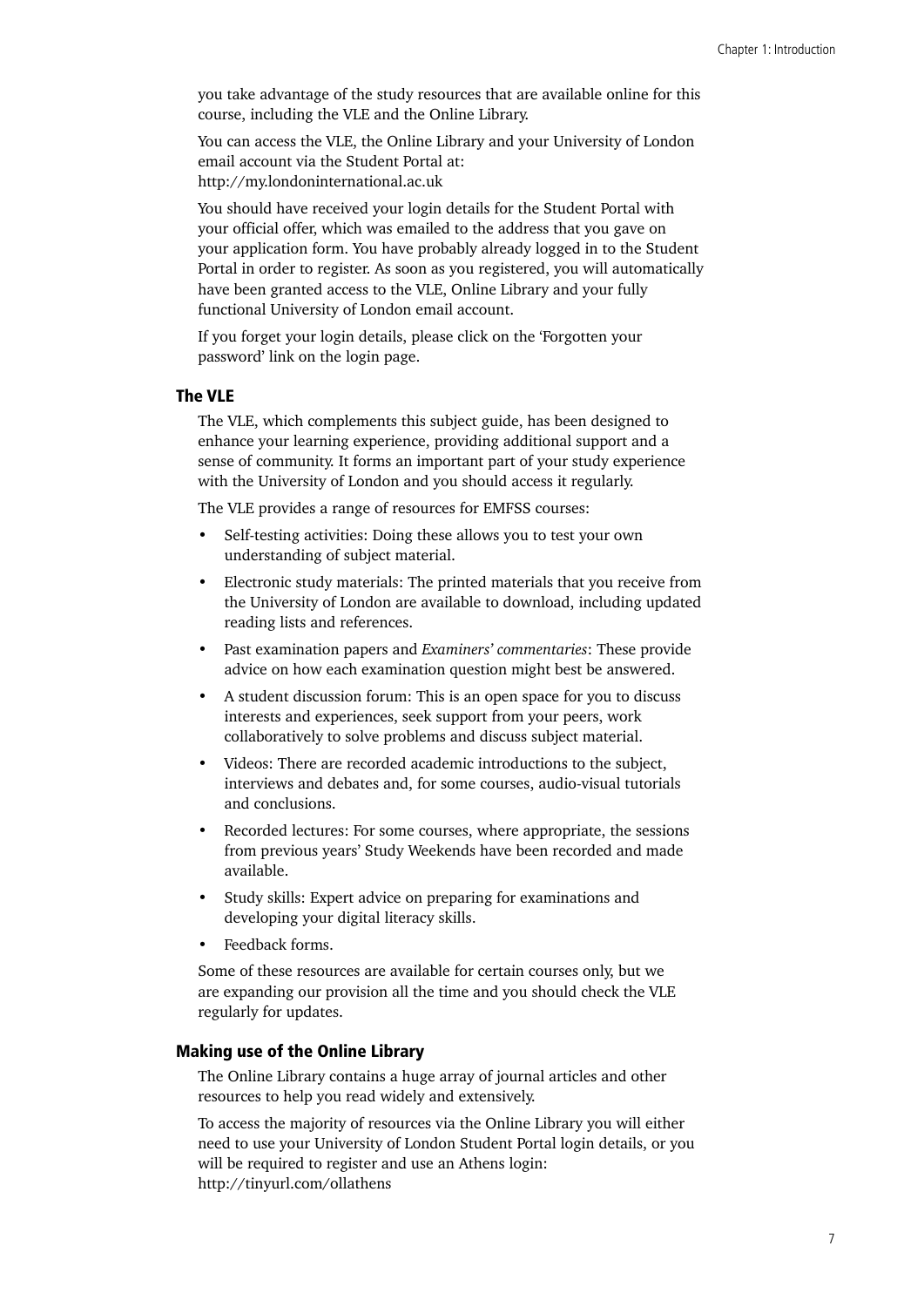<span id="page-13-0"></span>The easiest way to locate relevant content and journal articles in the Online Library is to use the **Summon** search engine.

If you are having trouble finding an article listed in a reading list, try removing any punctuation from the title, such as single quotation marks, question marks and colons.

For further advice, please see the online help pages: [www.external.shl.lon.ac.uk/summon/about.php](file:///E:/25%20to%20typeset/www.external.shl.lon.ac.uk/summon/about.php)

# 1.7 Examination advice

**Important:** the information and advice given here are based on the examination structure used at the time this guide was written. Please note that subject guides may be used for several years. Because of this we strongly advise you to always check both the current *Regulations* for relevant information about the examination, and the VLE where you should be advised of any forthcoming changes. You should also carefully check the rubric/instructions on the paper you actually sit and follow those instructions.

The assessment for this course is by examination. The examination is three hours and 15 minutes long, which includes 15 minutes' reading time. The examination paper is divided into sections and you are required to answer certain questions from each section. Each question you answer carries a mark allocation of 25 marks and there are 100 marks available in total. The compulsory Question 1 comprises of four questions, of which three are allocated six marks each, and one question is worth seven marks. You should divide your time in the examination between the questions according to the number of marks.

A good student who has completed all their work and who is sitting an examination at an appropriate level for their abilities, should achieve a pass mark or better in the examination. However, some of you will find that, despite your hard work, ability and preparation, you fail. This is usually because marks are thrown away needlessly, through poor examination technique. Examination technique can be learnt and practised. Here are a few tips that may help you to achieve the mark you deserve:

- Do not panic! Take a few moments to pause and collect your thoughts before you start. This will help you to make the best use of your time, rather than rushing in without thinking about what you are doing. Also, try not to pay attention to other students around you. This applies just as much to time spent waiting outside the room where you will take the examination, as it does during the examination.
- Read the instructions on the front of the examination paper. Make sure you understand which, and how many, questions you should answer. If you need to choose between questions, read their requirements first so that you know which areas they are examining before you make your choice.
- You do not have to answer the questions in the order in which they appear in the examination paper. It is likely that there will be some topics about which you will feel more confident, and some which you find more difficult. You may decide to tackle the questions you feel most confident about first, so that you can spend your remaining time on the more difficult questions.
- Read the question and the requirements carefully. You must answer the question you have actually been asked, not what you might like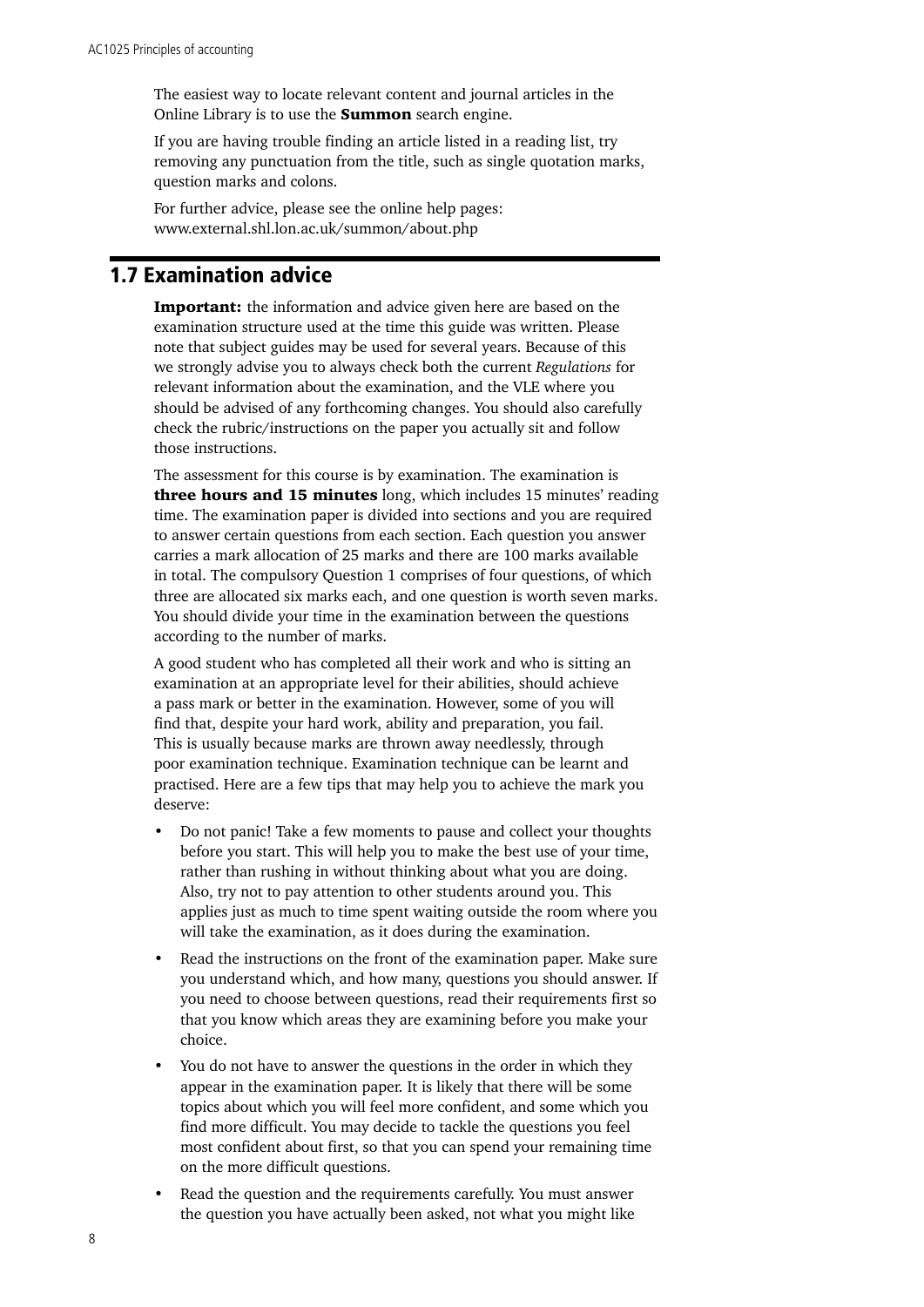to have been asked. You must also try to answer every part of the question. This is particularly important for discussion questions. It is very easy to read a question and assume it is asking you to repeat everything you know about a particular topic. This is rarely the case! You must apply your knowledge to answer the specific question at hand. Remember, this is an examination for people, not parrots.

- Read the question and the requirement again! You should find yourself referring back to the requirement from time to time as you prepare your answer, especially with a discussion question. Sometimes it is a good idea to underline parts of the question to remind yourself what you need to do. Words in the requirement such as 'explain' are asking you to justify your answer or describe the underlying theory; whereas words like 'discuss' are asking you to present all the sides of an argument, or points in favour and against the use of a particular technique. If you are asked to prepare a report, or a set of financial statements, then make sure that your answer is in the appropriate format. If you are asked to recommend a course of action, or to comment on your answer, remember to do so.
- Pay attention to the time. You should divide your time between the questions (and between parts of questions) according to the number of marks available. You cannot expect to pass if you do not attempt the required number of questions in each section. Spending too long on any one question means you will be losing important marks on another. You will usually pick up more marks by moving on to a new question when the time is up, than by desperately trying to finish a question you have not completed and which you may be struggling with. You can return to these questions later if you have any spare time after you have attempted the rest of the examination.
- If your balance sheet does not balance in the examination, it does not matter. You may have made any number of small mistakes. Trying to find the error could mean you run out of time, and lose out on marks available in other questions. When the time you have allocated for your answer runs out, you should move on to the next question (or part of question). You will still be awarded marks for the parts of your answer which are correct.
- Questions may have several parts to them; for example, a numerical calculation, followed by a discussion. Always leave enough time for the discussion parts of questions. Where a question is divided into different parts, you should split your time between those different parts according to the mark allocation. Marks are often lost because students use up all of their time to calculate the numbers, and ignore the discussion. Sometimes you can answer the discussion part of a question before you answer the numerical part, in which case it can be a good idea to answer the discussion part first.
- When performing calculations, you must show all your workings and state any necessary assumptions that you make. If you do not show how you arrived at your numerical solutions and you have made a mistake, the Examiners will not be able to award you any marks for the bits you have done correctly. Your workings may be quite rough, so it is a good idea to cross-reference them to your solutions so that the Examiners can easily find them.

Finally, remember that in accounting, **practice is everything**. Try to attempt the Sample examination paper, or past examination papers, under examination conditions. Put away all your books and time yourself. Try to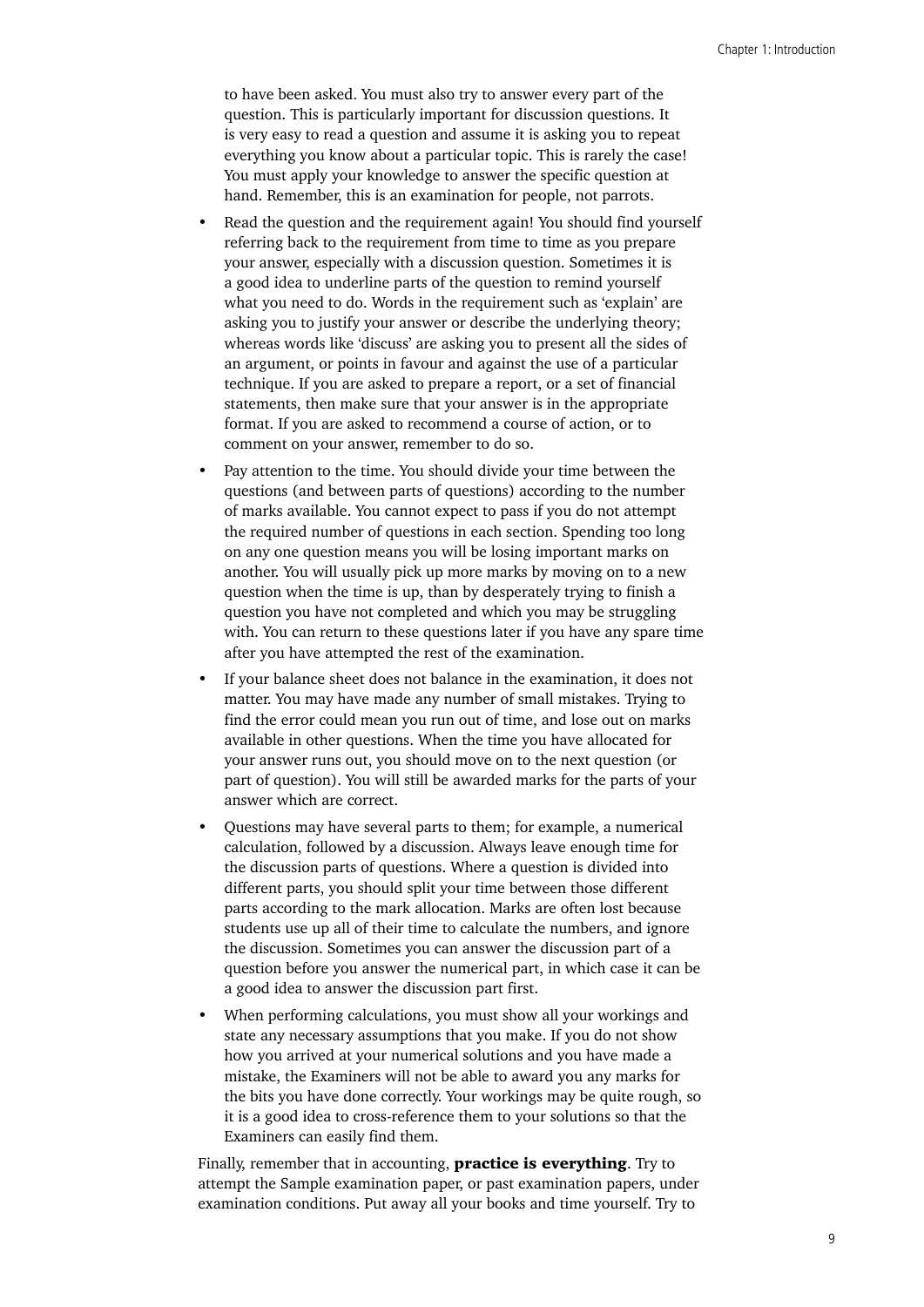<span id="page-15-0"></span>work by yourself in a quiet place where you will not be disturbed. This is especially important if you are not used to sitting three-hour examinations, as the experience itself can be quite stressful.

This may seem like a lot to take in now, but if you follow this advice you will have the best chance of doing well in this course. Take things one step at a time, and you should find that the subject is much less daunting than you might think!

Remember, it is important to check the VLE for:

- up-to-date information on examination and assessment arrangements for this course
- where available, past examination papers and *Examiners' commentaries* for the course which give advice on how each question might best be answered.

## 1.7.1 Examination materials

When you sit the examination, apart from the question paper and booklet to write your answers in, you will be provided with the following materials:

- Extracts from compound interest tables. You will be provided with a one page extract from these tables (which is included in Appendix 2 at the end of the Sample examination papers).
- Eight-column accounting paper. An example of what this looks like is given at the end of the subject guide. We suggest that you might like to remove this page from the subject guide and make photocopies of it to practise on. You can also buy pads of accounting paper at a commercial stationery shop. You do not have to use this paper in the examination, but many students find it very useful for questions such as those requiring the preparation of income statements, cash flow statements, budgets and investment appraisal calculations.

A hand-held calculator may be used when answering questions on this paper, but it must not be pre-programmed or able to display graphics, text or algebraic equations. The make and type of your machine must be clearly stated on the front cover of the answer book.

# 1.7.2 Changes to the syllabus

The material covered in this subject guide reflects the syllabus for the year 2015–2016. The field of accounting changes regularly, and there may be updates to the syllabus for this course that are not included in this subject guide. Any such updates will be posted on the VLE. It is essential that you check the VLE at the beginning of each academic year (September) for new material and changes to the syllabus. Any additional material posted on the VLE will be examinable.

# 1.8 Overview of the Introduction

Now that you have read this Introduction, and looked at the Essential reading (Leiwy and Perks, 2013), you should have an overview of accounting as a subject. You should also understand how to use this subject guide to help you with the material in this course.

The best approach to studying accounting is to be as organised as possible. Make yourself a timetable and stick to it. Try to keep up with the work, and study the subject regularly so that you do not forget topics as you go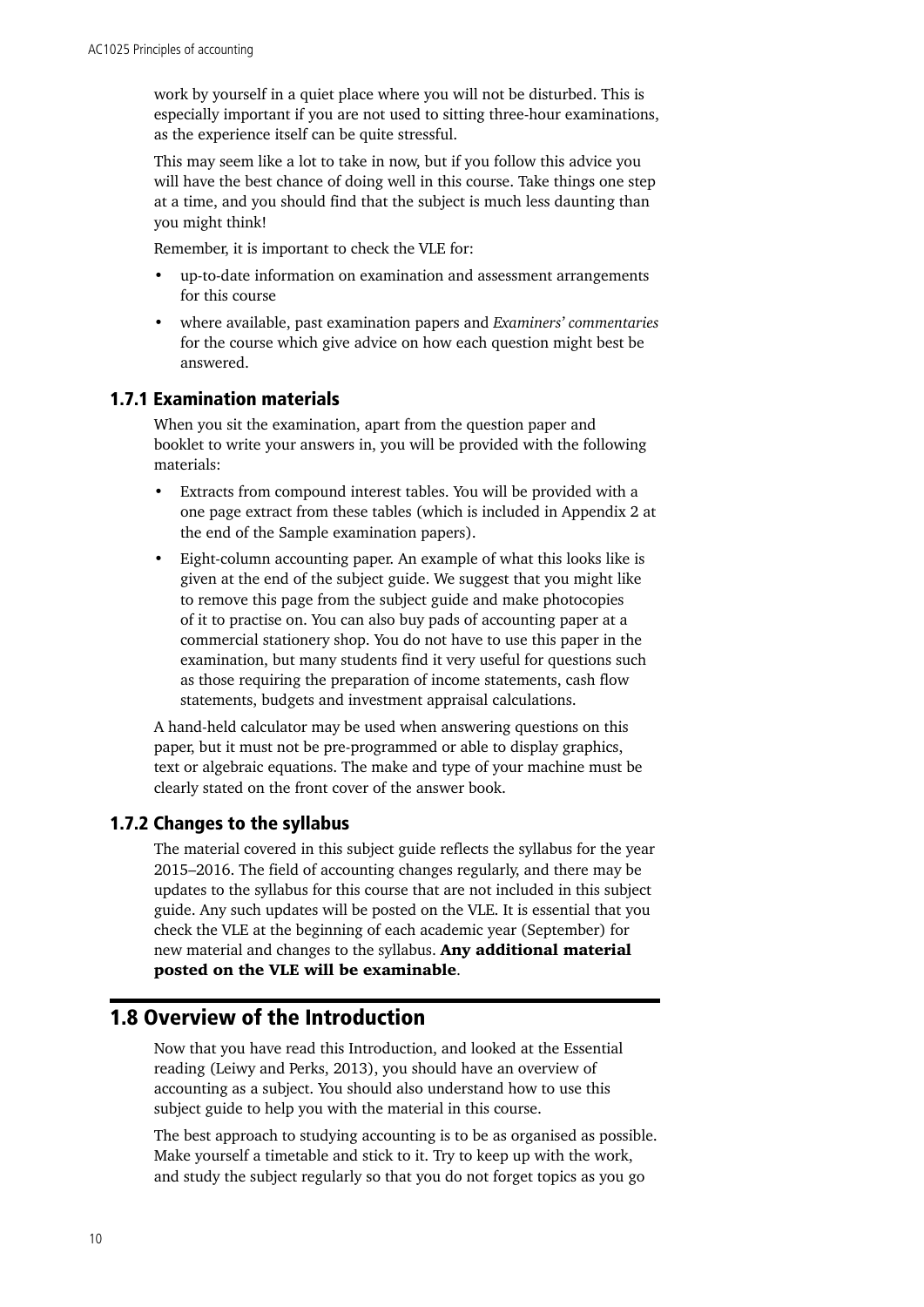<span id="page-16-0"></span>along. Many people enjoy the logic behind accounting techniques and you should find that ideas and concepts make more sense as you continue through the course. I hope that you enjoy accounting and I am sure that you will find many uses for it in the future.

Good luck!

# 1.9 List of abbreviations used in this subject guide

| ABC         | Activity-based costing                                                                                                                                                              |
|-------------|-------------------------------------------------------------------------------------------------------------------------------------------------------------------------------------|
| a/c         | Account                                                                                                                                                                             |
| <b>ARR</b>  | Accounting rate of return                                                                                                                                                           |
| <b>AVCO</b> | Average cost                                                                                                                                                                        |
| b/d         | Brought down (from the previous period)                                                                                                                                             |
| b/f         | Brought forward (from the previous period)                                                                                                                                          |
|             | (Note: these last two abbreviations are sometimes used<br>interchangeably)                                                                                                          |
| BEP         | Break-even point                                                                                                                                                                    |
| BS.         | Balance sheet or Statement of Financial Position                                                                                                                                    |
| c/d         | Carried down (to the next period)                                                                                                                                                   |
| c/f         | Carried forward (to the next period)                                                                                                                                                |
|             | (Note: these last two abbreviations are sometimes used<br>interchangeably)                                                                                                          |
| <b>CFS</b>  | Cash flow statement                                                                                                                                                                 |
| Cr          | Credit                                                                                                                                                                              |
| $C-V-P$     | Cost-volume-profit analysis                                                                                                                                                         |
| DF          | Discount factor                                                                                                                                                                     |
| Dr          | Debit                                                                                                                                                                               |
| EBIT        | Earnings before interest and tax                                                                                                                                                    |
| <b>EPS</b>  | Earnings per share                                                                                                                                                                  |
| F           | Favourable (variance)                                                                                                                                                               |
| <b>FIFO</b> | First-in, first-out                                                                                                                                                                 |
| <b>FRS</b>  | Financial Reporting Standard (accounting standards<br>issued by the UK ASB)                                                                                                         |
| GAAP        | Generally accepted accounting principles                                                                                                                                            |
| <b>HCA</b>  | Historic cost accounting                                                                                                                                                            |
| <b>IAS</b>  | <b>International Accounting Standard</b>                                                                                                                                            |
| <b>IFRS</b> | International Financial Reporting Standard                                                                                                                                          |
| <b>IRR</b>  | Internal rate of return                                                                                                                                                             |
| ΙS          | Income statement (formerly known as a profit and loss<br>account (P&L account))                                                                                                     |
| <b>LIFO</b> | Last-in, first-out                                                                                                                                                                  |
| Ltd         | Limited company (these companies are usually referred to<br>as 'private' companies; however, 'private' may also be used<br>more generally to mean 'not listed on a stock exchange') |
| МC          | Marginal costing                                                                                                                                                                    |
| <b>NBV</b>  | Net book value                                                                                                                                                                      |
| <b>NPV</b>  | Net present value                                                                                                                                                                   |
| <b>NTV</b>  | Net terminal value                                                                                                                                                                  |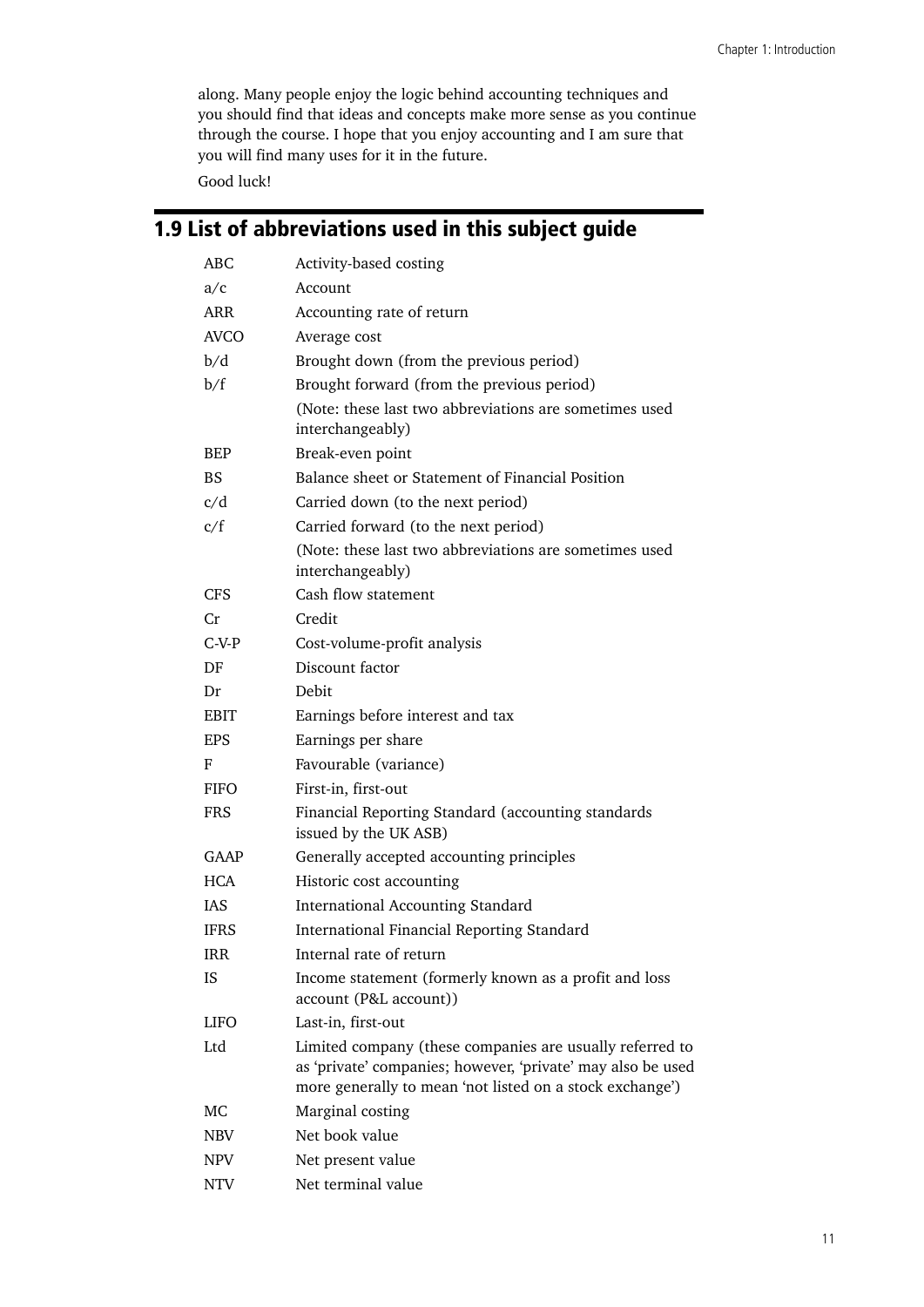| p.a.         | Per annum (that is, each year)                                                                                                                                                                                                                                         |
|--------------|------------------------------------------------------------------------------------------------------------------------------------------------------------------------------------------------------------------------------------------------------------------------|
| <b>PBIT</b>  | Profit before interest and tax                                                                                                                                                                                                                                         |
| P/E          | Price/earnings ratio                                                                                                                                                                                                                                                   |
| P&L          | Profit and loss account (now more commonly referred to<br>as an 'income statement')                                                                                                                                                                                    |
| plc          | Public limited company (this is usually referred to as a<br>'public' company; however, sometimes 'public' is used to<br>mean something more, namely 'listed on a stock exchange'<br>and some, but not all, public limited companies are listed<br>on a stock exchange) |
| <b>ROCE</b>  | Return on capital employed                                                                                                                                                                                                                                             |
| <b>ROE</b>   | Return on shareholders' equity                                                                                                                                                                                                                                         |
| <b>RPI</b>   | Retail price index (in some countries, this is termed the<br>Consumer Price Index - CPI)                                                                                                                                                                               |
| SOCE         | Statement of changes in equity                                                                                                                                                                                                                                         |
| S of FP      | Statement of financial position (formerly known as a<br>balance sheet)                                                                                                                                                                                                 |
| SSAP         | Statement of Standard Accounting Practice (this is the<br>name given to UK accounting standards created before<br>1990)                                                                                                                                                |
| <b>TAC</b>   | Total absorption costing                                                                                                                                                                                                                                               |
| TB           | Trial balance                                                                                                                                                                                                                                                          |
| $\mathbf{U}$ | Unfavourable or adverse (variance)                                                                                                                                                                                                                                     |
| <b>WAC</b>   | Weighted average cost                                                                                                                                                                                                                                                  |
| <b>WIP</b>   | Work-in-progress                                                                                                                                                                                                                                                       |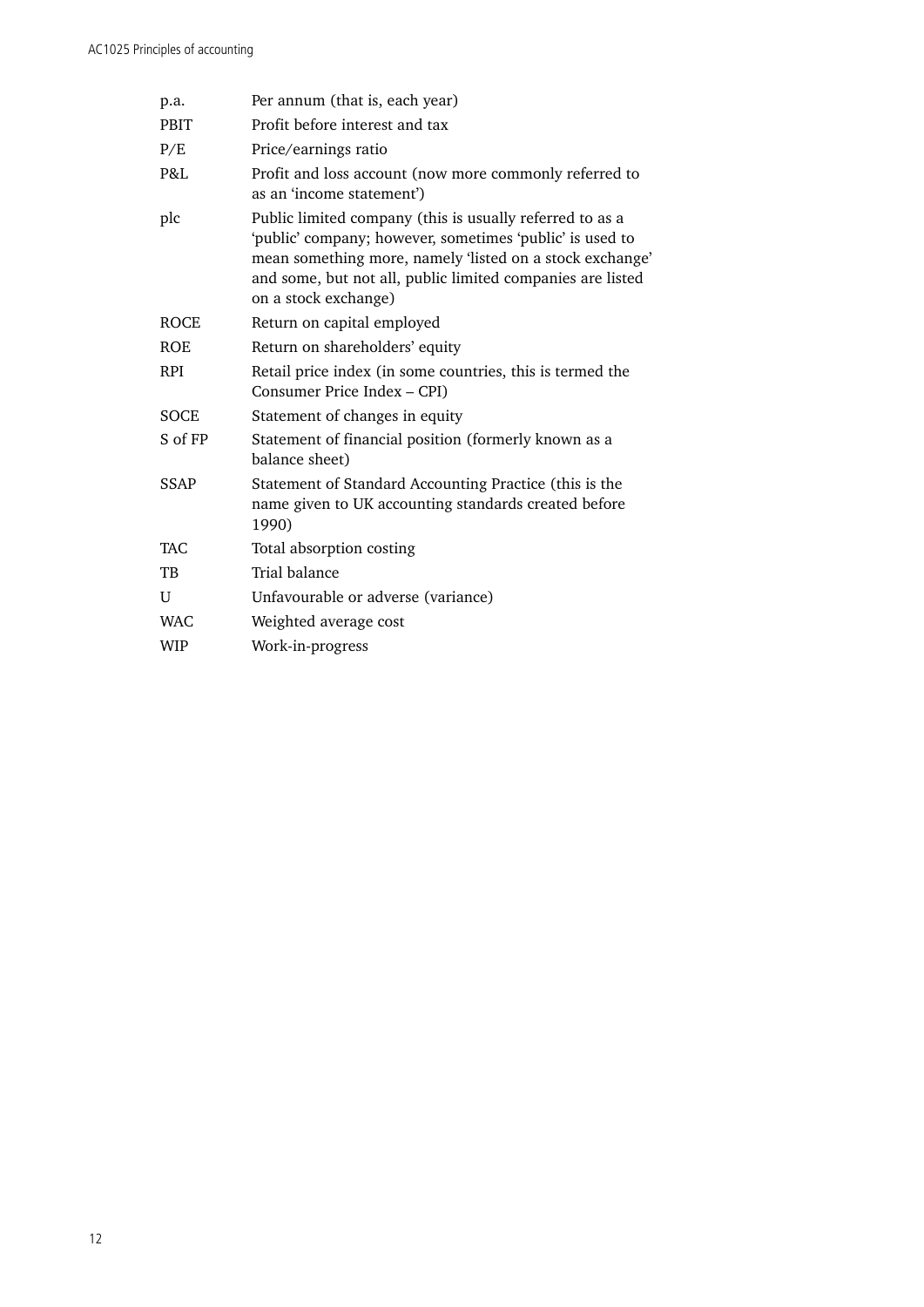# <span id="page-18-0"></span>Section 1: Financial accounting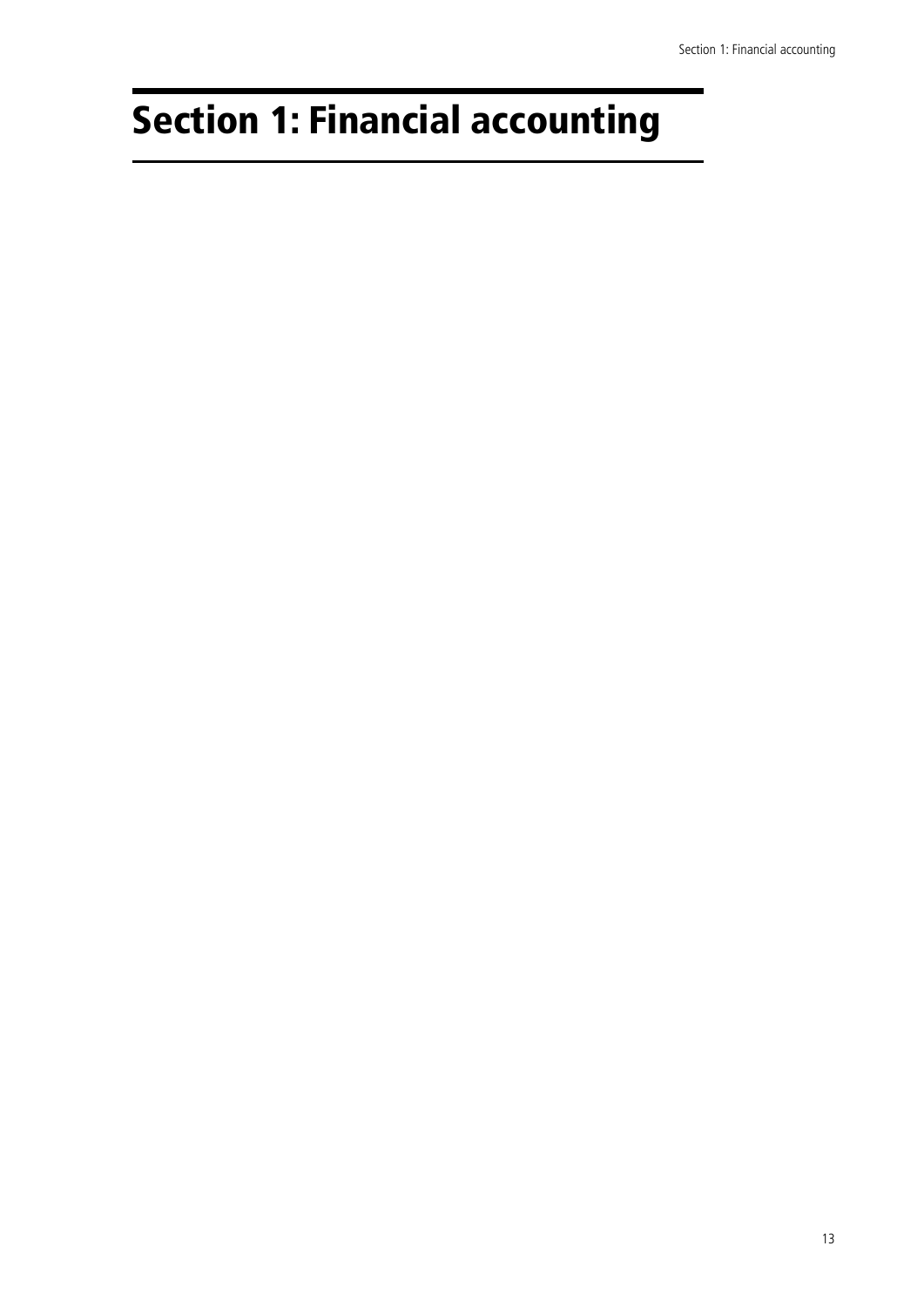# Notes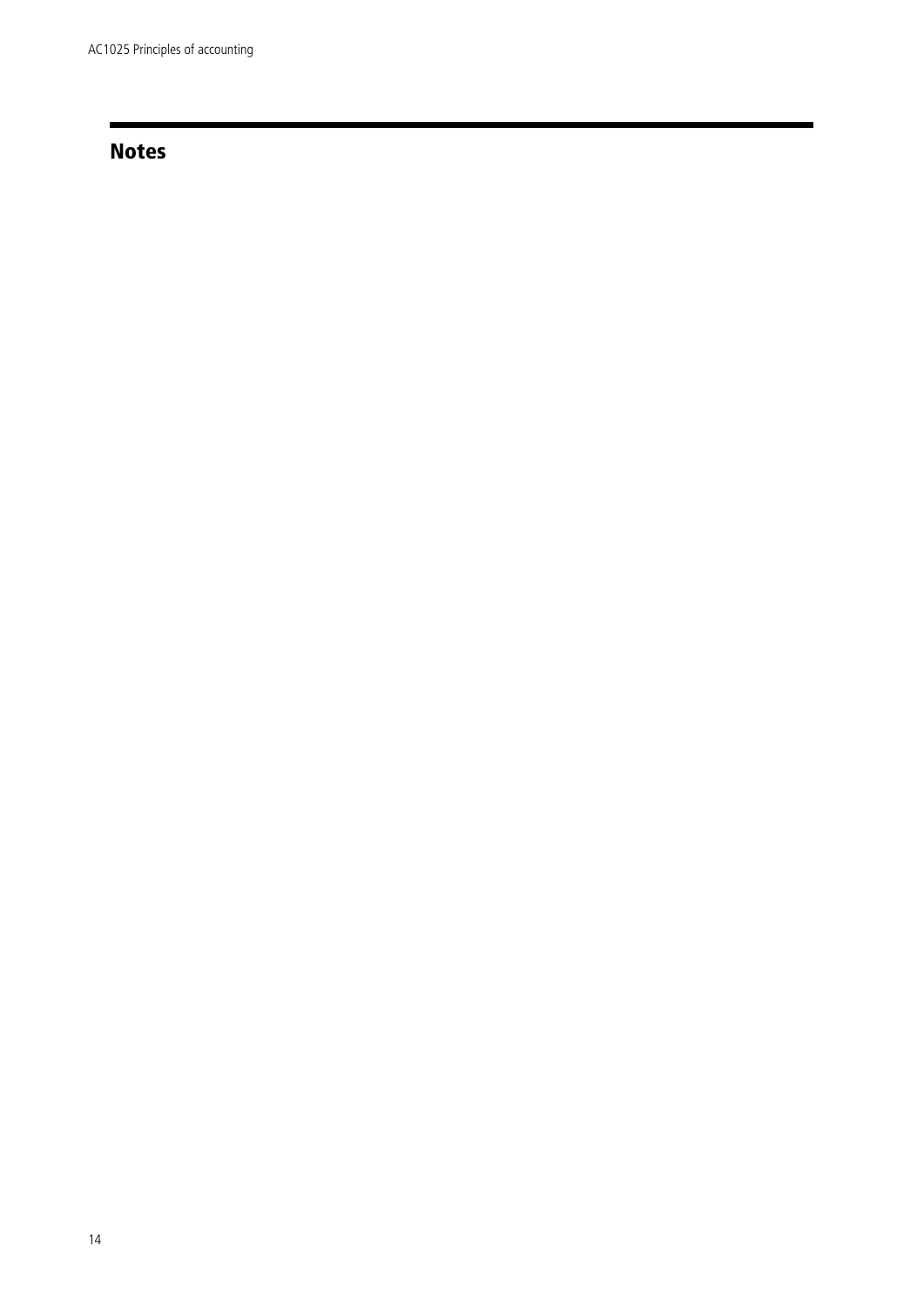# <span id="page-20-0"></span>Chapter 2: Accounting in context

# 2.1 Introduction

This chapter discusses the role and development of accounting. This overview of accounting will enable you to place the subject in a social and historical context, and appreciate the influence and importance of accounting in many features of everyday life. Accounting produces a wide range of information for a variety of different users. The subject is split into two key areas; namely, **financial accounting** and **management** accounting. This chapter distinguishes between these two areas in terms of the different types of users of the information provided; and the purposes for which the information is used.

Understanding why information is needed and how it is used is central to determining what information to provide; how best to produce and present it; and what its limitations are. You should keep these ideas in mind throughout this course and whenever you read any commentaries or news stories in the financial press.

# 2.1.1 Aims of the chapter

The aims of this chapter are to:

- place accounting in its social, economic and historic context
- relate accounting to the needs of different users of accounting information
- distinguish between financial and management accounting
- introduce accounting theory and its role in policy-making.

# 2.1.2 Learning outcomes

By the end of this chapter, and having completed the Essential reading and Activities, you should be able to:

- briefly describe the development of accounting through time
- outline the changing role of accounting in relation to the changing economic and social environment, including the influence of accounting theory
- identify the different groups of users of accounting information and discuss their information needs
- compare and contrast financial and management accounting.

## 2.1.3 Essential reading

Leiwy, D and R. Perks *Accounting: understanding and practice*. (Maidenhead: McGraw-Hill, 2013) Introduction, pp.1–5; Chapter 3, pp.53–61; Chapter 13, p.318.

# 2.1.4 Synopsis of chapter content

This chapter first considers the question: what is accounting, moves on to discuss accounting in theory and practice, and finally distinguishes between financial accounting and management accounting.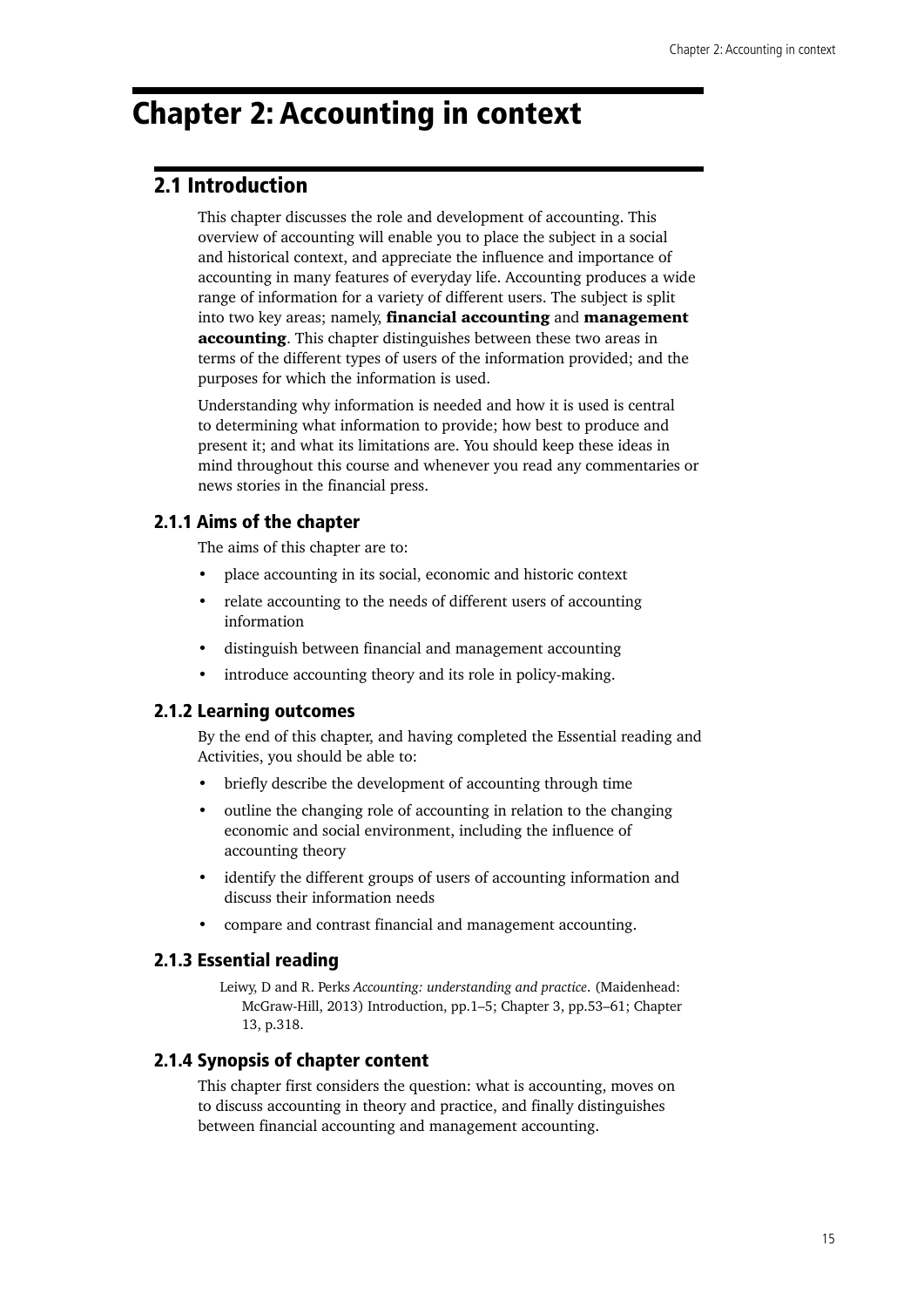#### <span id="page-21-0"></span>**Stop and read**

Chapter 3 in Leiwy and Perks (2013), pp.53–61 describes the development of accounting through time and relates the scope of accounting to the changing environment; the Introduction, pp.1–5 discusses the role of accounting in the provision of information to different user groups, and how this information is used; and p.318 distinguishes between financial accounting and management accounting.

# 2.2 What is accounting?

This is not an easy question. What do you think accounting is? The scope and definition of accounting changes throughout time. In general, it is argued that accounting is concerned with the provision of information about the position and performance of an enterprise that is useful to a wide range of potential users in making decisions.

Historically, this information has been financial, but accounting is increasingly being used to address the 'triple-bottom-line' of social and environmental – as well as economic – concerns. In this course we focus on financial uses of accounting but you can study social and environmental reporting later in course AC3093 Auditing and assurance. Similarly, in this course the types of enterprises that we will focus on are businesses whose aim is to make profit or otherwise to increase their owners' wealth.<sup>1</sup> However, it is important to remember that other types of enterprises such as charities, other non-government organisations, and public sector bodies such as schools, universities, hospitals, and local and national government, also use accounting. You can also find out more about accounting for these types of enterprises in course AC3093 Auditing and assurance.

The decisions that users of accounting information make may be economic or legal in nature. Economic decisions are concerned with the allocation of resources; for example, whether to sell or invest in a business, or invest in the equipment to manufacture a new product. 'Legal' decisions are concerned with determining whether managers have made a good job of running a business on the owners' behalf (stewardship); and how much managers should be paid; or they concern matters such as how much tax a business should pay; or whether a business has broken the terms of its borrowing agreements.

Users of accounting information are usually thought of as individuals, but there is also a social role for accounting, and it can be regarded as a 'public good' which aims to improve the allocation of scarce resources for the welfare of society in general.

#### **Pause and think**

What do you think might be the practical difficulties involved in reporting on social and environmental performance, in addition to financial performance? Who would benefit from this type of information?

# 2.2.1 A brief history

Accounting originally served a stewardship function, as a result of the separation of ownership and control of resources. First wealthy landowners, and later company shareholders, hired managers or 'stewards' to run their properties and businesses. The landowners and shareholders owned the resources, but the stewards and managers controlled them. As the business owners could not always be on hand to watch their stewards

*1 We deal with three main business forms during this course. Sole traders are single owners of businesses. Small shopkeepers, plumbers and electricians are often sole traders. Typically, the business owner also manages the business and is fully liable if the business is sued.* 

*Partnerships differ from sole traders because ownership is shared between more than one owner. Firms of accountants and lawyers, and doctors' practices, are often partnerships. Companies, however, are set up quite differently. They are treated as being separate from their owners, who are called shareholders. Shareholders are often far removed from the day-to-day management of the business, and have limited liability if the business is sued. We will meet these different business forms again in Chapter 3, and see how these different types of business affect financial statements in Chapter 7.*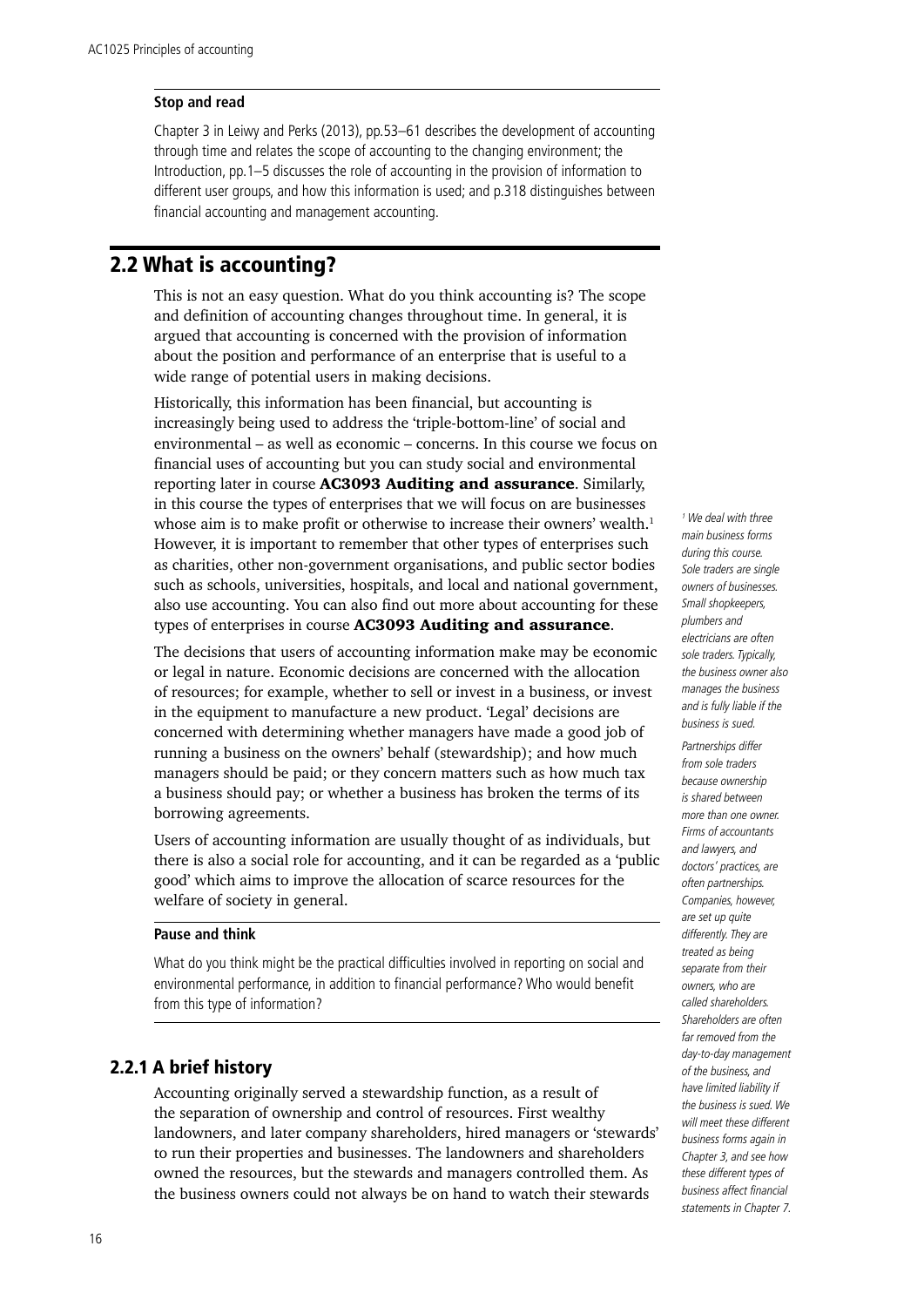or managers perform their duties, they required the stewards to make regular reports on their activities, using accounting to prepare the figures.

This is what we call financial reporting. The separation of ownership and control has grown wider and wider throughout the last century, as companies increased in number, and became larger and more complicated. Their owners became an increasingly distant and diverse body, often buying and selling shares on stock exchanges with no direct dealings with the company at all. As the opportunities to hide or manipulate information have therefore also increased, financial reporting by businesses to their owners has required more and more regulation.

Step by step with the increased demand for financial reporting, demand has arisen for independent audits to check the reported information. Recent accounting and auditing scandals such as that involving Enron and Arthur Andersen have thrown the problems with financial reporting into the spotlight.<sup>2</sup>

Alongside the growth in financial reporting, has been the development of the use of accounting for the benefit of the business managers themselves. The practice of using accounting information as a direct aid to management arose later than financial reporting, but is no less important. Increasing business complexity and changes to the economic environment have meant that more and more sophisticated systems of collecting and recording information are required.

In contrast to financial accounting, this information is used to help make decisions about the future, not just report on past events. Different types of information, and different tools with which to analyse it, are required.

Finally, as accounting has been recognised as a social science, the impact of the use of accounting information (whether as aid to management, or for financial reporting purposes) on the employees of the business has been widely explored. Managers or employees who are paid salary bonuses based on figures provided by accounting systems may change their actions as a result of the incentives (or disincentives!) this provides.

## **Pause and think**

How is information required to make decisions about the future likely to differ from information required to report on past events?

# 2.2.2 The changing role of accounting

Accounting is shaped by the environment in which it operates. As a result, accounting systems vary from country to country. The most obvious differences concern financial reporting, as this is the area where there are most likely to be rules and regulations in place. One of the most important issues affecting the development of accounting today is the need for internationally comparable financial information and the drive for harmonisation of accounting practices.<sup>3</sup>

Many businesses operate globally and they face costs of having to prepare financial reports in different ways to satisfy different regulators. Also, investors from one country may wish to buy shares in or make loans to businesses in another country. These investors need to be able to compare all businesses fairly in order to decide where to invest their funds. In order for businesses all over the world to be treated similarly and reduce their reporting costs, different accounting regimes need to agree a common set of rules. As you can imagine, this is a difficult process, and one that is dominated by a handful of the most influential bodies.

*2 Audits are the main topic of course*  **AC3093 Auditing and assurance** *which you can study after you have completed this course.*

*different sets of accounting rules and regulations operating in different countries. There are even 'international' accounting standards. These 'international' standards are very widely accepted but many countries such as the USA still prefer their own national standards. This is not discussed in this course because you do not need to know the details of these accounting standards.*

*3 There are many*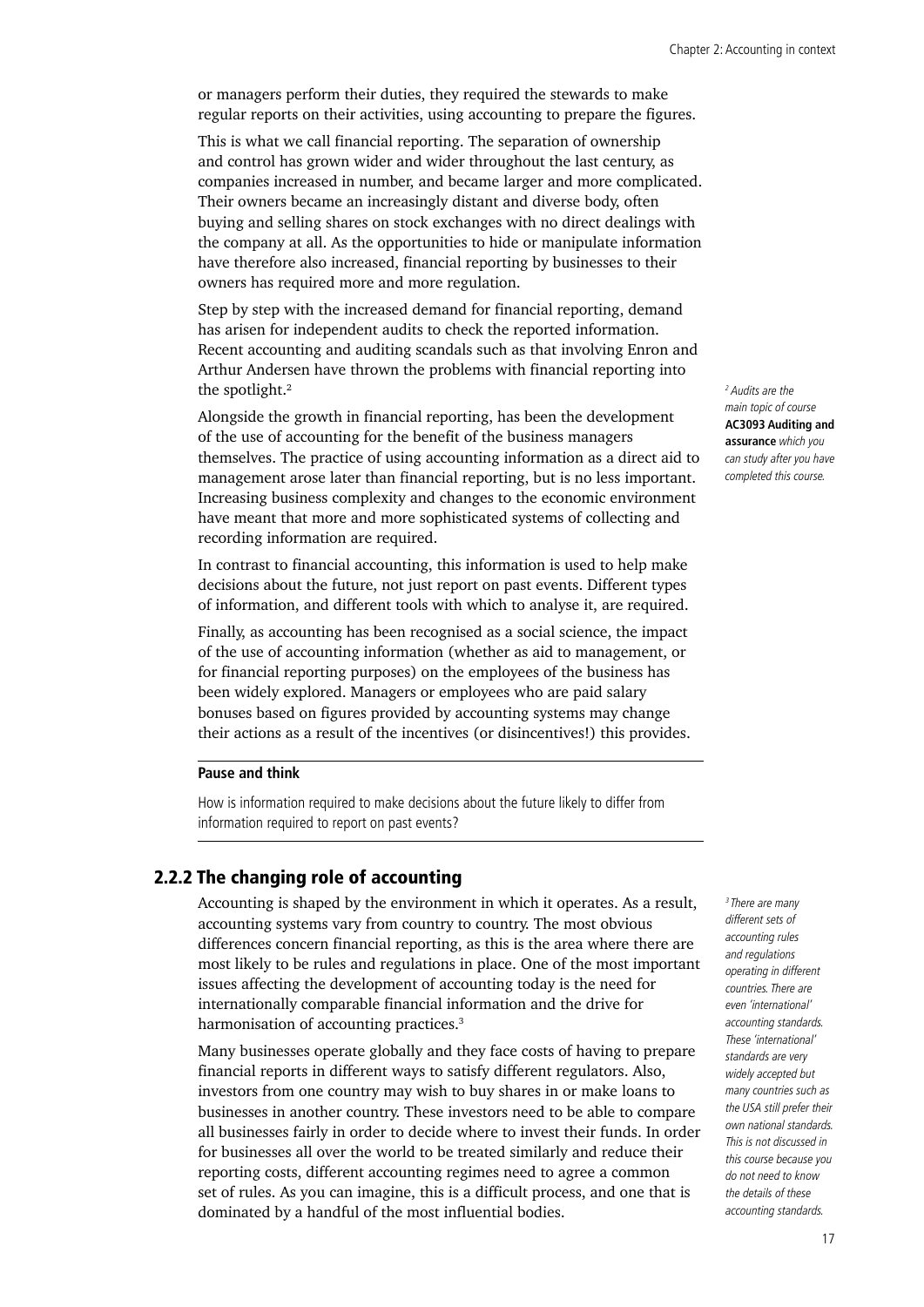The management uses of accounting information are also developing. Businesses face increasingly complex decisions in an increasingly complex world. Advances in technology create both new markets, and new tools and capacities for recording and analysing data.

For instance, the increasing importance of social and environmental reporting means that accountants need to develop new ways of collecting, classifying and measuring non-financial data. This information may include the levels of pollutants emitted by a factory; or whether the factory meets health and safety standards. Some businesses are choosing to report this kind of information in order to avoid negative publicity or to gain business from 'green' consumers (or finance from 'ethical' investors). There is also an increasing demand for government and public sector bodies to be held accountable to tax-payers and citizens for their actions. For example, schools publish their examination results, and hospitals their waiting lists. Although social and environmental reporting are outside the scope of this course, thinking about these issues helps us to understand the changing nature of accounting throughout time.

#### **Pause and think**

Who would benefit most from, and who do you think should bear the cost of, providing information on social and environmental performance?

## 2.2.3 Towards a definition

Perhaps the best way of thinking about the role and development of accounting is to consider the functions that accounting information performs. Not all of these functions have been expected or required of accounting at all times in the past, and it is likely that additional functions will be demanded in the future. Therefore, if accounting is defined by the functions it performs, you can see that this definition changes through time.

The earliest roles of accounting information were to measure and record financial transactions and provide information for stewardship purposes. At present, accounting is generally viewed as serving the following functions:

- **Recording:** accounting systems supply a means of recording data, so as to enable the production of reports or for use in calculations. For example, for the preparation of financial statements, the calculation of performance indicators on which managerial bonuses are based, or for costing inventory.
- **Classification:** accounting systems assist in categorising data so as to enable the production of reports or for use in calculations. For example, identifying whether an item is an asset or an expense, or which costs should be included in an inventory.
- Measurement: accounting systems quantify data so as to enable the production of reports or for use in calculations. For example, determining how much profit a business has earned in a year, or the value of a piece of machinery.
- **Stewardship:** accounting systems provide information which enables owners to determine how funds entrusted to managers have been used by them, and to what ends.
- Information for decisions: accounting systems provide information which enables users to make decisions about the future.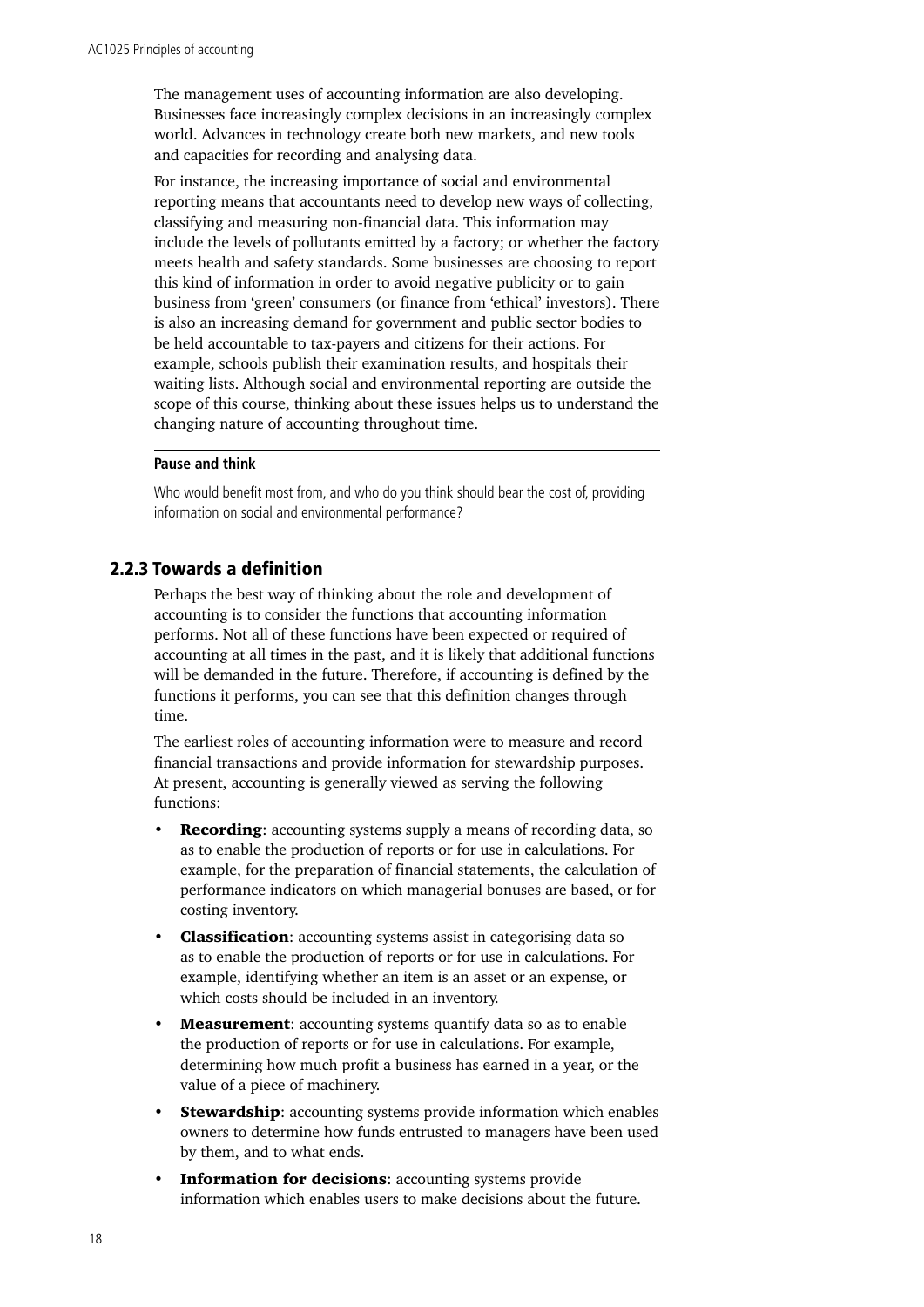<span id="page-24-0"></span>For example, to assist investors or managers in deciding how to allocate their limited resources.

- **Monitoring and control:** accounting systems provide information which enables management to monitor performance, and take corrective action if necessary.
- **Performance evaluation and compensation: accounting** systems provide information on the performance of different individuals and parts of the business in order to determine how much managers and employees should be rewarded, according to the terms of their contracts.
- **Communication:** accounting systems provide a means by which information is transmitted to users. For example, to external users via the financial statements, or to internal users via the budget-setting process.

These functions can be divided into two types. The first three functions concern the production of accounting information. The last five functions concern the uses of the information produced.

#### **Pause and think**

Can you think of any other functions or uses of accounting? Which do you think are the most important, and why?

To what extent are these functions interlinked? Is it possible to achieve each function individually without also achieving at least some of the others?

# 2.3 Accounting theory and practice

The nature of any theory is to provide a logical basis for the practice or procedure to which the theory is applied. Accounting theory has evolved over a long passage of time during which substantial changes in human behaviour and market structures have taken place.

There are two main types of accounting theory that impact on the practice of accounting. **Normative theory** concerns how things should be done. For example, ideas about the meaning of economic income can influence the way in which regulators decide that accounting systems should measure profit. You will see some examples of different ideas of how profit should be measured in course **AC3091 Financial reporting** which further examines more theoretical measures of income and capital.

In contrast, **positive accounting theory** tries to explain why things are the way they are. For example, why managers choose a particular accounting method over another, or choose not to invest in research and development activities. On the one hand, money spent on research and development could be viewed as an asset which will generate future revenues for a business. On the other hand, research and development costs could be viewed as an expense which, for example, large pharmaceutical companies spend each year simply in order to remain in business. For policy-makers to make changes to accounting systems, they not only need to know what they are trying to achieve (that is, they need to form an opinion as to the desired outcome); but they also need to understand why people are currently behaving differently and how any changes will affect them. They will refer to normative theory for the former, and positive theory for the latter.

Positive accounting theory is tested by gathering and analysing data. Usually, researchers either study a single organisation in great depth over a long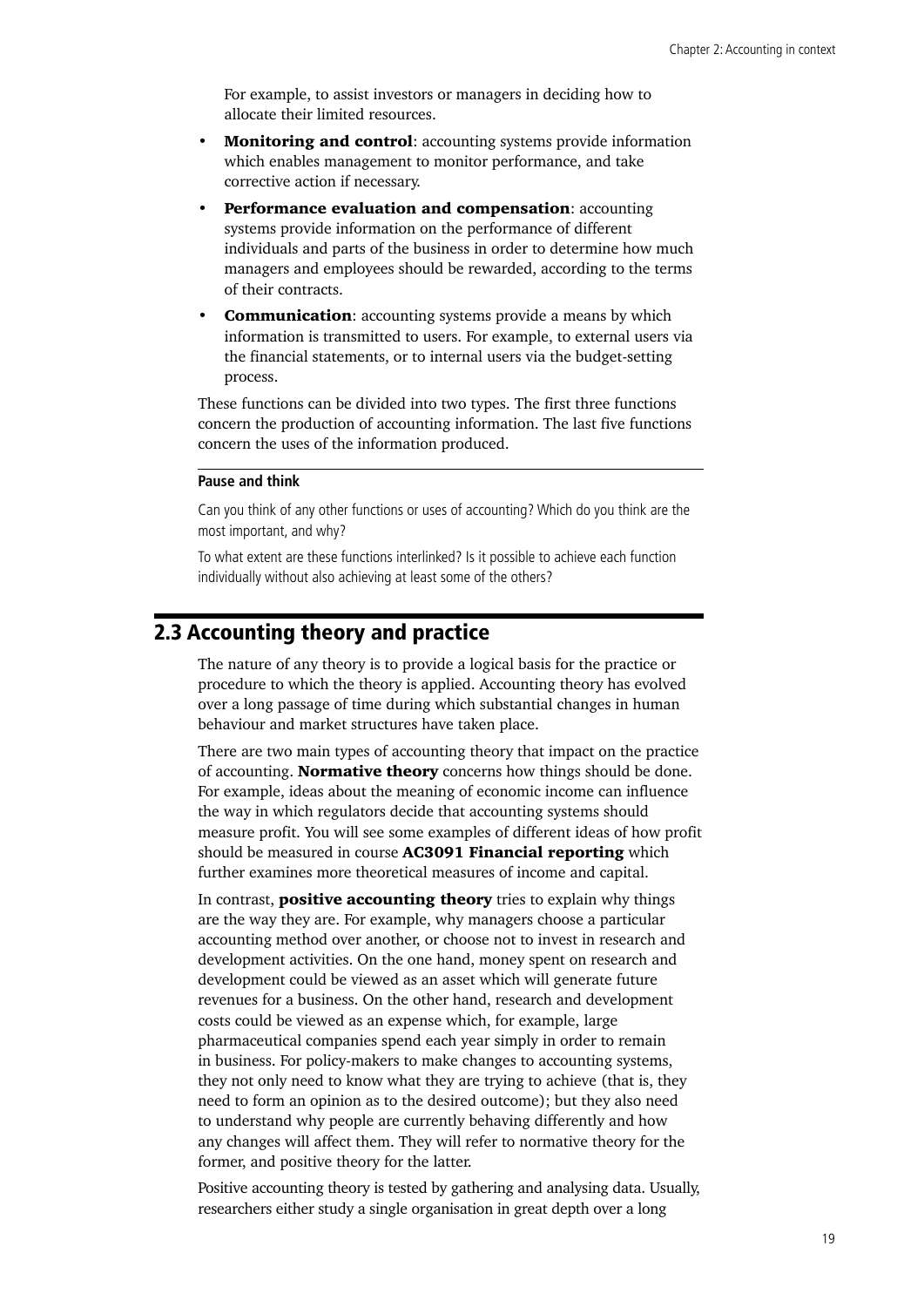<span id="page-25-0"></span>period of time, or they collect a smaller amount of data about a much larger number of organisations. Analysing a single organisation may mean that the research findings are not generalisable to other organisations. However, analysing a large number of organisations to reach conclusions about the 'average' organisation, does not tell you very much about individual cases.

# 2.4 Accounting information and its uses

We have seen that financial reporting provides information to users who are not normally involved in actually running the organisation. These users are external to the business. They include actual and potential shareholders, lenders and other investors. They may also include customers, suppliers, the government, and the general public.

We have also seen that management use accounting information themselves.4 Directors, other managers, and employees are internal to the business, and use information to make economic decisions (for example, which new product to manufacture, or what price to charge to a new customer).

External users may wish to make both economic decisions (for example, whether or not to invest their money in the business by buying shares): and legal/stewardship decisions (for example, the government needs to calculate how much tax to charge, and shareholders need to determine how well the managers have performed in managing their funds).

These different types of decisions require different types of information. There is usually a trade-off between:

- **relevant** information (that can influence decisions of users of financial information about the future or confirm the outcome of a past transaction); and
- **reliable** information (that is based on fact, free from errors and bias and which faithfully represents economic reality).

Economic decisions need forward-looking information. This information is unlikely to be reliable as no one has a crystal ball that can predict the future with total accuracy! Legal and stewardship decisions need information about the past. It is usually important that this information is very reliable, as getting it wrong may result in fines and penalties.

#### **Pause and think**

In addition to relevance and reliability, what other characteristics do you think are important for accounting information?

# 2.5 Financial accounting

Financial accounting is concerned with the preparation of accounting information for the needs of users who are external to the business. Financial accounting is therefore part of financial reporting. Other aspects of financial reporting include the timing and manner in which the information is communicated. Companies publish their financial accounting information in the form of financial statements. Other forms of business do not need to publish their financial statements but are usually required to provide them to the government for taxation purposes.

In general, financial accounting information tends to be:

• prepared on a periodic basis (most companies publish their financial statements only once a year, in their annual report)<sup>5</sup> while public

*4 The information requirements of each type of user are detailed in Leiwy and Perks (2013).*

*5 In many countries, companies also publish interim statements for their shareholders. These statements generally contain summarised key financial informaion for the most recent quarter or the first six months of the financial year.*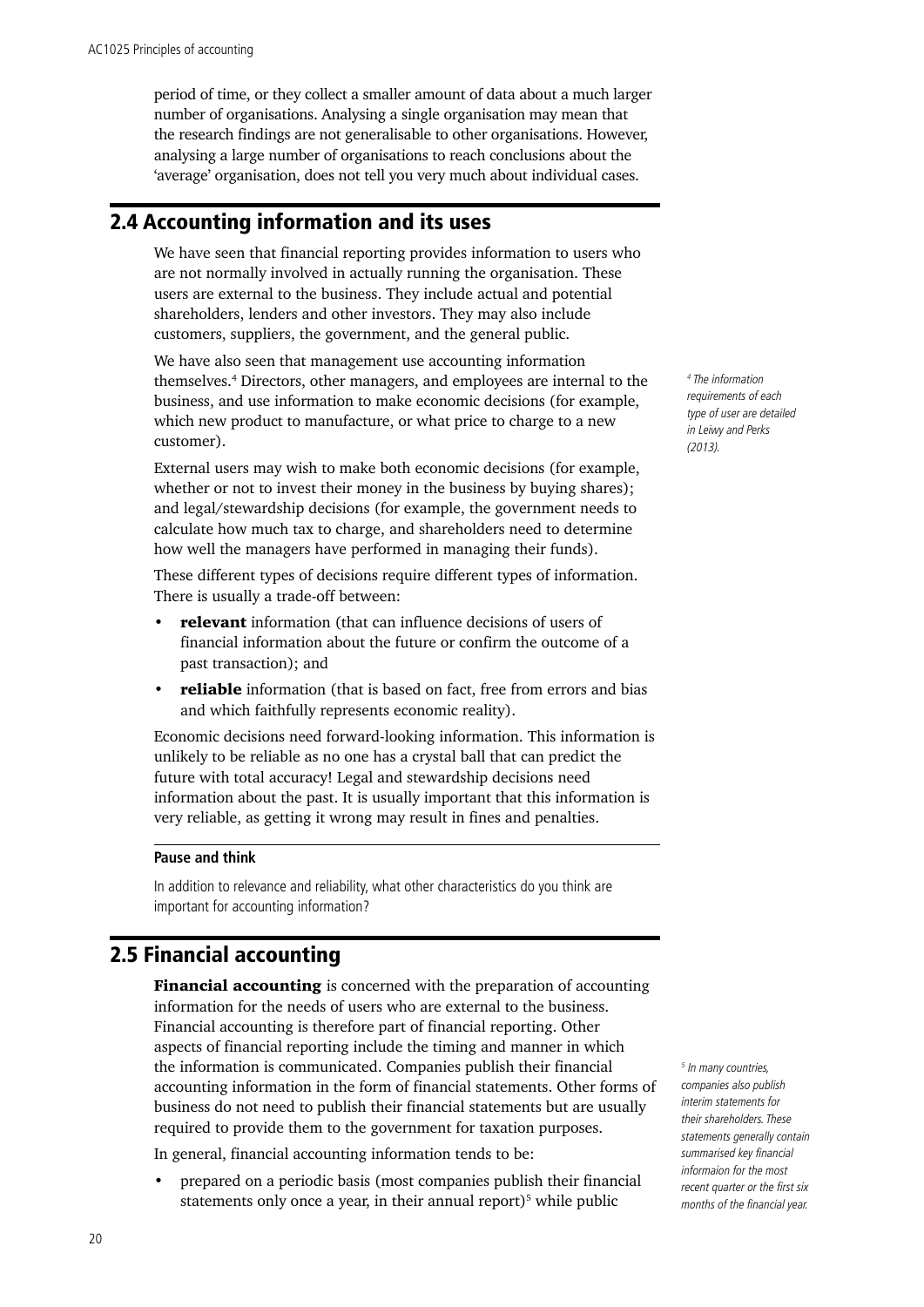<span id="page-26-0"></span>companies listed on a stock exchange are likely to be required to produce interim accounts, either half-yearly or quarterly

- based on past events, transactions and historic data
- comprised primarily of financial information
- governed by rules and regulations.

#### **Pause and think**

The earliest role of financial accounting was for stewardship purposes and this function heavily influences the nature of financial accounting today. How relevant and reliable is financial accounting information likely to be? How does this relate to the needs of the different external user groups?

# 2.6 Management accounting

Management accounting is concerned with the preparation of accounting information for the needs of users who are internal to the business. In general, management accounting tends to be:

- prepared frequently, as and when it is needed (most large businesses will prepare some information on a monthly basis and many use daily accounting information)
- more likely to contain forward-looking information (such as forecasts and budgets)
- more likely to incorporate non-financial information (such as quantities of products sold or numbers of customer complaints)
- not regulated (managers are free to produce whatever information they need in whatever format is most helpful to them, subject to available data and technology).

#### **Pause and think**

Why do you think financial accounting (and reporting) is governed by rules and regulations whereas management accounting is not?

## **Activity 2.1**

Visit the website of a large, publicly traded (listed) company such as Marks and Spencer plc or BP plc. Find and download the most recent set of the company's financial statements. These are usually part of a larger document called the annual report, and may be in a part of the website designed specifically for investors. Make a list of as many different groups of people (users) as you can, who would be interested in information on the company; and make a note of what kinds of information you think they would like to see reported. Now look through the annual report and determine to what extent you think these different information needs are actually being met.

#### **Pause and think**

As there are many different user groups for business information, and their information needs differ, do you think that it is possible to meet all these needs in a single document? If it is possible, do you think it would be a good idea?

# 2.7 Overview of chapter

In this chapter we discussed the role and development of accounting. Accounting produces a wide range of information for a variety of different users. These users require different types of information.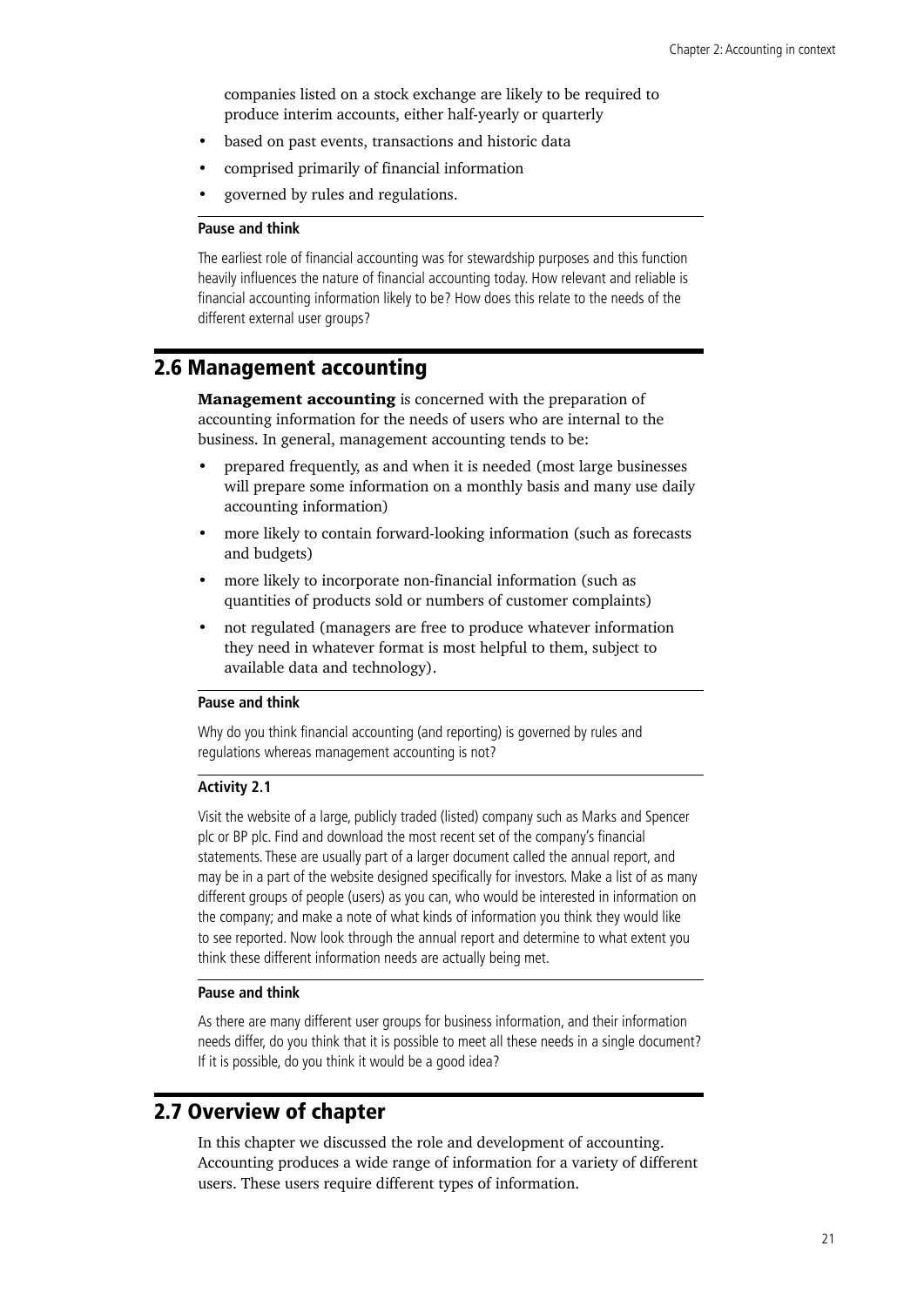<span id="page-27-0"></span>Financial accounting provides information for users who are external to the business. The information tends to be historic in nature. This is because the traditional role of financial accounting is for legal and stewardship purposes but it is increasingly recognised that many users make economic decisions based on financial reports.

In contrast, management accounting is for users internal to the business. The information provided is more likely to be forward-looking and is used to plan, monitor and control business activities.

Being based on historic data, financial accounting information is more likely to be reliable than forward-looking management accounting information. However, it is less likely to be relevant for economic decision needs.

# 2.8 Reminder of learning outcomes

Having completed this chapter, and the Essential reading and Activities, you should be able to:

- briefly describe the development of accounting through time
- outline the changing role of accounting in relation to the changing economic and social environment, including the influence of accounting theory
- identify the different groups of users of accounting information and discuss their information needs
- compare and contrast financial and management accounting.

# 2.9 Test your knowledge and understanding

# 2.9.1 Sample examination question

#### Short answer question

- 1. For two of the following groups of users of accounting information, describe their information requirements, and briefly discuss to what extent financial accounting and reporting is likely to meet their needs:
	- $\circ$ suppliers
	- employees  $\circ$
	- company shareholders  $\circ$
	- company directors and management  $\circ$
	- $\circ$ banks and other lenders
	- $\circ$ the government
	- customers  $\circ$
	- $\circ$ competitors
	- the public. $\circ$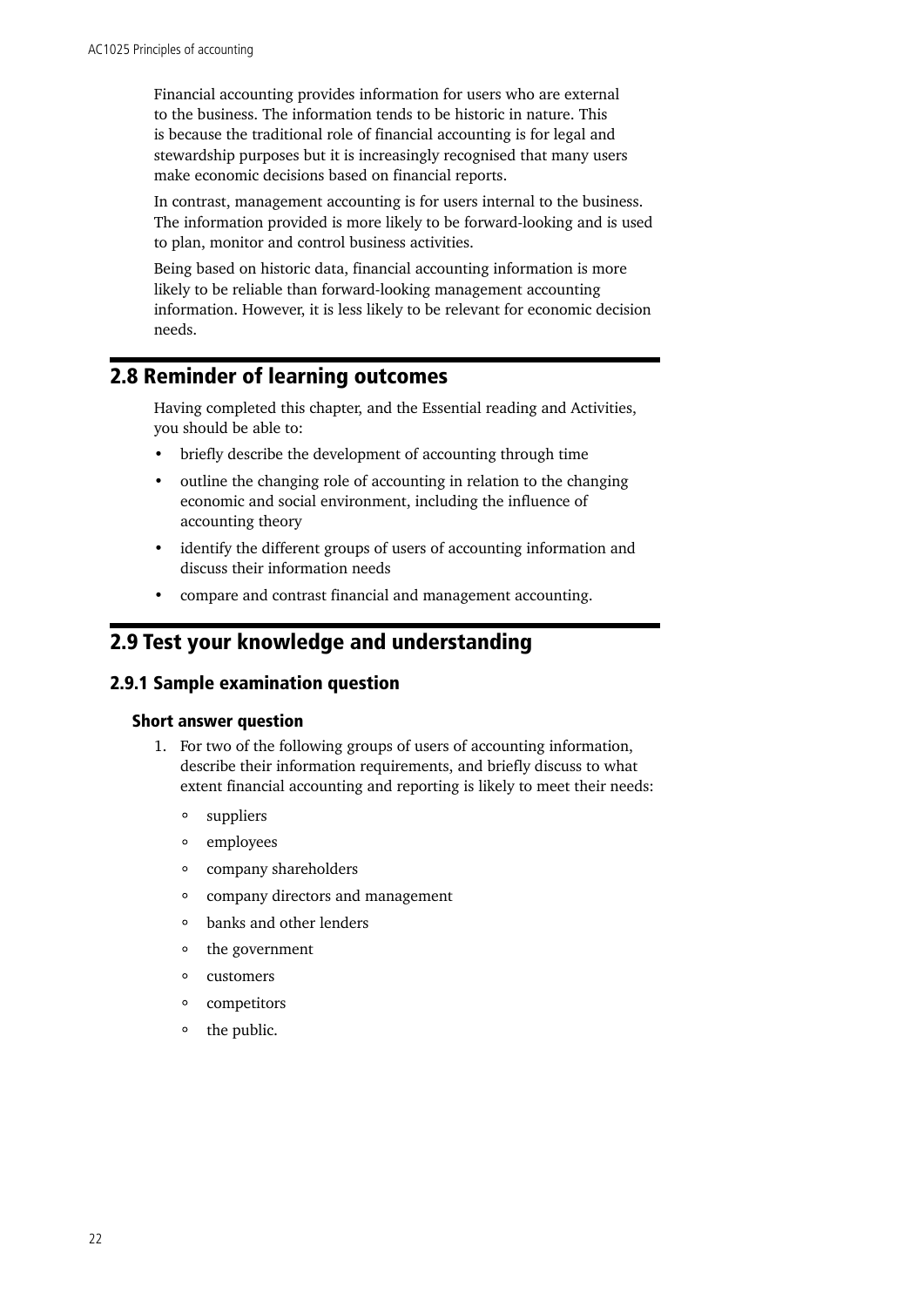# <span id="page-28-0"></span>Chapter 3: Income statement and Statement of financial position

# 3.1 Introduction

This chapter introduces the three main financial statements that businesses prepare for financial reporting purposes. Chapters 4–12 of the subject guide focus on preparing and interpreting financial statements under the historic cost accounting (HCA) convention. HCA records costs, revenues, assets and liabilities at the values which apply to them on the date of the original transaction. Costs (expenses) and revenues (income) are reported in the income statement (sometimes called the profit and loss account); whereas assets and liabilities are reported in the statement of financial position (sometimes called the balance sheet).

The income statement (IS) (or profit and loss account (P&L)) presents a history of the business transactions over some past period (usually a year); whereas the statement of financial position (S of FP) or balance sheet (BS) presents a 'snapshot' of what the business owns and owes and the sources of finance at a single point in time.

Leiwy and Perks (2013) introduce the S of FP (or BS) in Chapter 1 and the IS (or P&L) in Chapter 2. They also list and explain the key accounting characteristics and concepts in Chapter 3 (pp.58–61) which are essential for preparing these financial statements. It is especially important at this stage that you understand these characteristics and concepts:

- relevance
- reliability
- understandability
- completeness
- going concern
- accruals
- matching
- consistency
- prudence
- business entity.

In addition to these accounting concepts, this chapter also defines and explains the meaning of accounting bases and policies, and discusses the role of accounting standards in the preparation of financial statements.

Finally, this chapter will also introduce you to the third main financial statement, the **cash flow statement** (CFS). In order to understand the relationship between the CFS and the other main financial statements, you will need to have a good grasp of the **accruals concept** in particular.

Chapters 2 and 3 introduce two of the three main financial statements (the statement of financial position and the income statement); and also the accruals basis of accounting. Accruals is an extremely important concept in accounting and the general use of the term 'accruals basis' of accounting refers to the application of the accruals concept and also incorporates the 'matching' concept.<sup>1</sup>

*1 You should note that you will meet yet another use of the term 'accruals' later in your studies, which means 'expenses incurred before the year end date but not yet invoiced or paid'; because these uses are related it is easy to get confused, so make sure that you keep a careful note of the two different meanings.*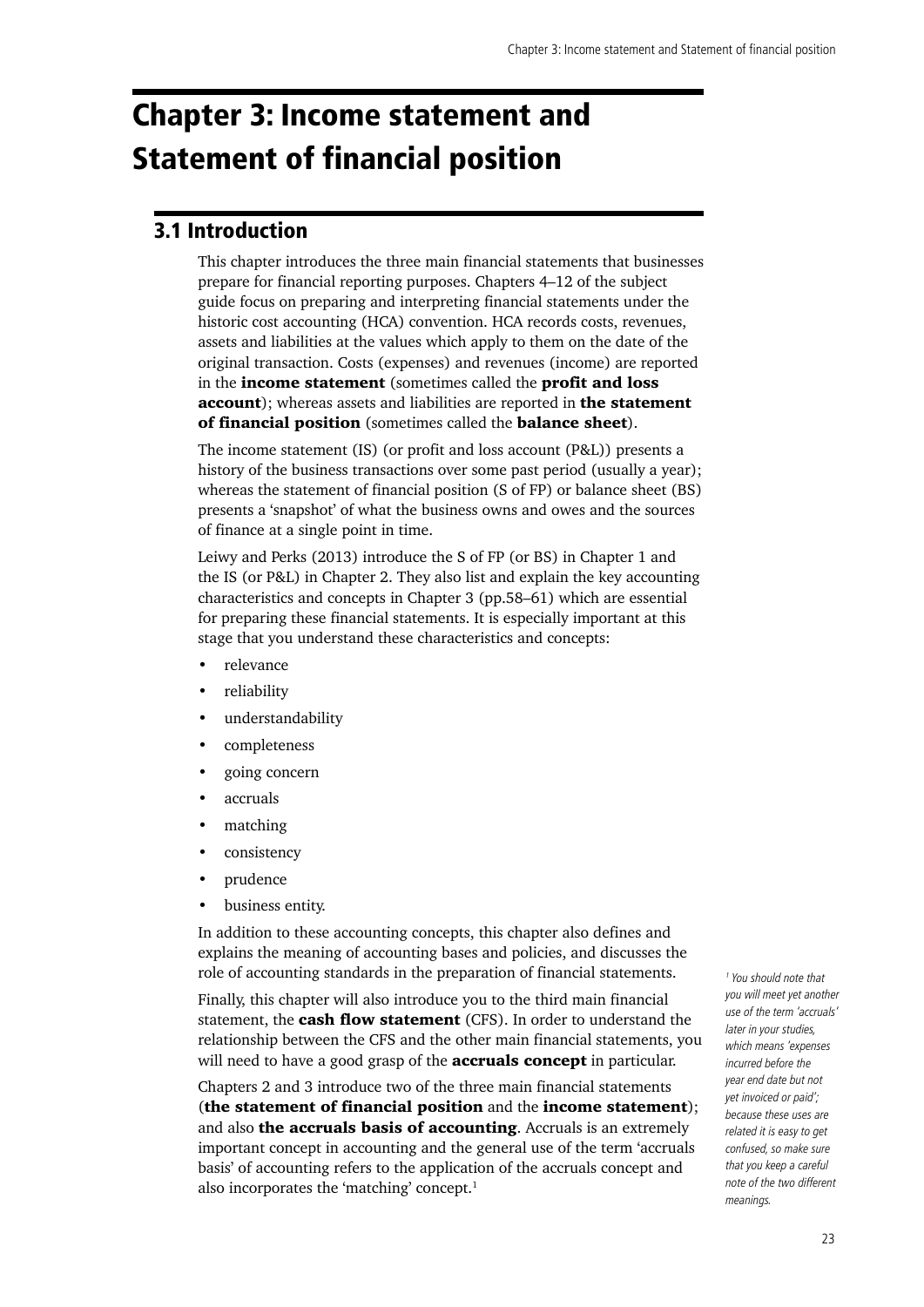# <span id="page-29-0"></span>3.1.1 Aims of the chapter

The aims of this chapter are to:

- introduce you to financial accounting qualitative characteristics, concepts, bases and policies
- explain the nature of a sole trader, a partnership, a limited liability company and a limited liability partnership, and the differences between these business structures
- explain the nature and purpose of accounting standards
- introduce the three main financial statements that appear in a set of published accounts.

# 3.1.2 Learning outcomes

By the end of this chapter, and having completed the Essential reading and Activities, you should be able to:

- explain the different accounting concepts and their application
- distinguish between a sole trader, a partnership, a limited liability company and a limited liability partnership
- define accounting bases and policies, and discuss the role of accounting standards
- identify and describe the three main financial statements
- explain how these financial statements are linked together.

## 3.1.3 Essential reading

Leiwy, D. and R. Perks *Accounting: understanding and practice*. (Maidenhead: McGraw-Hill, 2013) Chapters 1, 2 and 3.

# 3.1.4 Synopsis of chapter content

This chapter first considers the structure of a private sector business, offers an introduction to the three main financial statements, and discusses accounting characteristics and concepts, bases and policies. It then goes on to discuss the advantages and disadvantages of accounting standards.

#### **Stop and read**

Chapter 3 pp.58–61 in Leiwy and Perks (2013) which identifies the key accounting concepts and conventions and also accounting bases, policies and standards.

# 3.2 The structure of a private sector business

In the UK, private sector business can be structured as sole traders, partnerships, limited liability companies (or corporations) or limited liability partnerships.

Sole traders are owned by a single person, there are no legal formalities involved in setting up such a business and all the profits belong to the owner. Among the advantages of such a structure is that any accounts that are prepared are only provided to the owner and the tax authority. Among the disadvantages are that it is hard to raise finance and since such a business has no separate legal personality, the owner has unlimited liability. Hence anyone owed money by a sole trader can recover the sum owed not only from the business itself but, if necessary, also from the owner of the business.

Partnerships are similar to sole traders except that there is more than one owner. The difficulty in raising finance is mitigated to the degree that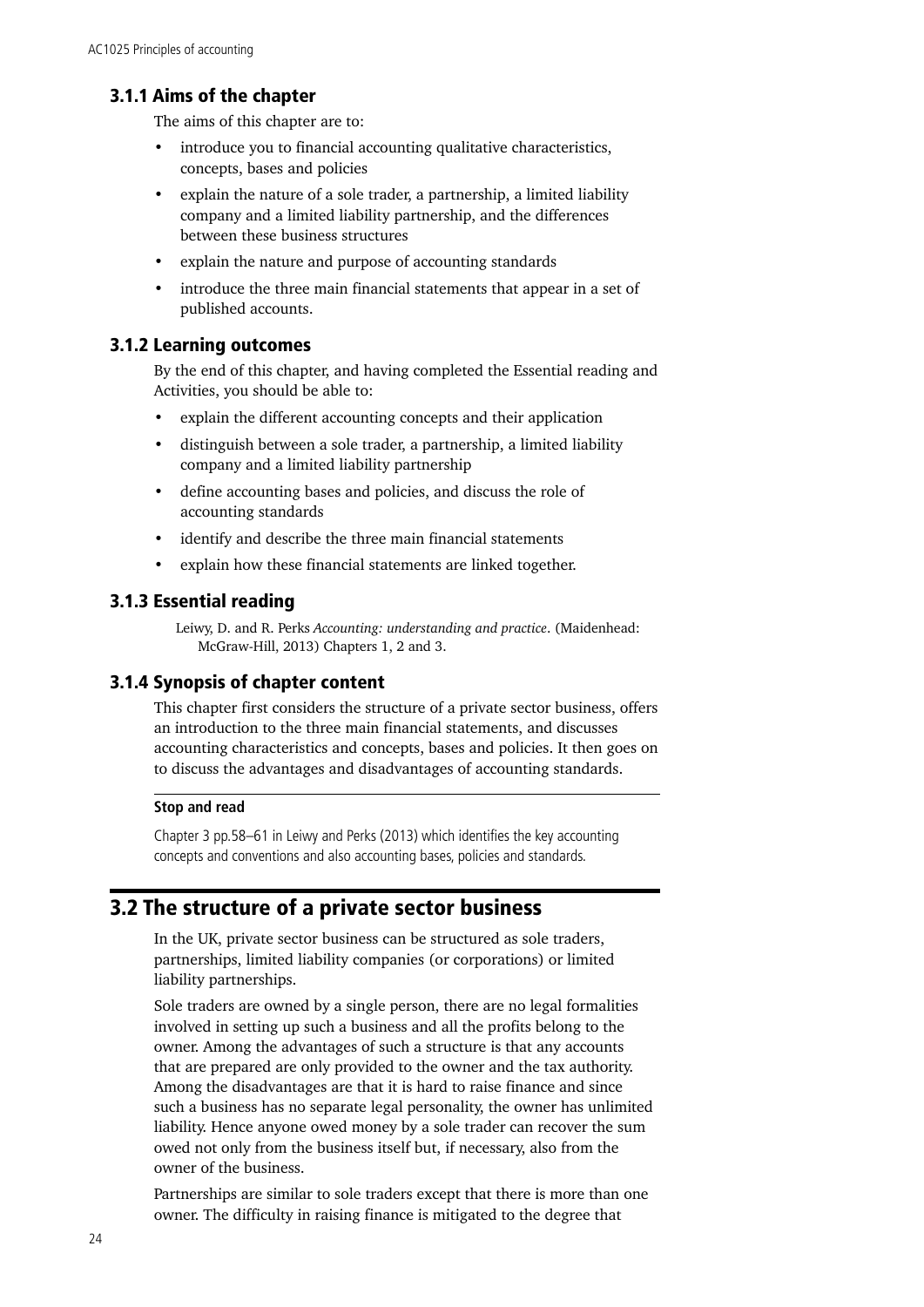<span id="page-30-0"></span>more owners have access to more capital. There is no legal requirement to provide accounts except for the tax authority but the partners, much like a sole trader, have no limited liability. In fact, the partners are 'jointly and severally' liable for the debts of the business, if the business itself is unable to meet the debts of the business. This can be a very nerve-wracking position for the owners of such businesses!

A limited liability company is formed by completing forms at Companies House, an executive agency of the UK Department of Business, Innovation and Skills. A company has its own 'legal personality'. Its owners are called shareholders who appoint directors to manage the business. The shareholders (also called 'members') have limited liability which means that anyone owed money by such a business can only recover the sum owed from the company itself, and cannot recover the debt from the shareholders. However, the directors have a legal obligation to produce accounts containing specific information, by a specific date and in a specified format which is to be sent to the shareholders and to Companies House within a specified time limit. Also, anyone can download those accounts from the Companies House website. Hence the activities, performance and state of affairs of a limited liability company are in the public domain and are no longer private. There are more than 3 million active companies in the UK of which about 2,500 are listed on the London Stock Exchange; that is, the shares of such companies can be bought and sold by the general public. A limited liability partnership is somewhat like a cross between a partnership and a limited liability company where only the partner responsible for a specific debt is personally liable for that debt and a limited liability partnership (llp) is required to file accounts at Companies House, much like a company.

# 3.3 An introduction to the financial statements

The purpose of the three main financial statements is to report the business's financial performance and position to external users of accounting information. It is important that they only reflect the transactions of the business, and not the transactions of its owner(s).

Until we reach Chapter 4 of this subject guide we will mainly deal with financial statements for a business with a single owner that is **not** a company (sole trader). Examples of sole traders are small shopkeepers, plumbers and electricians, although such businesses might very well operate as limited liability companies because of the risks involved. Accountants and lawyers may also be sole traders but it is more usual for them to form **partnerships**, or **llps**.

The business is accounted for separately to the owner's personal belongings and transactions, whether they are structured as sole traders, partnerships, llps or companies. However, because companies and llps have a separate legal personality, the Companies Act 2006 has specific rules regarding the content of the accounts for such businesses. There are also some items (such as 'share capital') that only appear in company financial statements. We will learn more about this in Chapter 7 of the subject guide. Irrespective of the legal structure of the business (namely, whether it is a sole trader, a partnership or a company) those using the accounts are interested in the business transactions of the entity, not the personal transactions of the owners of the business. This is called the 'entity concept'.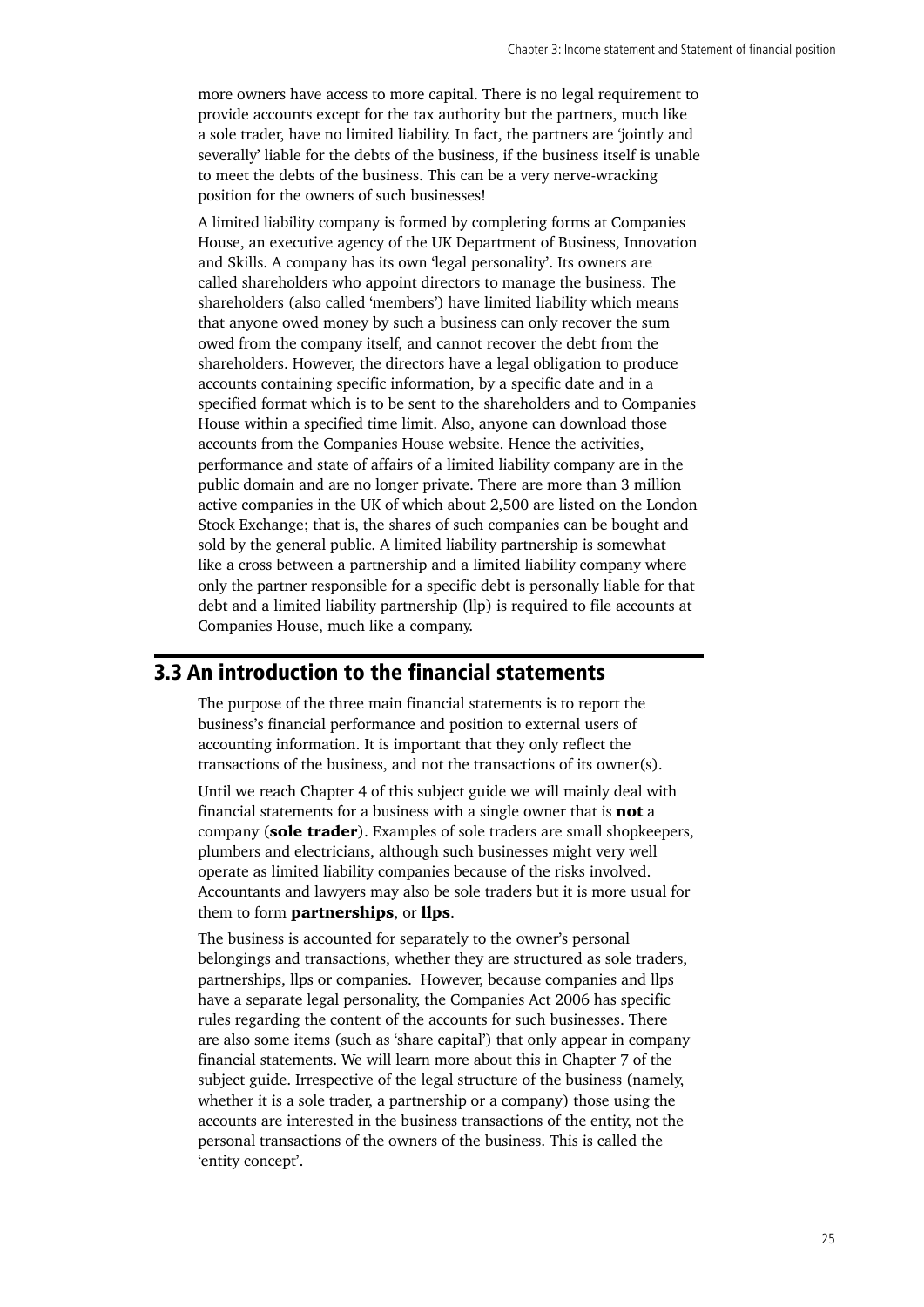To summarise, the three main financial statements are:

- the **statement of financial position** (S of FP) (or balance sheet (BS))
- the **income statement** (IS) (or profit and loss account  $(P&L)$ ) statement of comprehensive income
- the **cash flow statement** (CFS).

The statement of financial position, or balance sheet, shows the financial position of the business at a single point in time, showing the assets, the **liabilities** and the **equity** or the finance provided by the owners or shareholders. However, this only tells part of the story about the business.

The income statement (IS), or profit and loss account, shows the financial performance of the business in the past accounting period (usually one year) so that the profits of the business can be determined. The IS shows the **revenues** or sales or turnover of the business less its **expenses**, the difference between these two sums being the **profit**. Both of these financial statements, the S of FP and the IS, are prepared on an accruals basis and are closely linked to each other. The statement of comprehensive income shows, in addition to the profit, other sources of income and expense such as certain foreign exchange gains and losses arising.

The cash flow statement is usually only prepared by companies. However, there is no reason why a sole trader or a partnership could not prepare a CFS, and without one, it is difficult to understand the position and performance of the business in terms of the availability and generation of cash. The CFS is prepared on a 'cash basis' and shows the inflows and outflows of cash during the year. When an accountant uses the term 'cash', he means not only 'cash' but also movements in the bank balance.

#### **Pause and think**

Sole traders and partnerships are usually managed directly by their owners. This is less likely for companies, particularly public listed companies. How might this explain why cash flow statements are usually only prepared by companies?

# 3.3.1 Statement of financial position (S of FP) (or balance sheet (BS))

The S of FP shows at a single point of time the:

- assets of a business
- **liabilities**
- owners' equity.

An **asset** is a resource controlled by the enterprise as a result of past transactions or events and from which future economic benefits are expected to flow to the enterprise. Examples of assets are land and buildings, plant and equipment, computer equipment, goods for resale (**inventory** or stock), cash and customers who owe the business money (trade receivables or trade debtors). Assets which are not acquired with the intention to sell them and are expected to be held for more than one year are called non-current assets (or fixed assets); whereas cash or other assets which are expected to become cash within one year are called current assets.

A liability is an obligation to be paid by the business as a result of a prior transaction. As with assets, some liabilities are non-current liabilities, such as bank loans owed by the business which are repayable after more than one year; while others are **current liabilities** such as trade payables (or trade creditors); sums owing to suppliers who have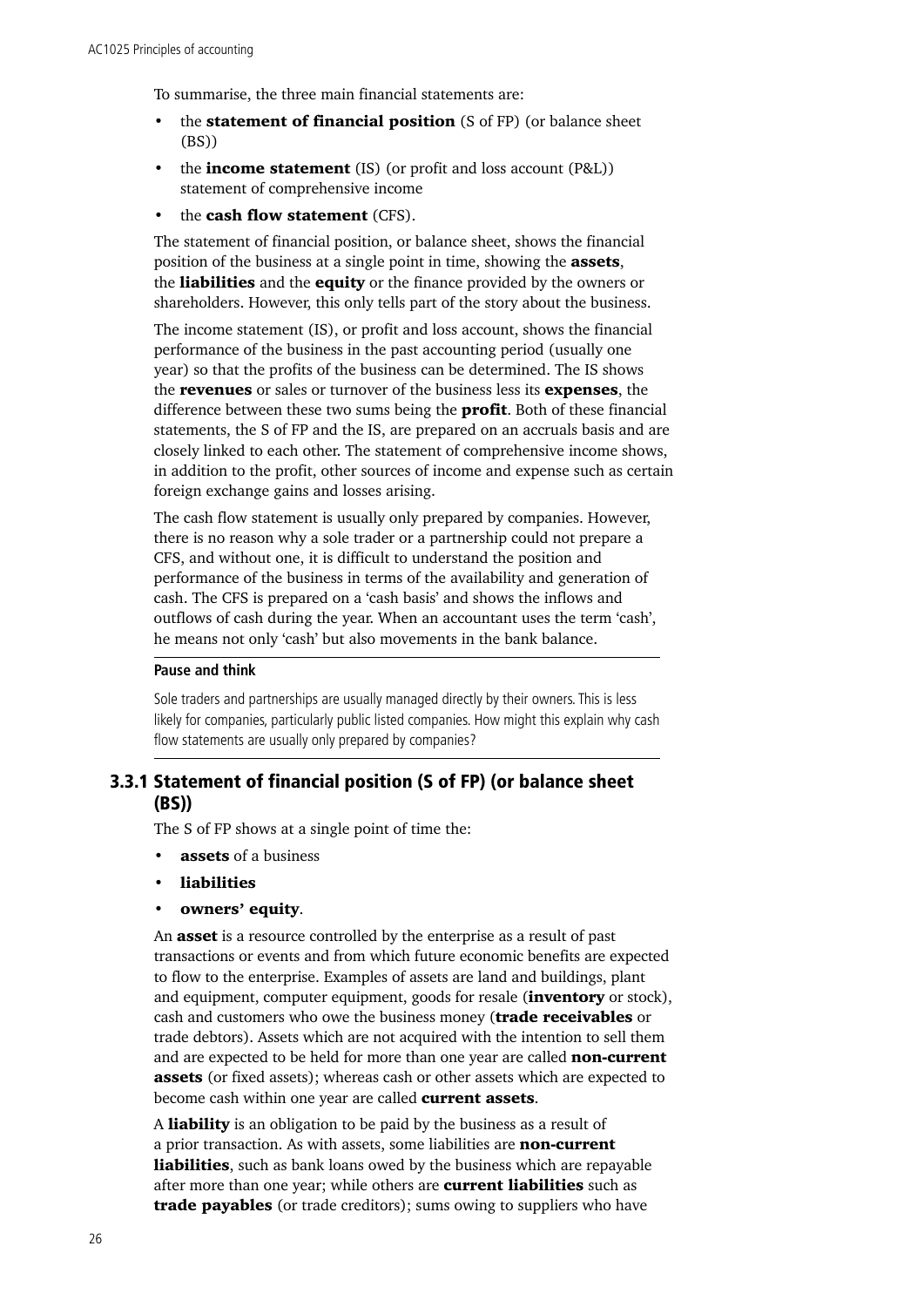supplied goods or services to the business but have not yet been paid; and **taxation** and **bank overdrafts**, a negative bank balance. You may also find items called **provisions** in a balance sheet. These are estimated figures, either used to make reductions in the value of an asset, or are liabilities where the amount or timing of the payment is uncertain. You will see some examples of provisions later in the subject guide.

**Owners' equity** is capital paid into the business by the owners (in a company this is called **share capital**), together with profits made by the business on behalf of the owners. In a manner of speaking, owners' equity is a type of liability of the business but this particular liability is owed by the business to the owners. It consists of the original capital invested in the business by the owner(s), and any profits (or other changes in value) that the business has made in the past which have been **retained**, or reinvested, in the business. These retained profits (or other changes in value) are known as **reserves**.<sup>2</sup>

The assets equals the liabilities plus the owners' equity; that is: Assets  $=$  Liabilities  $+$  Owners' equity.

Another way of saying this, by rearranging this equation is: Assets – Liabilities = Owners' equity or Net assets = Owners' equity.

These statements are commonly known as the **balance sheet equation** or accounting equation which, as you can see, can be expressed in more than one way. And, as you can see, the statement of financial position, or (balance sheet) 'balances'.

#### **Activity 3.1**

Plants 'R' Us is a small gardening shop. For the following list of items, in the year ended 31.12.XX, decide whether each item is an asset, a liability, or part of the owners' equity for the business. Are the assets or liabilities likely to be non-current (i.e. long-term), or current?

- 1. 100 plastic plant pots on sale to the public
- 2. the owner's flat where she lives (this is above the shop)
- 3. the cash register (till)
- 4. £500 owed to Red Roses Ltd, which supplies Plants 'R' Us with potted flowers
- 5. £50,000 owed to the bank for purchase of the shop
- 6. the shop
- 7. £25 in the cash register
- 8. £2,045 in the business's bank account
- 9. £40 owed by a local restaurant, which bought two window boxes of plants to display
- 10. £10,000 of the owner's own money used to buy the shop fittings (e.g. shelves) and initial stock purchases.

Now we can rewrite the balance sheet equation again:

Non-current Assets  $+$  Current Assets  $=$  (Current Liabilities  $+$  Long-Term Liabilities) + Capital + Reserves.

#### **Pause and think**

Make sure that you agree with each formulation of the balance sheet equation. Longterm liabilities are more permanent sources of funding than current liabilities (since, if a business borrows money repayable in 10 years' time, it can use that money to buy new assets and expand its business operations). Are there any other ways that you can rewrite this equation, which might be more useful when thinking about the business's sources and applications of finance in the long term?

*2 Other reserves which may appear in financial statements include 'share premium' (when a company issues new shares for consideration greater than the nominal value of the shares) and 'revaluation reserve' (when a business recognises an increase in the value of its non-current assets.*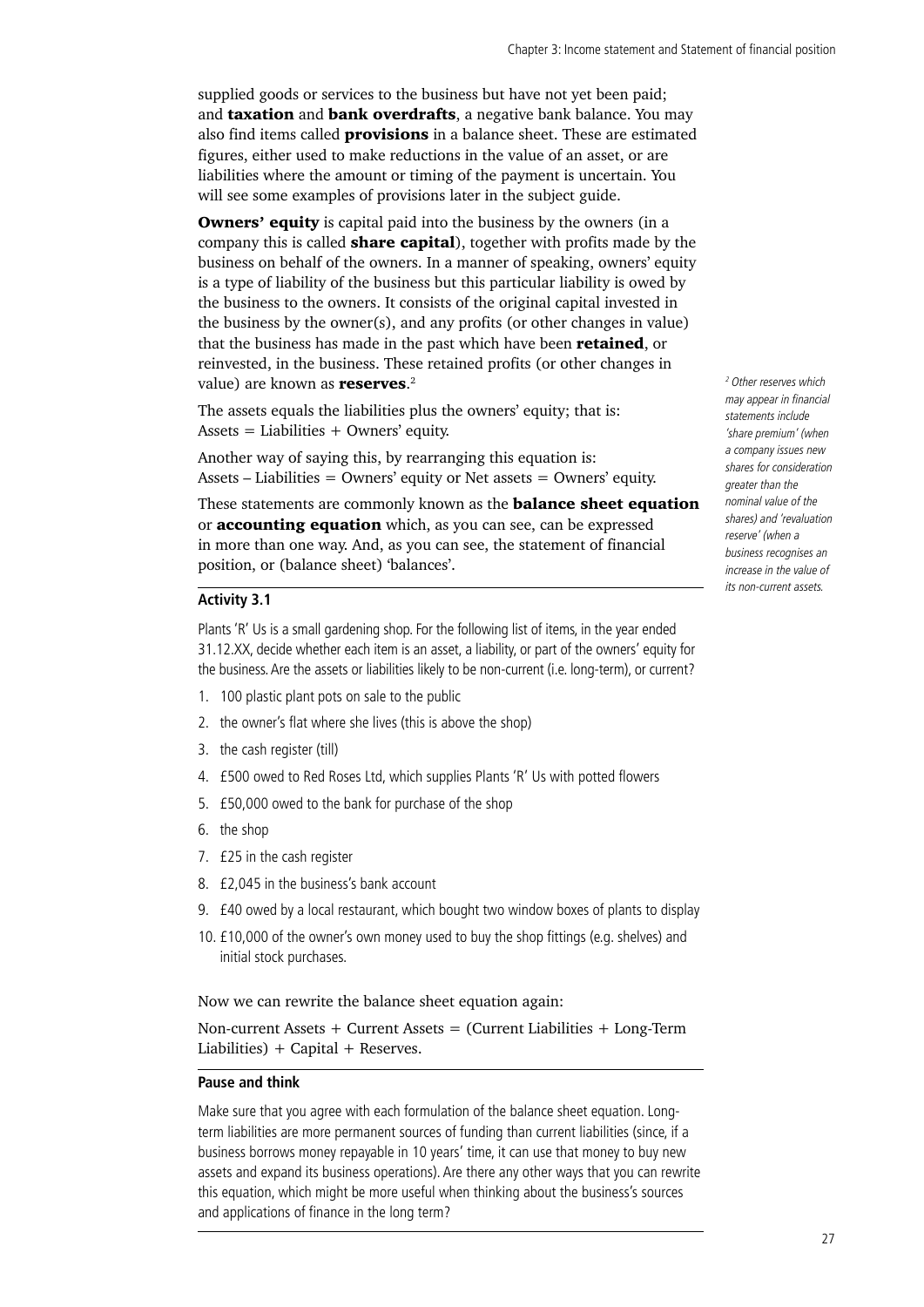The S of FP can be presented in a number of different ways, according to which version of the balance sheet equation you prefer. It may be presented in a **horizontal format**. In this format, all the assets are listed in one column on the left, and all the **claims** (namely, the liabilities and the owners' equity) are listed in another column on the right. However, it is more usual to use a **vertical format** (especially with company financial statements). An example of the vertical format is in Leiwy and Perks (2013) on p.9. As you can see, the total assets (the top half of the S of FP) equals the total of the liabilities and the equity (the bottom half of the S of FP).

The vertical format comes in two versions.

The first version lists:

- all the assets in the top section to arrive at the Total assets
- liabilities and owners' equity in the bottom section.

The second version of the vertical format, which is often used for small companies and sole traders and partnerships, lists:

- the assets less the liabilities in the top section
- owners' equity on the bottom section.

As sole traders and partnerships have fewer rules about their financial reporting than companies, they can use whichever format they like. Some companies in the UK, particularly private companies, use a version of the vertical format with the assets less the liabilities on the top while the owners' equity is in the bottom half. However, when producing an S of FP, you are advised to use the format outlined in IAS1 shown on pp.9–17 of Leiwy and Perks, with assets at the top and liabilities and equity at the bottom, as shown in Example 3.1, below.

#### Example 3.1

With some more information about Plants 'R' Us, it would be possible to prepare the S of FP for the business, in the first vertical format, as follows:

# Plants 'R' Us

Statement of financial position at 31.12.XX

|                                  | £     | £         |
|----------------------------------|-------|-----------|
| Non-current assets               |       |           |
| Shop                             |       | 50,000    |
| Fixtures and fittings            |       | 8,000     |
|                                  |       | 58,000    |
| Current assets                   |       |           |
| Inventory                        | 1,490 |           |
| Receivables                      | 40    |           |
| Cash at bank and in hand         | 2,070 |           |
|                                  |       | 3,600     |
| Total assets                     |       | 61,600    |
|                                  |       |           |
| Current liabilities              |       |           |
| Payables                         |       | 1,200     |
| Electricity costs owed (accrued) |       | <u>30</u> |
|                                  |       | 1,230     |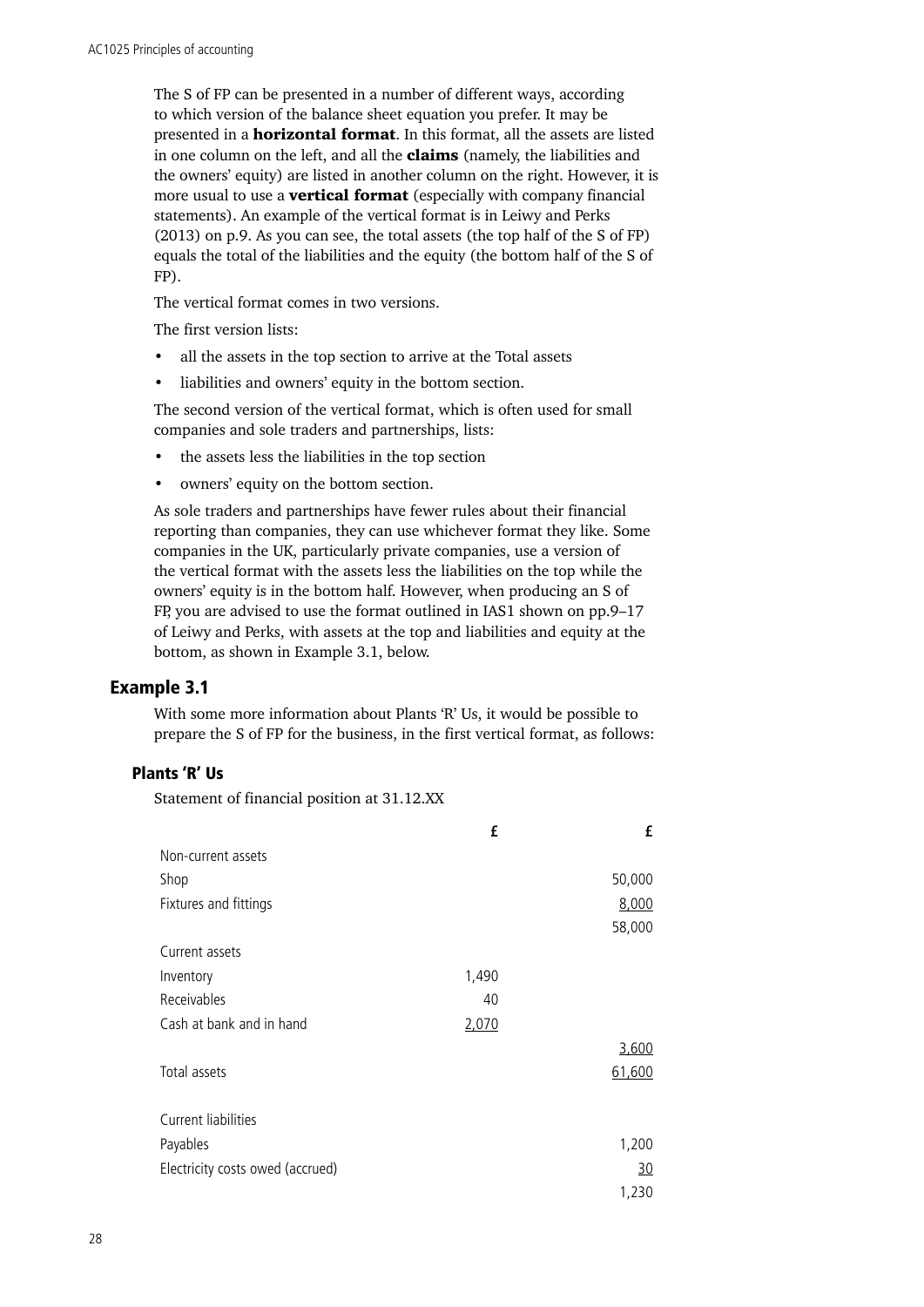| Long-term liabilities        |        |        |
|------------------------------|--------|--------|
| Bank loan                    |        | 50,000 |
| Total liabilities            |        | 51,230 |
|                              |        |        |
| Owner's equity               |        |        |
| Owner's capital invested     | 10,000 |        |
| Retained profits             | 370    |        |
| Total equity                 |        | 10,370 |
| Total liabilities and equity |        | 61,600 |
|                              |        |        |

#### **Pause and think**

Think about the information content of this S of FP. Why do you think the users of accounts want to know the assets and liabilities and equity of the business at the yearend date? Why do you think the assets are categorised as 'Non-current' and 'current'? Why are the liabilities divided into 'current' and 'non-current'? And why is the owners' equity divided into the original sum invested and the retained profits arising since then?

The two columns of numbers are used to make the S of FP easier to read. Lines are used wherever there is a subtotal calculated. Because the S of FP is said to be a 'snapshot' of the business at a single point in time, the title of the S of FP should also include the date. Finally, brackets are sometimes used to denote an amount which is to be deducted, if it makes the S of FP easier to read. In the above example, you could put brackets around the £50,000 figure for the bank loan.

The presentation of owners' equity in a company is slightly different to the owners' equity in a sole trader or partnership. In Example 3.1, the owners' equity is divided between the capital injected by the owners (called 'shareholders' in a company) termed in the S of FP 'share capital' and the retained profits made by the company since its formation. Such a format can be seen in Leiwy and Perks (2013) p.9.

In a sole trader or partnership, the owners' interest, usually in such cases, called 'owners' capital' is shown as one figure without any distinction between the opening capital and the retained profit since the formation. In such businesses, the owners' capital figure in the S of FP is one figure with both the capital introduced and any retained profits of the business lumped together in a single figure called 'owners' capital'.

#### **Pause and think**

In the absence of any other financial information, which method of presentation of owners' equity do you think gives the most information?

## **Activity 3.2**

Rearrange the S of FP in Example 3.1 so that it is in:

- k. horizontal format
- l. second vertical format.

## 3.3.2 Income statement (profit and loss account)

Retained profits are part of the owners' equity recorded in the S of FP. However, the S of FP does not tell us how the retained profits were earned by the business. This is the job of the IS. The IS shows the income (revenues) and expenses of the business over an accounting period (usually one year).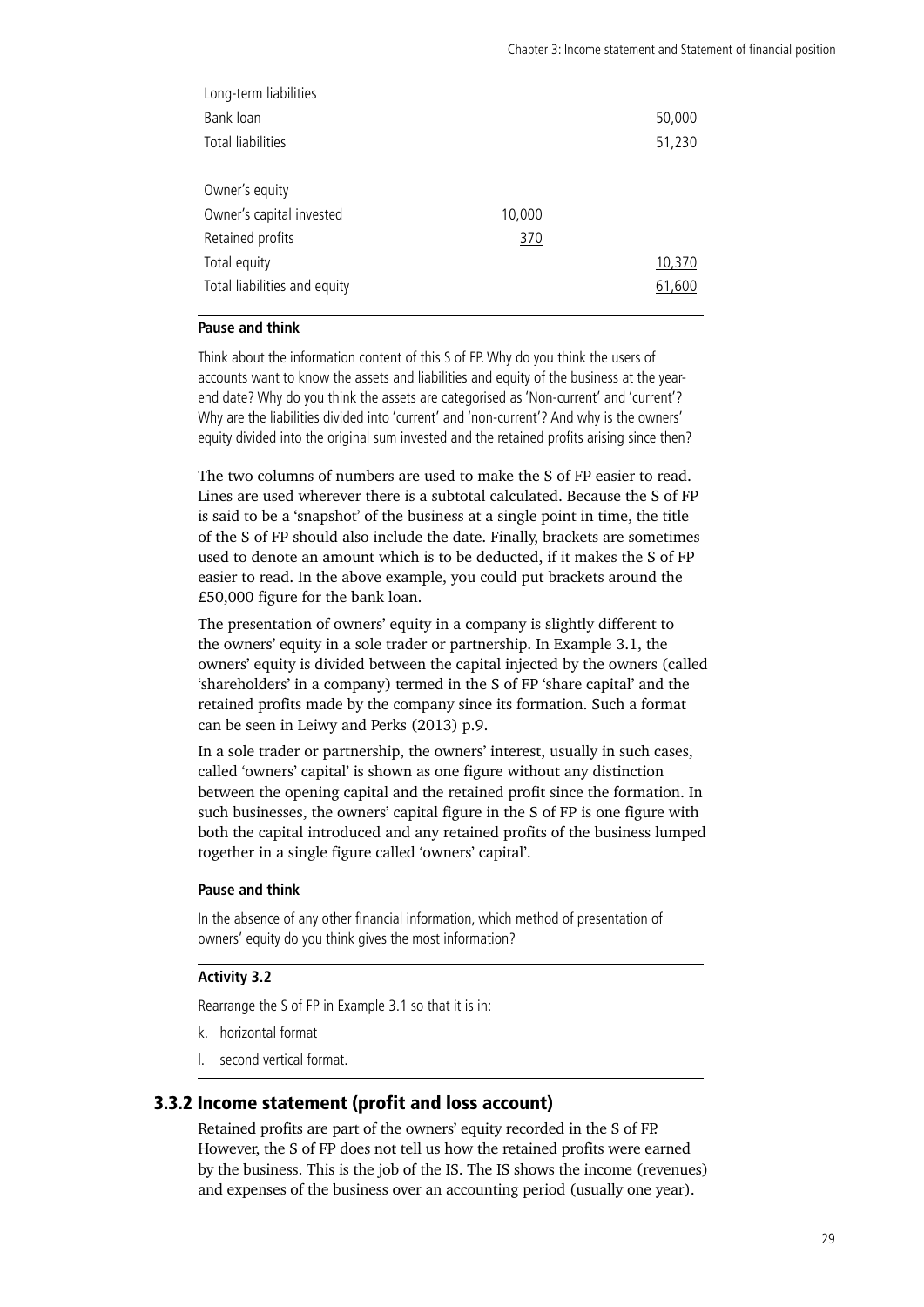The difference between the *income* and **expenses** of the business is called **profit**. To understand how the business makes its profits, the income and expenses are split into different categories and a number of different profit figures – the gross profit, the profit before tax and after tax – are reported in the IS.

An example of an IS is given in Leiwy and Perks (2013), p.32.

- Gross profit is the profit that the business earns by trading. It is the difference between sales revenue (sometimes called turnover) and cost of sales. Cost of sales, the cost of the goods which have been sold, is calculated as opening inventory (at the beginning of the accounting period) plus purchases of goods for resale (or production costs if the business is a manufacturer), minus closing inventory (at the end of the accounting period).3
- Profit before tax is the profit that the business earns after adding any additional income (such as interest receivable) and after deducting further business expenses (such as rent, wages and salaries, or heating and lighting costs).
- Profit for the year (or profit after tax) is the profit before tax less the tax calculated on the profit before tax.
- Retained profit for the year is the final profit figure, after deducting distributions to owners. Distributions to owners are called either drawings if the business is a sole trader or partnership, or dividends if the business is a company. If there are no distributions to owners, then retained profit is equal to the profit for the year (that is, profit after tax) profit. Very often, the IS ends with the profit for the year (namely, the profit after tax) and the retained profit calculation is shown in a separate note called 'Statement of changes in equity'.

Hence you can see that there are a variety of formats and, in some cases, terminology for both the S of FP and the IS, and the one chosen often depends upon the legal structure and size of the business.

# 3.3.3 The link between the income statement and the statement of financial position

The final profit for the year, after tax, appears in a reconciliation note called 'statement of changes in equity' (SOCE). This profit for the year is added to the retained profits brought forward at the beginning of the year. From this are deducted any distributions to owners, and this is the final retained figure at the year end. This total appears in the statement of financial position. The income statement together with the SOCE explains how this retained profit is earned and retained. The cumulative retained profit at the year-end appears in the owners' equity in the S of FP. Therefore, assuming there are no changes to any other reserves, the difference in owners' equity (and hence net worth) from the previous S of FP to the current S of FP is equal to the retained profit for the year; that is, the profit for the year less dividends paid to shareholders.

## Returning to the income statement, **income and expenses are** recorded in the IS in the period in which it is earned or incurred, regardless of the timing of the associated cash flows.

So, for example, sales revenue is recorded as income even when the sale has been made on credit to a customer, who has two months before they need to pay; and a purchase is recorded as an expense even when the purchase has been made on credit from a supplier that allows a month before payment.

*3 Note that inventory (stock) therefore appears twice in the accounts. It appears in the S of FP under current assets (the inventory figure on the year end date), and also in the IS. The 'closing inventory' figure in the IS is the same figure that appears in the S of FP. However, the 'opening inventory' figure in the IS is the figure that appeared in the previous S of FP.*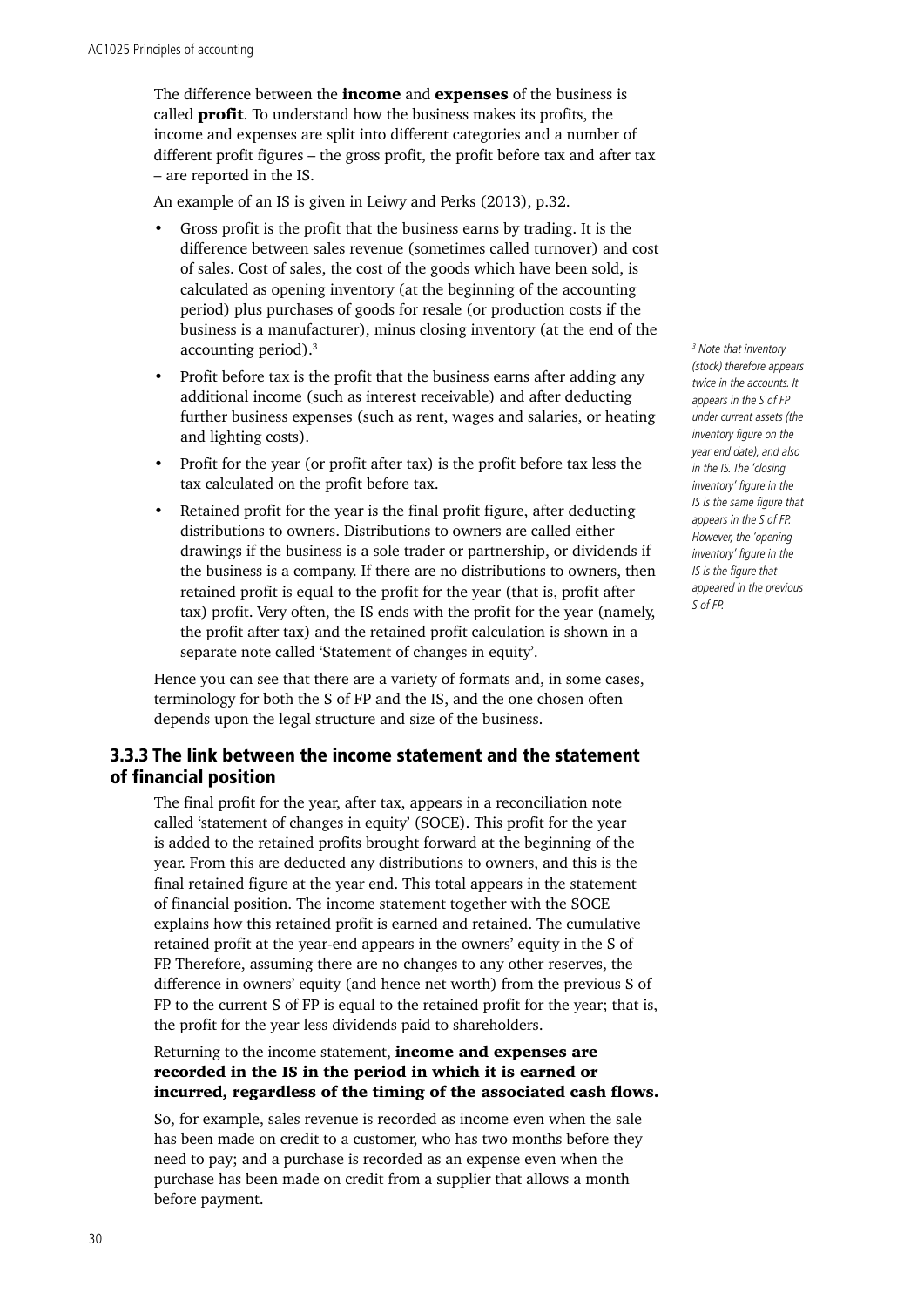As well as 'matching' income and expenses in this way to the period to which they relate, income and expenditure are also matched to each other, so that where possible expense is recognised in the same period in which it generates sales.

You can see that the S of FP is also prepared on the accruals basis, because the S of FP contains all the 'missing pieces' of the puzzle at any point in time. When a sale has been recorded and the customer pays immediately, the sale is recorded in the IS and the asset 'cash' rises. If, however, goods are sold on credit, whereby the customer will pay at a later date, the sale is recorded in the IS and the asset 'receivables' will rise. When a purchase has been recorded but the supplier has not yet been paid, the IS will record the purchase and the S of FP will show current liability 'payables'.

## Example 3.2

Plants 'R' Us makes cash sales to members of the public and makes sales on credit to local businesses. Local businesses have a month to settle the sales invoices they receive from Plants 'R' Us. The following information relates to the month of June:

| Amounts owed by customers on 1 June |       |
|-------------------------------------|-------|
| Cash sales                          | 3.500 |
| Credit sales                        |       |
| Cash received from credit customers |       |

How much is owed by receivables (customers) on 30 June? How much will be recorded as sales for the month of June? Where should these amounts be reflected in the financial statements?

At the beginning of the month, credit customers owed £630. During the month, they paid back £550, but bought an additional £790 from Plants 'R' Us. Therefore, at the end of the month, customers owe  $£630 + £790 £550 = £870$ . This would be shown as 'receivables' in current assets in the S of FP. Total sales for the month are cash sales of £3,500 plus credit sales of  $£790 = £4,290$ . This would be shown as revenues (or sales or turnover) in the IS.

#### **Activity 3.3**

Plants 'R' Us buys all of its goods on credit from various suppliers. The following information relates to the month of July:

| Amounts owed to payables (suppliers) on 1 July | 2.180 |
|------------------------------------------------|-------|
| Cash paid to payables                          | 2.245 |
| Credit purchases                               | 2.520 |

How much is owed to payables (suppliers) on 31 July? How much will be recorded as purchases for the month of July? Where should these amounts be reflected in the financial statements?

You will see many examples of the application of the accruals (and matching) concepts in Chapters 4, 5 and 6 of this subject guide. Understanding how the S of FP and IS are linked together is very important in Chapter 12 of the subject guide and the interpretation of financial accounting information.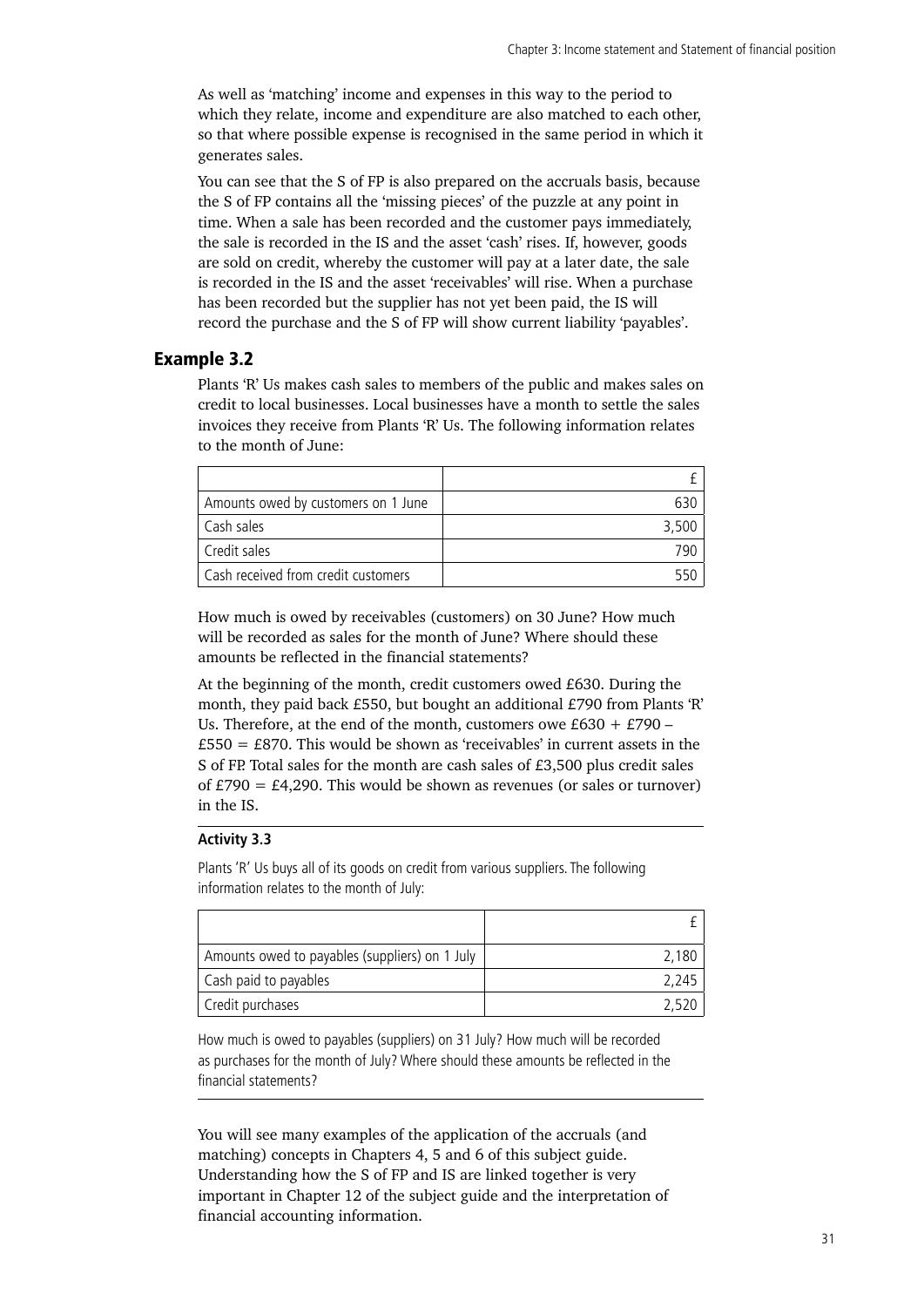## 3.3.4 Asset or expense?

Sometimes it is hard to decide whether the cost of a given item should be recorded as an expense in the IS, or whether in fact it creates an asset that should be recorded in the S of FP. This is not a trivial question and some of the most debated areas of financial accounting concern whether or not costs such as research and development should be treated as assets or expenses.

Part of the problem is the definition of an asset, as this can be so vague that it could include almost anything. Under most current definitions of an asset, preparers of financial statements need to decide whether the transaction gives rise to 'expected future benefits'.

Sometimes, they are helped to make their decision by referring to accounting concepts, or they are told what to do by the rules in accounting standards, which we will discuss later.

#### **Pause and think**

How would you treat the cost of buying petrol for a delivery van, the cost of an advertising campaign, or the cost of training your staff to provide better customer service?

# 3.3.5 Cash flow statement

The CFS is used to demonstrate sources and applications of funds over the accounting period. It provides information on the liquidity of the business as it explains what has happened to the cash balance from one S of FP to the next. The final balance in the CFS is this change in the cash figure. You have to be careful when you work this figure out, because it is possible for a business to have a negative cash balance. This is called an 'overdraft' and is a form of short-term borrowing. Bank overdrafts appear as current liabilities in the S of FP, because the bank can request the business to repay the amount at any time.

The main types of sources and applications of cash that are reported in the CFS are described in Leiwy and Perks (2013) in Chapter 6, and an example is provided on p.140.

## 3.3.6 Why cash is different to profit

As already discussed, the IS and S of FP are prepared on an accruals basis. Adopting an accruals basis of accounting results in the recognition of sales revenue when goods (or services) are sold even if payments for these goods and services are made to the business at a later date. The costs of the business are not shown as an expense when they are paid for but when they are incurred. The business might buy goods to sell but they will only be recognised as a cost in the income statement and be offset against the revenue when those goods are sold. Similarly, a business might incur expenses such as advertising but pay for them at a later date but the advertising cost will be recognised as an expense when it is incurred, irrespective of when the invoice is actually paid. However, the CFS is prepared on a cash basis. The CFS records actual cash flows into and out of the business throughout the accounting period. In contrast, the IS records income and expenses matched to the accounting period in which it is earned or incurred, regardless of whether or not any cash has actually changed hands.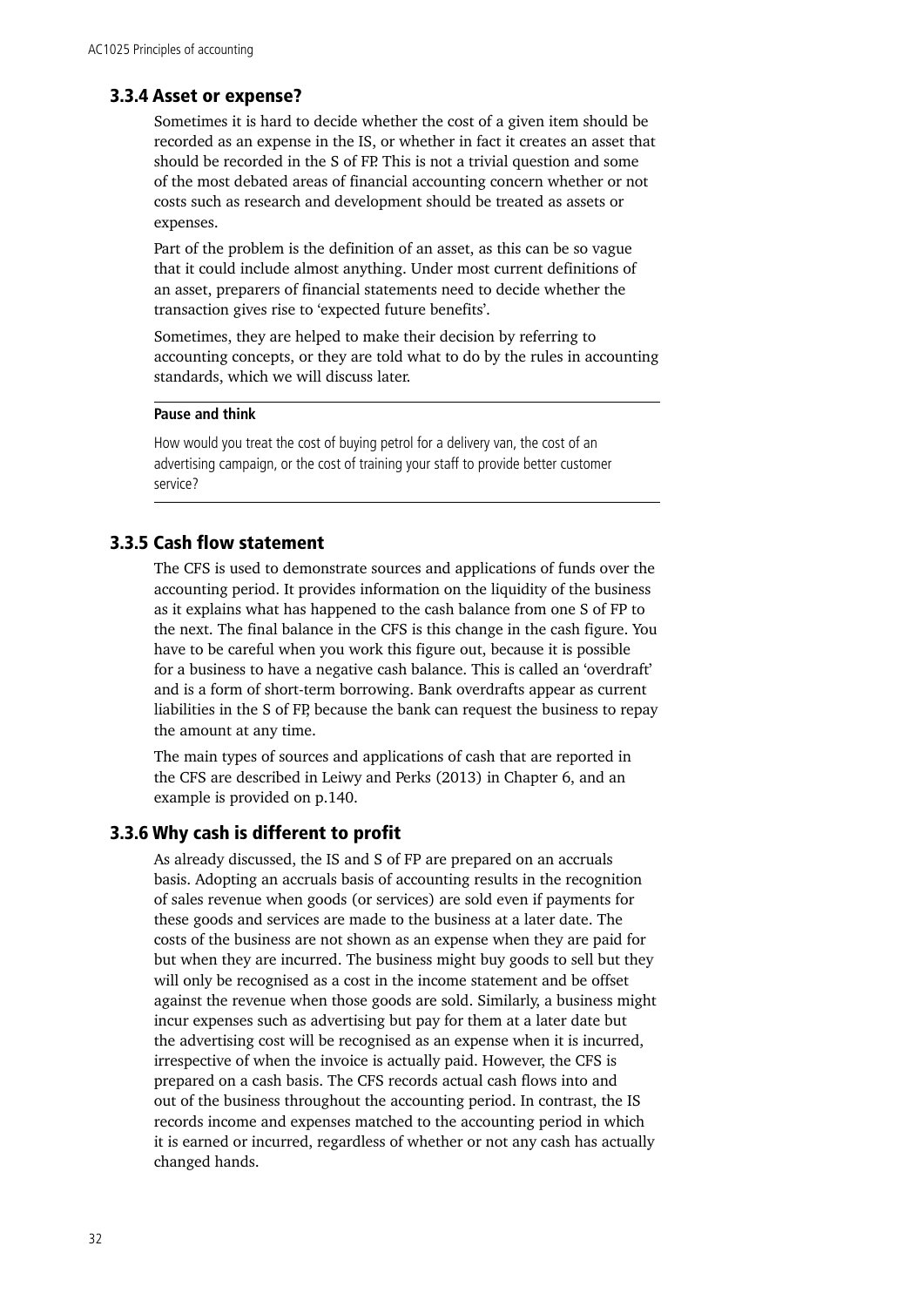#### <span id="page-38-0"></span>**Activity 3.4**

What is the effect on cash (i.e. increase or decrease) of the transactions described in Example 3.2 and Activity 3.3 above?

# Example 3.3

The owner of Plants 'R' Us is preparing her accounts for the year ended 31 December 20X4. On 1 January 20X4, the business owed £450 interest on the bank loan of £50,000. The £50,000 loan capital will not be repaid until 20X8. On 31 December 20X4, the business owed £475 interest. The average interest rate on the loan during the year was 11 per cent. What amounts should be included in respect of interest in each of the three main financial statements?

The S of FP at 31 December 20X4 will include a current liability for the interest owed (at that date) of £475.

The IS for the year ended 31 December 20X4 will include interest expense of 11 per cent  $\times$  £50,000 = £5,500.

The CFS for the year ended 31 December 20X4 will include interest paid of £5,475. This is calculated as £450 (owed at start of year) + £5,500 (incurred during year) – £475 (still owed at end of year) = £5,475.

We need a CFS as well as an IS because they report different things, and because cash is so important to the survival of a business. It is possible for a business to be making profits but to run out of cash. This often happens to young or rapidly expanding businesses, when it is known as 'over-trading'. If a business runs out of cash and cannot pay its staff, its suppliers, the interest on its loans, or tax to the government, it will cease to be able to trade.

# 3.4 Accounting characteristics and concepts, bases and policies

You should understand the distinction between accounting concepts, accounting bases and accounting policies.

#### 3.4.1 Accounting characteristics and concepts

It is a common misconception that financial statements can be considered as 'right'; or, in other words, that there is only one 'correct' way that they should be prepared. This is especially true in the case of profit. However, there is no universally accepted measure of profit (unlike, say, distance, although even this can be measured in different units). Because of this, accountants have developed certain broad assumptions on which the financial statements are prepared. These assumptions are known as accounting characteristics and concepts. You should note that even these underlying assumptions are not set in stone, and different accounting regimes may also regard some concepts as more important than others, especially when they seem to conflict with each other.

Leiwy and Perks (2013) gives a detailed discussion of a comprehensive list of accounting concepts. You should read Chapter 3 in this textbook very carefully. In particular, you have already seen how important the accruals concept is, and you should make very sure that you understand this concept as it will be used every time you prepare a set of financial statements. In addition to the concepts in the textbook, the following three concepts are included for completeness: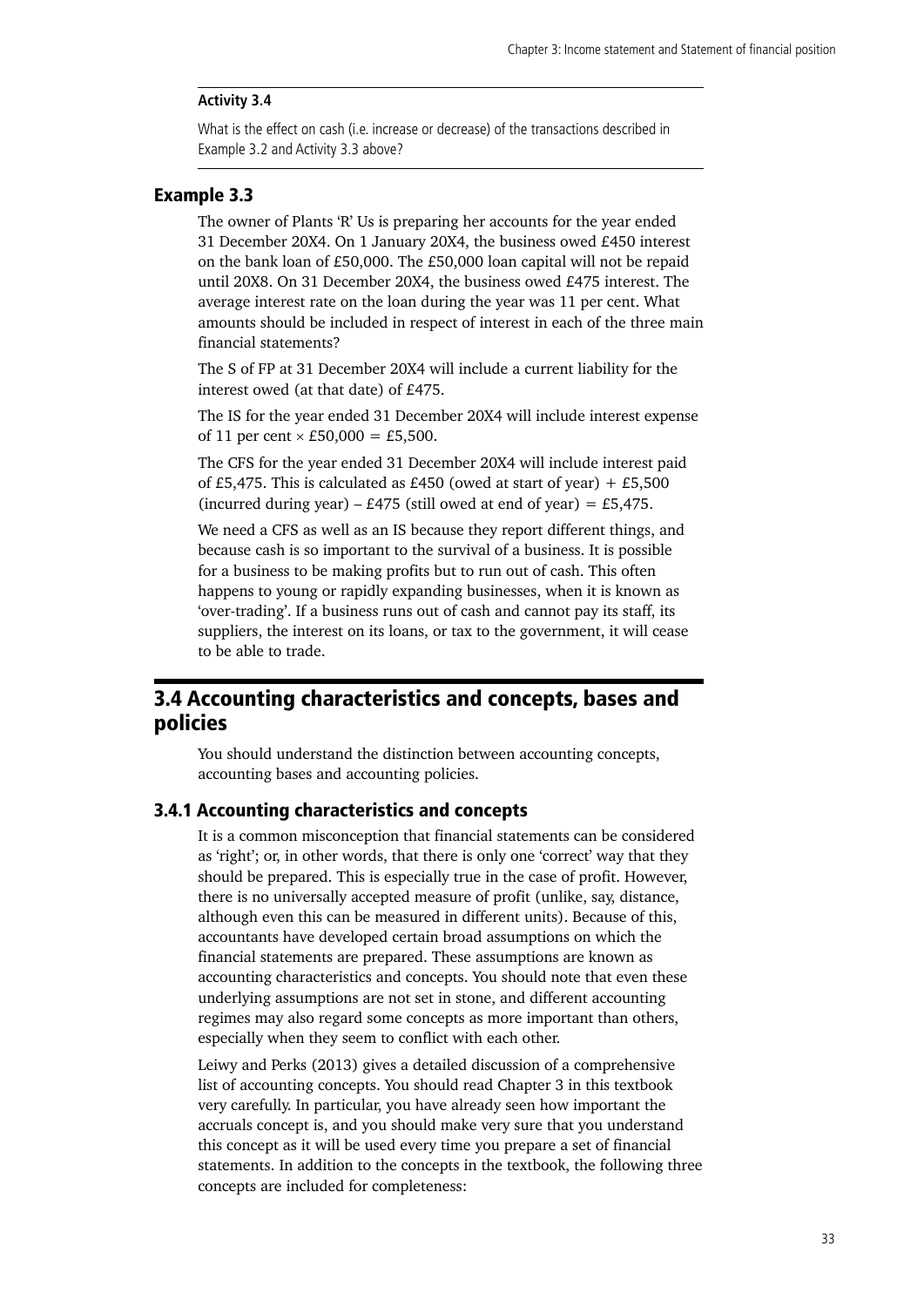- **Duality**. There are two effects from any economic event. These are reflected in accounting using the system of double-entry book-keeping. The ultimate result is the connection between the S of FP and IS: if the business makes a profit, it increases its net worth. You will see this discussed in more detail in Chapter 3 of the textbook.
- **Objectivity.** Accounting information should be provided in a manner that is free of bias.
- **Materiality.** Significant ('material') items should be given more emphasis than insignificant ones. An item is material if its disclosure is likely to affect users' decisions. Material items should always be disclosed in the financial statements; however, immaterial items may sometimes be excluded. Materiality is a very subjective concept as preparers have to judge what they think will be important to different users. What seems to be material to one user may be insignificant to another.

## **Activity 3.5**

Healthy Foods plc has just spent £6m on an advertising campaign. The marketing director believes that it will generate at least 10 per cent more sales per annum (year) over the next three years. The current year's sales figure for the company is £50m. Referring to accounting concepts, discuss how this advertising expenditure should be reported in the financial statements. What are the accounting problems associated with its treatment?

Accounting characteristics and concepts can be divided into several categories. First, there are four qualitative characteristics of: relevance, reliability, comparability and understandability. Secondly, there are boundary rules (entity, periodicity and going concern) which are used to determine what should and should not be reported in the financial statements. Once the boundary is set, recording rules determine how and when data should be recorded (**money measurement, cost,** realisation, accruals, matching, duality and materiality). Finally, ethical rules have been developed to limit the room for manipulation of data to mislead users (**prudence**, **consistency** and **objectivity**).

At one point the four fundamental accounting concepts were going concern, accruals (incorporating the matching concept), consistency and prudence. If prudence and accruals conflicted, prudence was supposed to take precedence.

#### **Pause and think**

- The concepts of accruals and prudence are quite likely to conflict with each other. Can you explain why this is so? (Hint: Think of research and development expenditure in a pharmaceutical company).
- What do you think are the benefits of treating either accruals, or prudence, as more important? (Hint: consider the different characteristics of accounting information, and the needs of different groups of users.)
- Can you think of any other concepts which might conflict with each other? Which would you treat as more important, and why?

However, in recent years new regulations have introduced a different emphasis, superseding this list of priorities and giving more importance to the four qualitative characteristics of relevance, reliability, comparability and understandability.

### 3.4.2 Bases and policies

Accounting bases are the various possible methods of applying accounting concepts to the preparation of financial statements. For example, in accounting for non-current assets, such as vehicles, in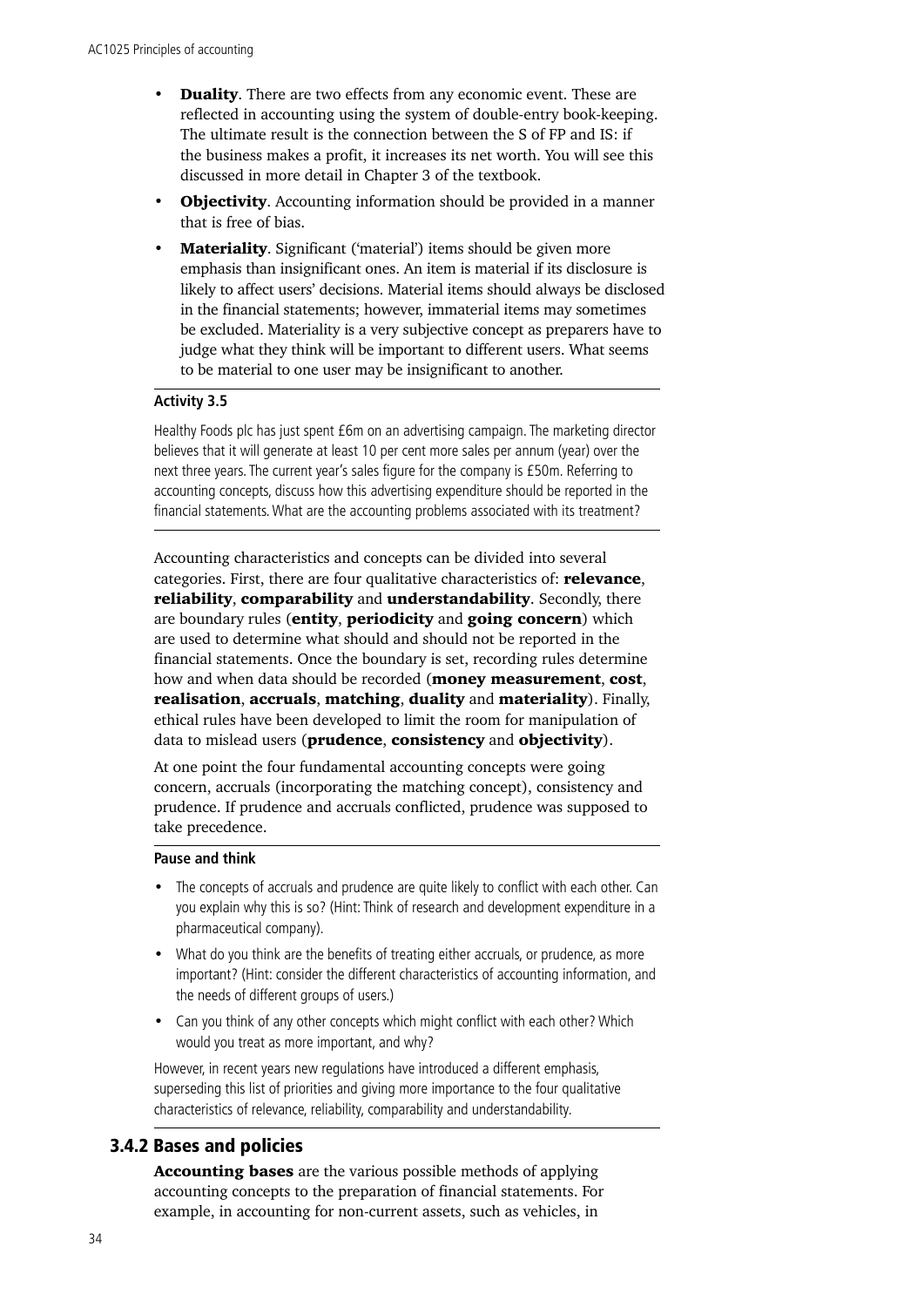accordance with the accruals concept, a company might adopt the straightline base or the reducing balance base for depreciation. These bases for depreciation will be explained in Chapter 6 of the subject guide.

Accounting policies are the specific methods chosen and applied by the business. For example, there are many different possible methods of inventory (stock) valuation. However, only one will be chosen. In many countries (including the UK) accounting policies must be disclosed in the notes to the financial statements. Of the two accounting bases above, the company might consider the straight-line depreciation the more appropriate and this will be its accounting policy.

#### **Pause and think**

Why is it important to disclose the specific accounting policies applied?

# 3.4.3 Accounting standards: advantages and disadvantages

Accounting standards such as International Financial Reporting Standards (IFRSs), International Accounting Standards (IASs) and UK Financial Reporting Standards (FRSs) are prepared by regulators in order to assist both preparers and users of financial statements. They usually set out rules, for example, over what may or may not be treated as an asset in the S of FP, or they restrict the choice of accounting policy to very few, or even just one, acceptable accounting basis. Accounting standards in the UK have to be applied by companies, and by some other entities such as charities, where there is a public interest in the financial statements. However, sole traders and partnerships do not need to follow accounting standards.

The advantages of accounting standards include:

- improved comparability between financial statements prepared by different businesses
- reduced costs to users (in terms of understanding) and preparers (in terms of applying) different accounting policies and definitions because there are fewer choices to make.

However, disadvantages include:

- some choice is often still allowed (so it is still difficult to compare financial statements prepared under different accounting policy choices)
- if there is no choice at all, some businesses may be forced to apply inappropriate accounting policies
- it is usually hard to write accounting standards so that unscrupulous businesses cannot still find a way to manipulate or abuse the rules in order to mislead readers
- the economic and reporting environment is changing so rapidly that new accounting standards (or changes to old ones) are always being required
- new standards may be inconsistent with old standards
- it can be so difficult to get everyone to agree on a new accounting standard that compromises have to be made.

#### **Pause and think**

Do you think it is better to allow businesses at least some choice over their accounting policies, or none at all? Consider businesses of different sizes, in different industries.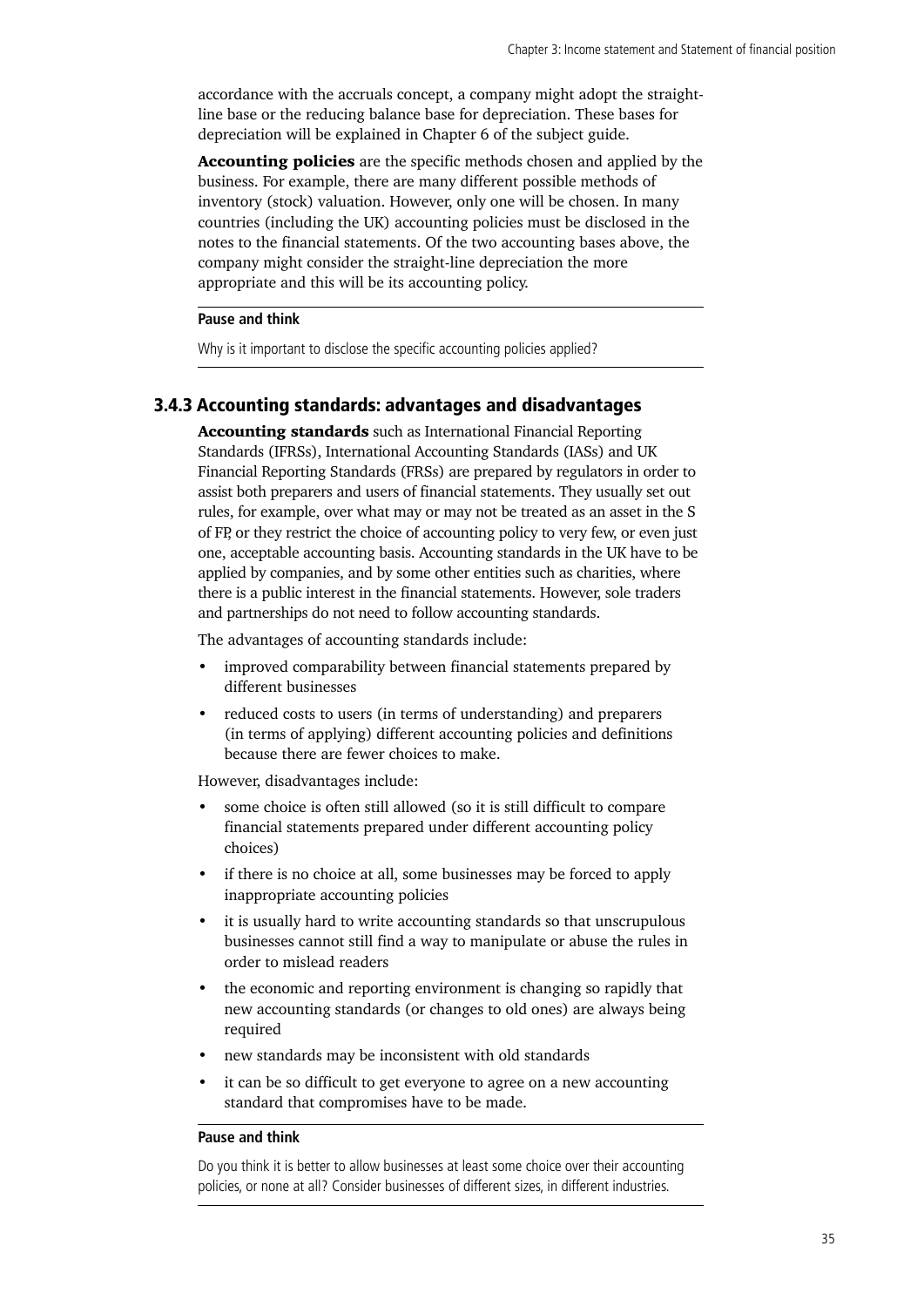# <span id="page-41-0"></span>3.5 Overview of chapter

This key chapter has introduced you to the three main financial statements. The remaining chapters in this section on financial accounting will teach you more about how to prepare and interpret these financial statements, and help you understand and explain their weaknesses. This chapter also defined accounting concepts, bases and policies, and briefly discussed the role of accounting standards. The concept of accruals is fundamental to the preparation of the S of FP and IS. However, the CFS is prepared on a cash flow basis.

It is extremely important that you understand:

- the concept of accruals
- the link between the S of FP and IS via the SOCE
- the difference between accruals accounting and cash flow accounting.

If you are confused about the link between the S of FP and IS it should become clearer as you work through the chapters on preparation of financial statements later in this guide. However, it would be a good idea to keep referring back to this chapter as you progress.

# 3.6 Reminder of learning outcomes

Having completed this chapter, and the Essential reading and Activities, you should be able to:

- explain the different accounting concepts and their application
- distinguish between a sole trader, a partnership, a limited liability company and a limited liability partnership
- define accounting bases and policies, and discuss the role of accounting standards
- identify and describe the three main financial statements
- explain how these financial statements are linked together.

# 3.7 Test your knowledge and understanding

## 3.7.1 Sample examination questions

#### Short answer questions

1. At the directors' meeting of Mistletoe plc at which the draft accounts for the year ended 30 September 20X3 were discussed, the marketing director made the following comment:

'The cost of the recent expenditure on the mailshot and television campaign advertising our products for Christmas 20X3 will benefit profits in the year ended 30 September 20X4. I cannot understand why this has all been treated as an expense in the 20X3 accounts.'

Evaluate this comment, making reference to any accounting concepts and principles which seem appropriate.

2. Explain what you understand by the accruals concept, giving an example. Explain why this concept is important in accounting, and how it affects the three main financial statements.

Your answers (to each question) are not to exceed 200 words in length. Excessive length will be penalised.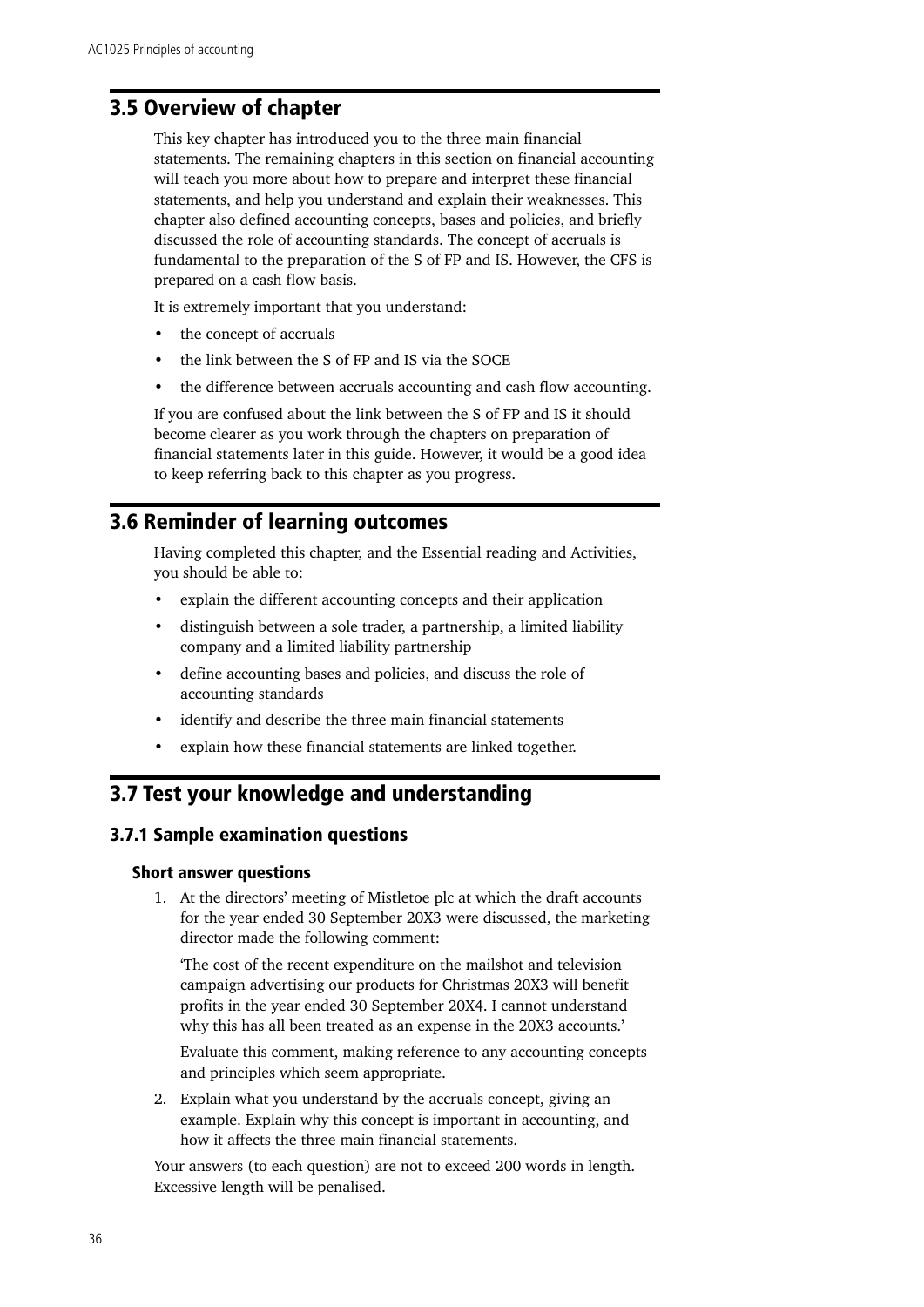# <span id="page-42-0"></span>Chapter 4: Double-entry book-keeping

# 4.1 Introduction

This chapter introduces data processing in an accounting system. Even though most businesses now employ computerised accounting systems, the underlying logic and procedures of recording transactions are identical to those applied in a manual system. There is always the possibility of error (or deliberate fraud) in the accounting data and procedures have been developed to identify and prevent problems. This is known as internal control and will be a key theme of this chapter.

First, we return to the accounting concept of duality which you encountered in Chapter 3 of this subject guide. Later in the chapter you will see how the system of double-entry book-keeping records the two effects of each transaction, one as a debit ('DR' or 'Dr') and one as a credit ('CR' or 'Cr'). Recording each effect separately acts as a check on the other.

Next, the chapter explains that in order to reduce the likelihood of errors in the recording of financial transactions, accounting data is first recorded both in the books of prime entry, and in the receivables (sales) and payables (purchases) ledgers and the nominal ledger.

This chapter then demonstrates the application of double-entry; how to record each transaction using journal entries and in 'T' accounts; and finally how to 'balance' the 'T' accounts to prepare the trial balance (TB). The TB consists of two columns, one of Dr balances, and one of Cr balances.

If you struggle with double-entry, you can leave it and return to it later, but it is important that you understand the relationship between the Dr and Cr columns of balances in the TB, and items subsequently appearing in the statement of financial position (S of FP) and income statement (IS), before you move to subsequent chapters of this subject guide.

## 4.1.1 Aims of the chapter

The aims of this chapter are to:

- explain the process of recording accounting data in a business
- provide a grounding in double-entry book-keeping
- demonstrate the preparation and use of the trial balance.

## 4.1.2 Learning outcomes

By the end of this chapter, and having completed the Essential reading and Activities, you should be able to:

- explain the purpose and nature of the books of prime entry for recording accounting transactions
- record simple accounting transactions in ledgers using 'T' accounts, and document these entries using journals
- produce and balance 'T' accounts and extract information for the preparation of the trial balance
- explain the relationship between debit and credit entries in the trial balance and items appearing in the S of FP and income statement
- discuss the problems inherent in accounting systems and the importance of internal control to safeguard the completeness and accuracy of the accounting records
- identify and correct simple errors in the accounting records.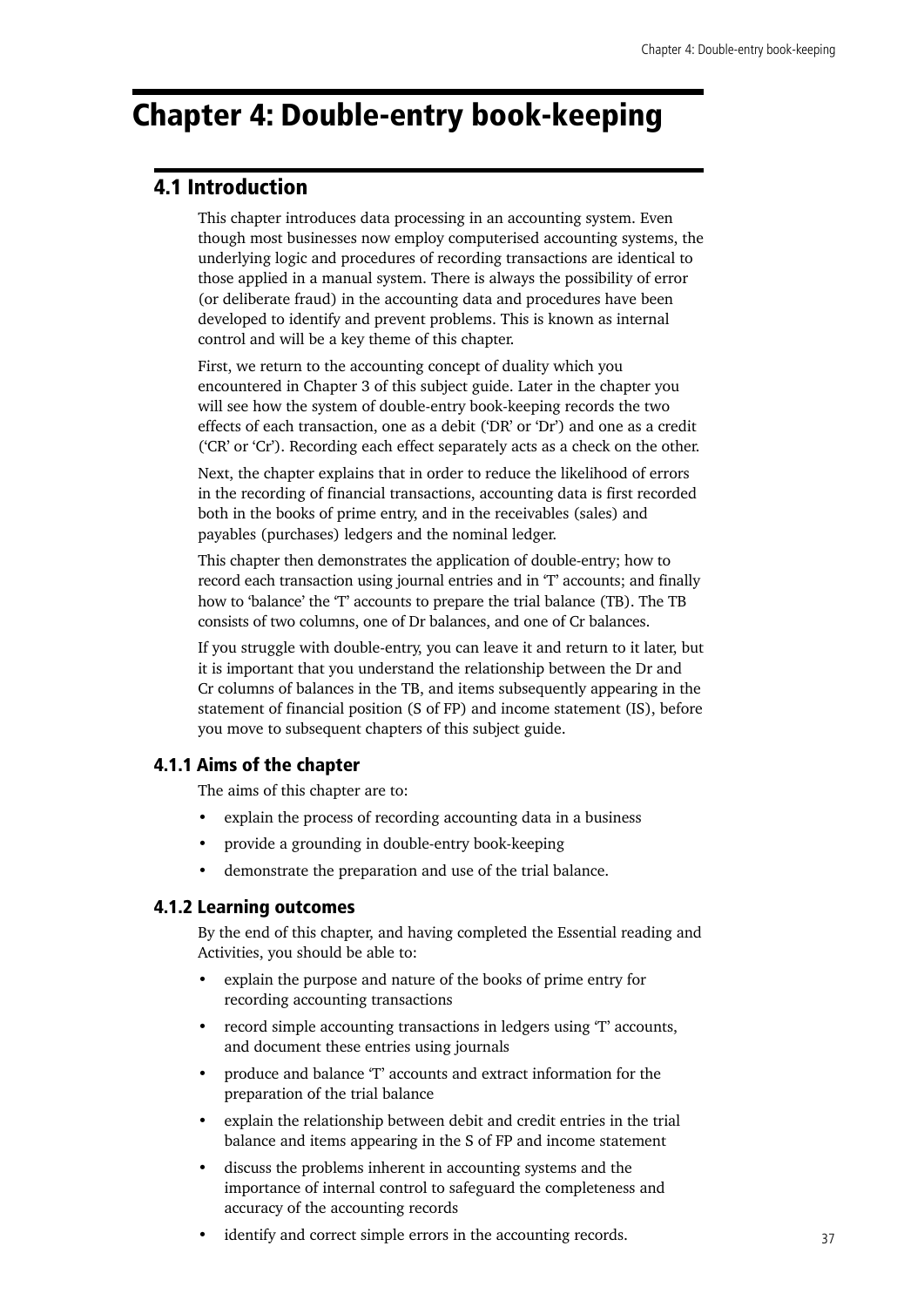# <span id="page-43-0"></span>4.1.3 Essential reading

Leiwy, D. and R. Perks *Accounting: understanding and practice*. (Maidenhead: McGraw-Hill, 2013) Chapter 9, pp.205–23.

### 4.1.4 Synopsis of chapter content

This chapter considers the two effects of one accounting transaction, discusses internal control and goes on to introduce double-entry book-keeping.

#### **Stop and read**

Chapter 9 in Leiwy and Perks (2013) which explains accounting data processing systems and how accounting transactions and data are first generated, then recorded in the source books (i.e. books of prime entry) and ledgers. Chapter 9 describes the dual effects of every accounting transaction and how these transactions are recorded using doubleentry book-keeping and demonstrates how accounting transactions are recorded in the books of account and in a trial balance. The chapter is very detailed and you need to work through it very carefully.

# 4.2 One transaction: two effects

You were first introduced to the concept of duality in Chapter 3 of this subject guide. This concept states that there are two effects from any economic event. So, for every financial transaction, there are two effects. Later in this chapter you will see that there is a debit effect, and an equal credit effect (being the two effects). This is easiest to see when transactions do not generate profits (or losses), as they only affect S of FP items.

Because the S of FP balances, these two effects should work in opposite directions and cancel each other out. Net assets should remain the same. However, when the IS is affected (because a profit or a loss is made), even though there will still be two S of FP effects, the overall result will be that net assets has either increased or decreased. This is because the IS is linked to the S of FP through the retained profit reserve. Net assets will increase if the business has made a profit, but they will decrease if the business has made a loss.

## Example 4.1

Here are some examples of S of FP effects:

- 1. Joe Smith invests £1,000 cash to start up a new business, running a small shop. The business now has cash of £1,000, and capital invested of £1,000. The business has net assets of £1,000.
- 2. Joe Smith uses £500 of this money to buy shelves and other fixtures and fittings for the shop. The business now has £500 less cash, but has gained £500 of non-current assets. The business still has net assets of £1,000.
- 3. Joe Smith uses a further £100 of the money to buy inventory (stock) to sell in the shop. The business now has £100 less cash, but has gained £100 worth of inventory. The business still has net assets of £1,000.
- 4. The shop now sells all of the inventory for £150 cash. The business now has £150 more cash, and £100 less inventory. These two effects do not cancel each other. The £50 difference is the profit that Joe has made on the sale. This effect increases the retained profit reserve, in owner's equity. Net assets have now increased to £1,050.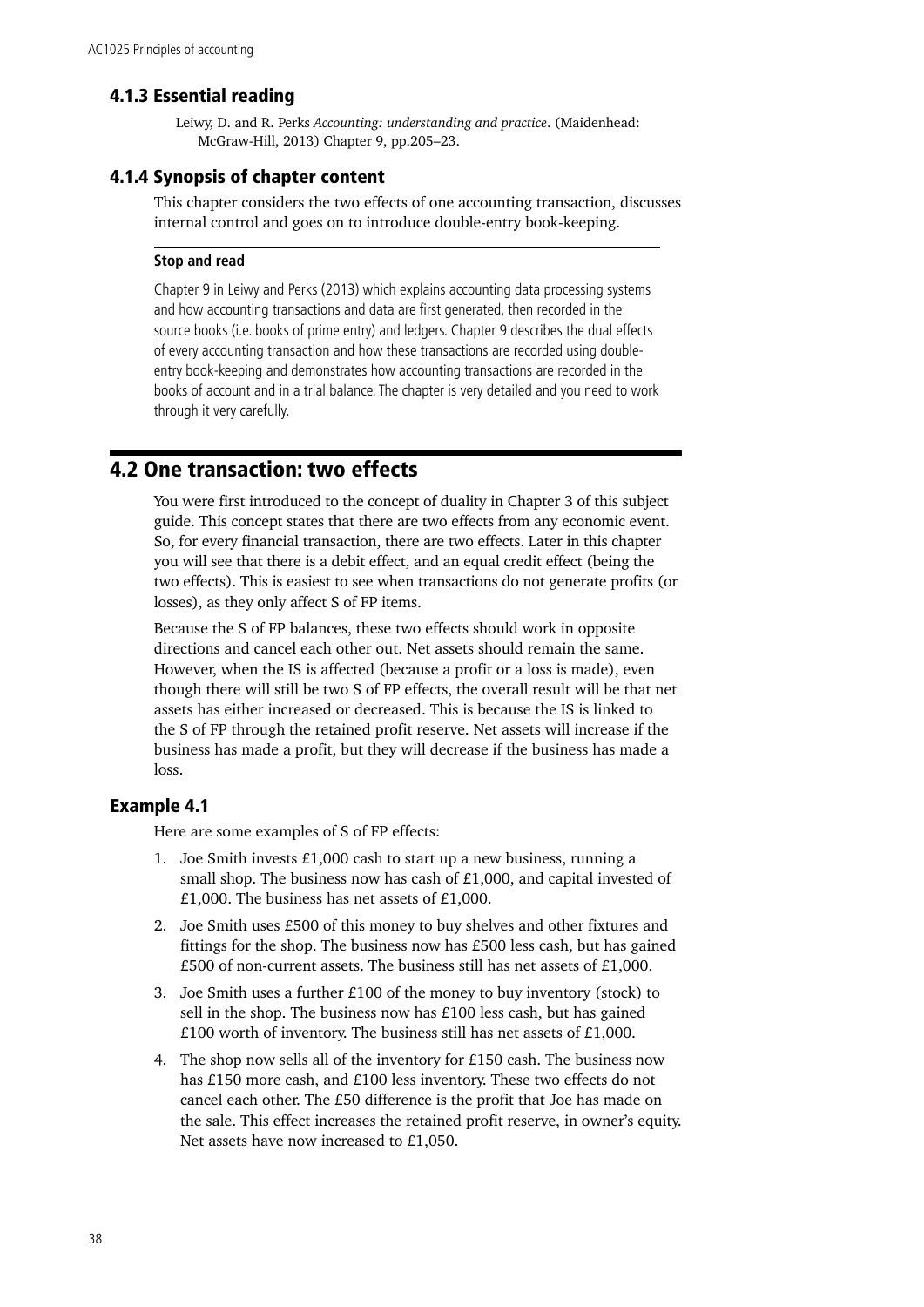Let us consider how these transactions affect the accounting equation, which you will recall from Chapter 3 is:

|                | $Assets = Liabilities + Owners' equity$     |                       |                    |       |
|----------------|---------------------------------------------|-----------------------|--------------------|-------|
|                | Assets:                                     |                       | Owner's equity:    |       |
| $\mathbf{1}$ . | Cash 1,000                                  |                       | $=$ Owner's equity | 1,000 |
| 2.             | Cash $500 +$ Fittings 500                   |                       | $=$ Owner's equity | 1,000 |
| 3.             | Cash $400 +$ Fittings $500 +$ Inventory 100 |                       | $=$ Owner's equity | 1,000 |
| 4.             | Cash $550 +$ Fittings 500                   |                       | $=$ Owner's equity | 1,050 |
|                | The Owner's equity is:                      | Opening capital       |                    | 1,000 |
|                |                                             | Profit for the period |                    | 50    |
|                |                                             | Closing capital       |                    | 1,050 |

We also need to consider the effects on the IS. The IS will only be affected when the business incurs expenses or earns income. Transactions 1 and 2 do not affect the IS at all. However, transactions 3 and 4 do affect items which appear in the IS.

Transaction 3 affects the IS because inventory is in the IS as well as in the S of FP. Inventory is part of cost of sales. In transaction 3, the business has made purchases of £100, and has closing inventory (right after transaction 3) of £100 (the opening inventory was, of course, zero as the business is brand new). But because Joe has not made any sales yet, the total cost of sales in this case works out as being zero, and we can see that he has not made any profit.

In contrast, with transaction 4, Joe makes a sale and also a profit. The sales affect the IS, and the change in inventory affects cost of sales. The two IS effects (on sales and cost of sales) differ by £50. This £50 difference is the profit Joe has made by selling the inventory.

The income statement, showing revenues and expenses, is as follows:

| Sales revenue         | 150   |
|-----------------------|-------|
| Cost of goods sold    | (100) |
| Profit for the period | 50    |

This is what the shop's S of FP and  $IS<sup>1</sup>$  would look like if we stopped and prepared them at this point:

#### **Joe Smith S of FP after transaction 4**

| Non-current assets               |       |
|----------------------------------|-------|
| Fixtures and fittings            | 500   |
| Current assets                   |       |
| Cash $(1,000 - 500 - 100 + 150)$ | 550   |
| Total assets                     | 1,050 |
| Capital invested                 | 1,000 |
| Retained profit                  | 50    |
| Total owners' equity             | 1,050 |

*1 We can ignore the CFS for the time being, because the effects of transactions on the CFS are just the change in cash.*

£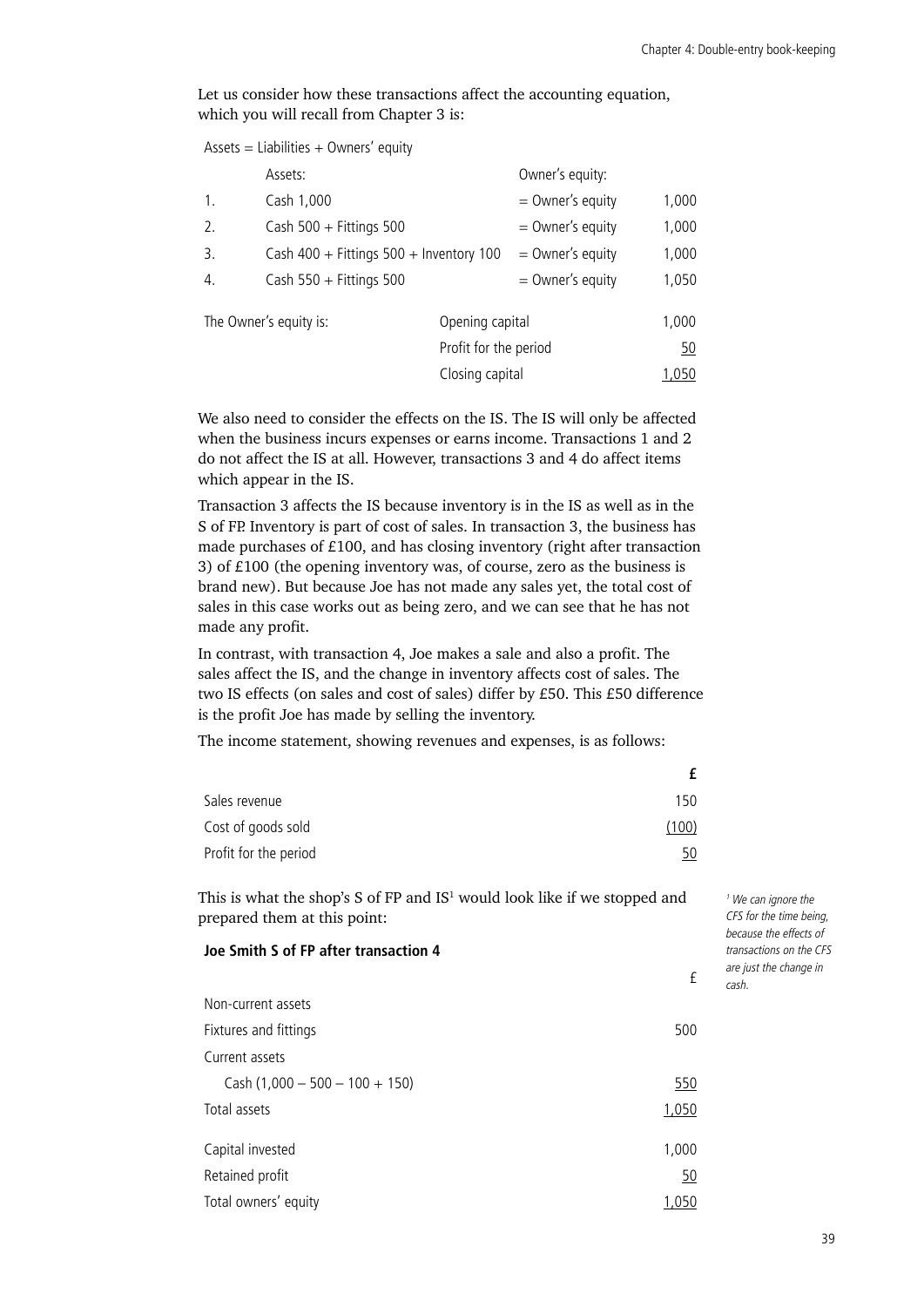#### <span id="page-45-0"></span>**Joe Smith IS for transactions 1 to 4**

|                         | f           |       |
|-------------------------|-------------|-------|
| Sales                   |             | 150   |
| Less: cost of sales     |             |       |
| Opening inventory       | $\mathbf 0$ |       |
| Purchases               | 100         |       |
| Less: Closing inventory | (0)         |       |
|                         |             | (100) |
| Profit                  |             | 50    |

#### **Activity 4.1**

What would be the effects on the business if Joe Smith now bought a further £50 of inventory from his suppliers, on credit (i.e. he does not have to pay the £50 cash to the suppliers immediately)? Prepare a new S of FP and IS for Joe Smith's business.

# 4.3 Recording transactions: books of prime entry

The first step in an accounting system is to input accounting data into the accounting records. Joe Smith was a very simple example with only a few transactions, so it was possible to stop and prepare financial statements after each one if we wished. But of course, in a real business there may be hundreds or thousands of transactions every day, and financial statements may only be prepared once a year. Double-entry book-keeping is a system which records the transactions of the business and then reflects each transaction twice much like this was demonstrated in Joe Smith, above. In Joe Smith's business we produced a statement of financial position after each transaction using the accounting equation and for any transactions affecting the income statement (in Joe's case, transaction 4).

All the accounting transactions need to be recorded in such a way that the chances of making an error, when it comes to eventually preparing the financial statements, are small. In order to identify errors, transactions are recorded in several places at the same time, so that these records can be compared later to make sure they are equal in amount.

There are three main **books of prime entry** (source books). These are the:

- cash book
- sales day book
- purchases day book.

Each transaction is recorded on a document – for example, every sales transaction is recorded on a sales invoice. And all these documents are then recorded, listed and analysed in a book of prime entry.

At the same time, the business will keep a number of different ledgers, depending on its size.<sup>2</sup> Most businesses will keep:

sales (or receivables) ledgers

#### • purchases (or payables) ledgers.

These ledgers are records of all the individual amounts owed by or to the business's different customers and suppliers. From these ledgers it is possible to extract lists of all the individual amounts owed or owing at any point in time.

*2 A 'ledger' is a name for a book (or computer document or database) that contains accounting records relating to assets, liabilities, revenues and expenses.*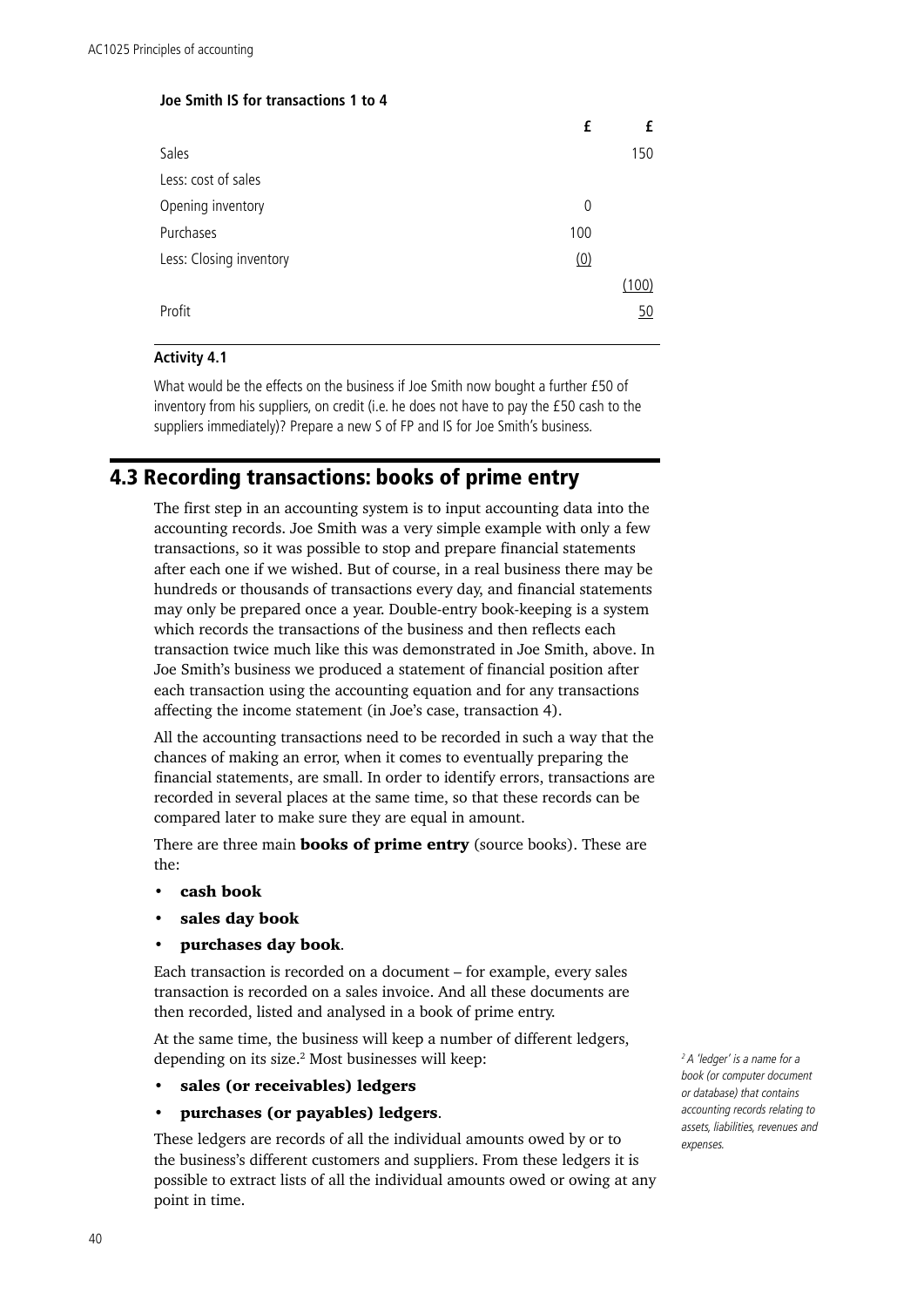## 4.3.1 Cash book

The cash book is used to record every cash payment that the business makes, and every cash receipt. Sometimes businesses keep separate cash books for cash at bank, and cash in hand (petty cash). The cash payments are recorded separately from the cash receipts. Generally, receipts are recorded on the left side, while payments are recorded on the right side.

## 4.3.2 Sales and purchases day books

These books are used to record every sale and every purchase that the business makes. Whenever the business makes a sale, the date, the invoice number and amount of the sale appearing on each sales invoice are included in the sales day book, together with the name of the customer. Whenever the business makes a purchase, the date, invoice number and amount of the purchase are included in the purchases day book, together with the name of the supplier.

It is important to record the date for each transaction, so that eventually when the financial statements are prepared, all of, and only, the transactions for the particular accounting period in question are included. The name of the customer or supplier should also be recorded, so that the records in the day books can be compared to the records in the receivables and payables listings.

Businesses will record any other information, such as invoice numbers, in the day books, that they will find useful in order to check their records at some future date.<sup>3</sup>

Generally, goods returned are recorded on a credit note which is much like a negative invoice. Sales credit notes are recorded in the sales day book as a minus figure while purchase credit notes are recorded in the purchase day book as a minus figure.

# 4.3.3 Receivables and payables ledgers

The entries in the receivables ledger are related to the sales day book, whereas the payables ledger entries are related to the purchases day book. These two ledgers record all the transactions recorded in the days books, with each ledger divided with a 'page' for each individual customer or supplier. And, as well as sales transactions or purchases transactions, the ledgers also record the cash receipts and cash payments related to each individual customer or supplier.

Therefore, at any point in time, these two ledgers, the Sales (or Receivables) ledger and the Purchase (or Payables) ledger can be used to provide a list of all the outstanding balances owed to the business by receivables, separately by each customer or owed to payables to each supplier. Because individual cash payments and receipts are also recorded in the ledgers, the ledger entries are also related to the cash book.

The way that the cash book, day books and ledgers work together is best illustrated with an example.

# Example 4.2

Joanne Brown runs a business. On 1 March, her customers owe the following amounts:

| $\mathbf{1}$ . | Green I td   | £360             |
|----------------|--------------|------------------|
| 2.             | Blue plc     | £690             |
| 3.             | Yellow & Son | f <sub>245</sub> |

*3 Keeping records of information which allows the business to retrace its steps and check its records is known as keeping an*  **audit trail***.*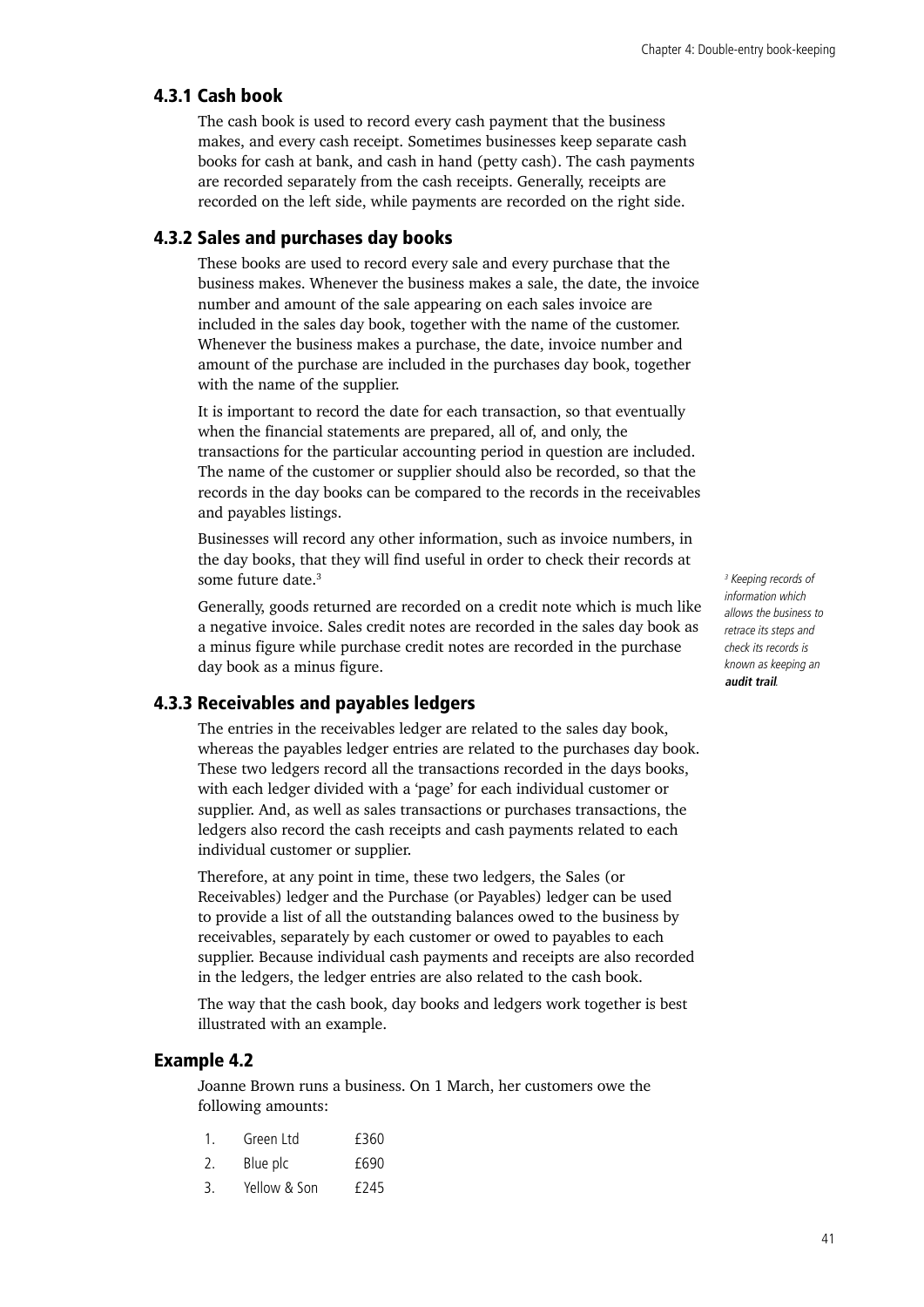On the same date, she owes her suppliers the following amounts:

- 4. First Supplies plc £325
- 5. Second Ltd £170

#### During March, the following occur:

| 6.  | 2 March  | Green Ltd pays £150                                    |
|-----|----------|--------------------------------------------------------|
| 7.  | 8 March  | Joanne buys £260 worth of goods from Second Ltd        |
| 8.  | 10 March | Yellow & Son purchase £200 worth of goods from Joanne  |
| 9.  | 12 March | Blue plc pays £400                                     |
| 10. | 15 March | Joanne pays First Supplies plc £180                    |
| 11. | 15 March | Joanne pays Second Ltd £170                            |
| 12. | 20 March | Green Ltd purchases £320 worth of goods from Joanne    |
| 13. | 23 March | Yellow & Son pay £200                                  |
| 14. | 26 March | Joanne buys £90 worth of goods from First Supplies plc |
| 15. | 28 March | Blue plc purchases £120 worth of goods from Joanne     |

All sales and purchases are made on credit. Each of these transactions will be recorded in the appropriate book of prime entry and then each entry in the books of prime entry will be 'posted' to the receivables and payables ledgers. You should make sure that you understand where each of the following entries has come from:

Step 1: We list the transactions in the appropriate book of prime entry. All the receipts and payments are listed in the cash book, the receipts on the left side (we call this the debit side) and all the payments on the right side (we call this the credit side). All the sales invoices are listed in the Sales Day Book and all the purchase invoices are listed in the Purchase Day Book.

| Cash receipts       |                        |     | Cash payments |                        |     |
|---------------------|------------------------|-----|---------------|------------------------|-----|
| Date                | Details                | £   | Date          | Details                | £   |
| 2 March             | Green Ltd<br>6.        | 150 | 15 March      | 10. First Supplies plc | 180 |
| 12 March            | Blue plc<br>9.         | 400 | 15 March      | 11. Second Ltd         | 170 |
| 23 March            | 13. Yellow & Son       | 200 |               |                        |     |
| Total               |                        |     | 750 Total     |                        | 350 |
| Sales day book:     |                        |     |               |                        |     |
| Date                | Details                | £   |               |                        |     |
| 10 March            | 8. Yellow & Son        | 200 |               |                        |     |
| 20 March            | 12. Green Ltd          | 320 |               |                        |     |
| 28 March            | 15. Blue plc           | 120 |               |                        |     |
| Total               |                        | 640 |               |                        |     |
| Purchases day book: |                        |     |               |                        |     |
| Date                | Details                | £   |               |                        |     |
| 8 March             | 7. Second Ltd          | 260 |               |                        |     |
| 26 March            | 14. First Supplies plc | 90  |               |                        |     |
| Total               |                        | 350 |               |                        |     |

#### **Extract from cash book:**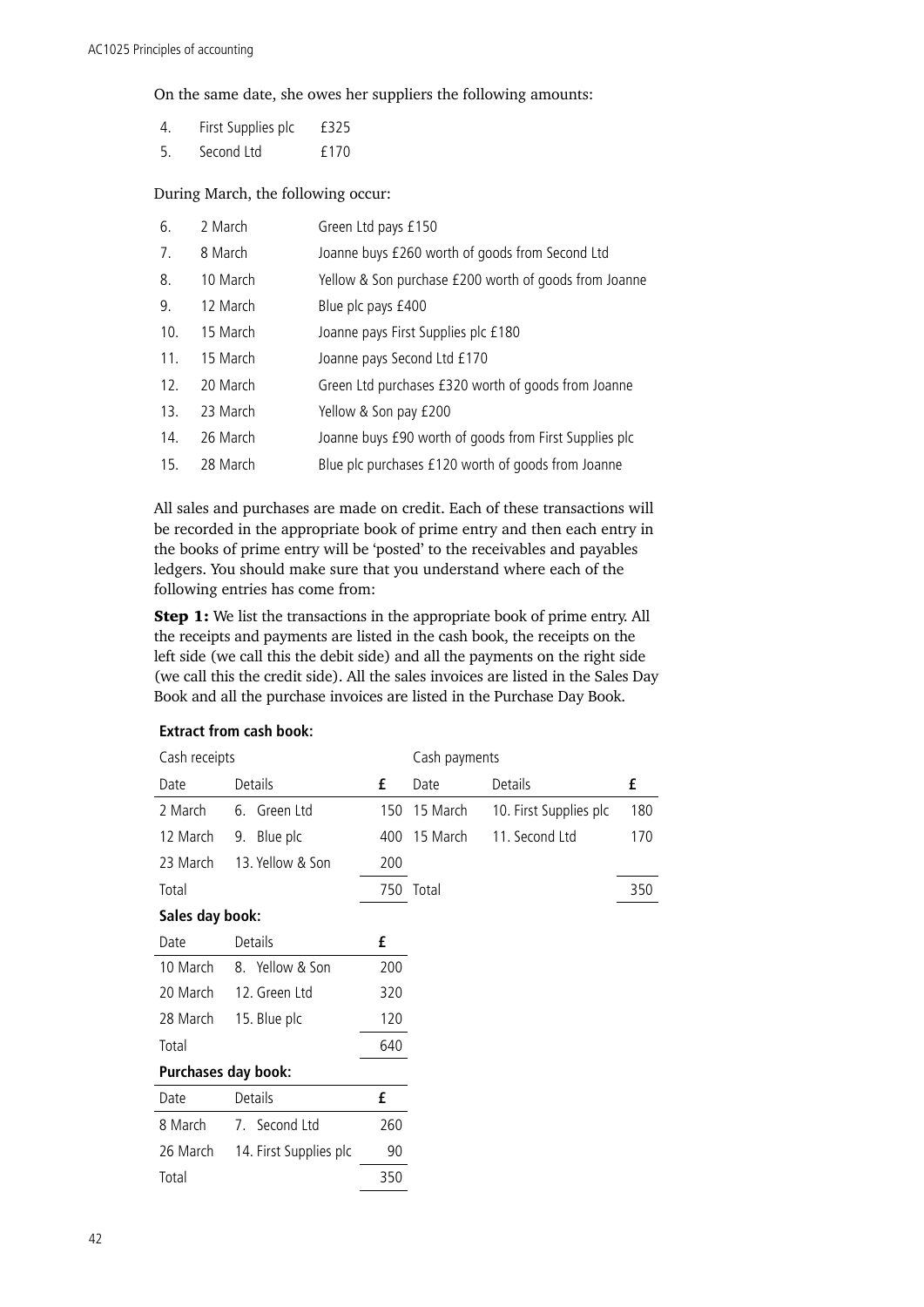**Step 2:** The opening balances are 'posted' into the correct account in the sales or purchase ledgers. In the sales ledger, the individual balances are entered as debits (i.e. on the left side of the 'T' account) while in the purchase ledger, the opening balances are entered as credits (i.e. on the right side of the 'T' account). The debit balances are assets since these balances reflect sums owed to the business and are receivables. The credit balances are liabilities since these balances reflect sums owed by the company to payables.

Step 3: The sales invoices are debited to the appropriate 'T' account in the sales ledger, increasing the amount owing by Joanne's customers while the purchase invoices are credited to the appropriate 'T' account in the purchase ledger, increasing the amount owed by Joanne to her suppliers.

**Step 4:** The individual bank receipts listed in the cash book are credited to the appropriate 'T' account in the sales ledger, reducing the amount owed by each customer while the individual bank payments are debited to the appropriate 'T' account in the purchase ledger thereby reducing the amount owed by Joanne to her suppliers.

## **Activity 4.2**

In the receivables and payables ledgers below, there would normally be a closing balance owed by or to each individual. How much does each individual customer owe Joanne at the end of March? How much does Joanne owe each individual supplier at the end of March?

| Green Ltd          |                             |     |          |                   |          |                                              |
|--------------------|-----------------------------|-----|----------|-------------------|----------|----------------------------------------------|
| Date               | Details                     | £   | Date     | Details           | $\rm{f}$ |                                              |
| 1 March            | 1. Balance b/f <sup>4</sup> | 360 |          |                   |          | <sup>4</sup> The 'balance b/f' is            |
| 20 March           | 12. Sales                   | 320 | 2 March  | 6. Cash receipts  | 150      | the opening balance.<br>'B/f' means 'brought |
| Blue plc           |                             |     |          |                   |          | forward'.                                    |
| Date               | Details                     | £   | Date     | <b>Details</b>    | $\rm f$  |                                              |
| 1 March            | 2. Balance b/f              | 690 |          |                   |          |                                              |
| 28 March           | 15. Sales                   | 120 | 12 March | 9. Cash receipts  | 400      |                                              |
| Yellow & Son       |                             |     |          |                   |          |                                              |
| Date               | Details                     | £   | Date     | Details           | £        |                                              |
| 1 March            | 3. Balance b/f              | 245 |          |                   |          |                                              |
| 10 March           | 8. Sales                    | 200 | 23 March | 13. Cash receipts | 200      |                                              |
| Payables ledger:   |                             |     |          |                   |          |                                              |
| First Supplies plc |                             |     |          |                   |          |                                              |
| Date               | Details                     | £   | Date     | Details           | £        |                                              |
|                    |                             | 325 | 1 March  | 4. Balance b/f    |          |                                              |
| 15 March           | 10. Cash Payments           | 180 |          |                   |          |                                              |
|                    |                             | 90  | 26 March | 14. Purchases     |          |                                              |
| Second Ltd         |                             |     |          |                   |          |                                              |
| Date               | <b>Details</b>              | £   | Date     | <b>Details</b>    | £        |                                              |
|                    |                             | 170 | 1 March  | 5. Balance b/f    |          |                                              |
| 15 March           | 11. Cash Payments           | 170 | 8 March  | 7. Purchases      | 260      |                                              |

#### **Receivables ledger:**

43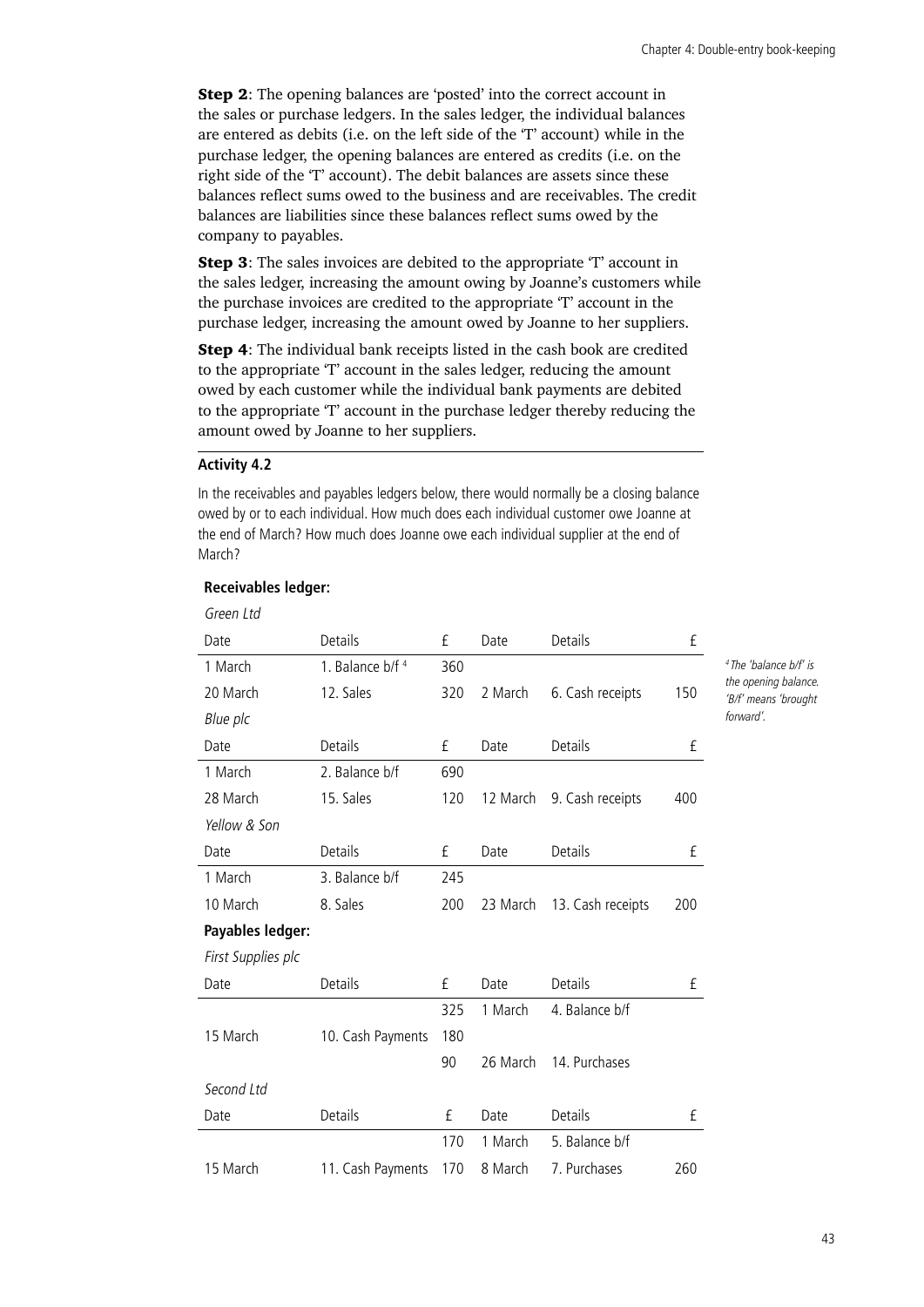# <span id="page-49-0"></span>4.4 Double-entry book-keeping

The second part of the accounting system is processing data by applying double-entry book-keeping.

As well as the receivables and payables ledgers, a business will have a nominal (or general) ledger in which records are kept for all sorts of items (revenues and expenses, assets and liabilities and equity) in the accounts. These records are kept in the form of 'T' accounts much like in the receivables and payables ledgers. 'T' accounts are called 'T' accounts because they are ruled much like the letter 'T'.

To summarise the information in the receivables and payables ledgers, there will be one 'T' account for the total amounts of receivables transactions and one for the total amounts of payables transactions. These special 'T' accounts are called 'total accounts' or more commonly 'control accounts'. There will also be 'T' accounts for cash, each of the non-current assets, sales, purchases, and indeed for as many different S of FP or IS items as necessary. A business can have as many 'T' accounts as it needs so that it can classify and measure each of its assets and liabilities and its revenues and expenses.

Data is entered into 'T' accounts using double-entry book-keeping. It is called 'double-entry' because, for each transaction, there is a debit (Dr) and a credit (Cr) effect, and each effect must be recorded. Sometimes several different Dr and Cr effects need to be recorded in different 'T' accounts, but the total Dr effects must always be equal in value to the total Cr effects. This is because the S of FP should always balance.

## 4.4.1 Debits and credits: recording the two effects

Look back at the example of Joe Smith and Example 4.1 earlier in this chapter. Read through the list of transactions and the discussion of the effects that each transaction has on items in the S of FP and IS.

## Items in the S of FP

We debit the 'T' account for an asset if the asset has increased. In contrast, we credit the 'T' account for an asset if the asset has decreased. We debit the 'T' account for a liability (or part of owners' equity) if the liability has decreased, but we credit the 'T' account if the liability has increased. This can seem rather confusing at first so you should make sure you learn these rules.

## Items in the IS

We credit the 'T' account for a type of income (e.g. sales) when the income is earned. In contrast, we debit the 'T' account for an income if the income has decreased (e.g. when a customer returns goods). We debit the 'T' account for an expense (or distribution to owners)<sup>5</sup> when the expense is incurred, but we credit the 'T' account if the expense has decreased (e.g. the business's purchases decrease when the business returns goods to a supplier). You should also learn these rules.

#### In summary:

| Debits:         | Increases in assets      | Decreases in liabilities |  |
|-----------------|--------------------------|--------------------------|--|
|                 | Increases in expenses    | Decreases in revenues    |  |
| <b>Credits:</b> | Increases in liabilities | Decreases in assets      |  |
|                 | Increases in revenues    | Decreases in expenses    |  |

*5 A distribution to owners is called drawings if the owner is a sole trader or a partner. It is called dividends if the owner is a shareholder.*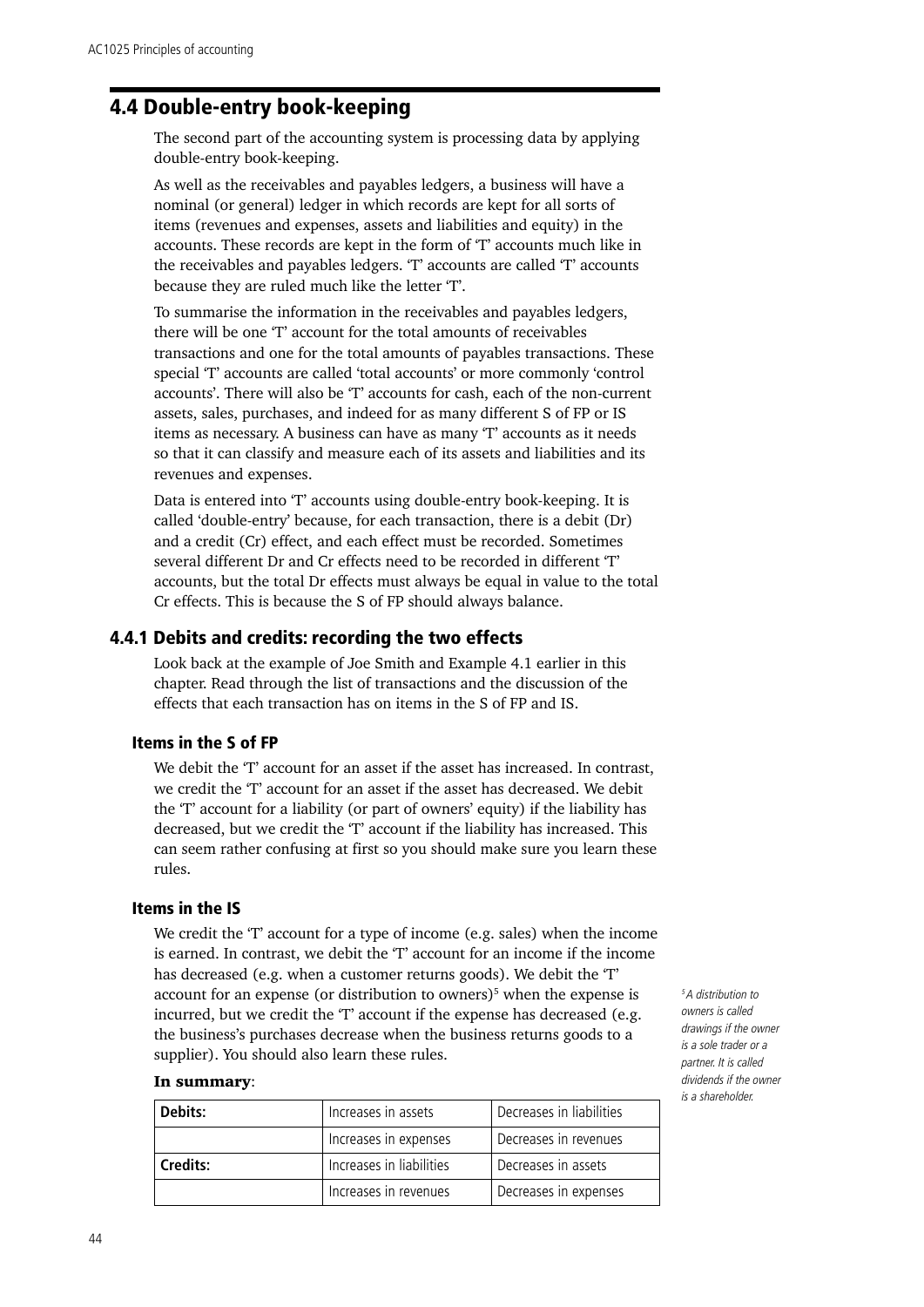We can see the connection considering the double entry and the accounting equation as follows:

Assets = Liabilities  $+$  Owners' equity

Dr: assets =  $Cr$ : liabilities + Owners' equity

#### Example 4.3

Joe Smith's transactions would have the following results:

- 1. Cash is an asset which has increased, so debit Cash. Capital Invested is part of Owners' equity. This has also increased, so credit Capital Invested.
- 2. Cash is an asset which has decreased, so credit Cash. Fixtures and fittings are a type of fixed asset, which has increased, so debit Fixtures and fittings.
- 3. There are two ways of dealing with this kind of transaction (involving the purchase of inventory). Both methods are equally valid and you should decide which method you prefer. One method would ignore the effect on inventory for the time being. It would record the decrease in cash as a credit, and debit an account for Purchases (purchases are a type of expense in the IS). Method 2 would ignore purchases instead. It would also record the decrease in cash as a credit, but it would record the increase in inventory (an asset in the S of FP) as a debit.<sup>6</sup>
- 4. Depending on which method you use for purchases, there are two corresponding methods for recording cash sales. The first bit is easy. Under both methods, the increase in cash is recorded as a debit, and the sales are recorded as a credit (they are a type of income). If you adopt Method 1 for purchases, there is nothing else you need to do. If you follow Method 2 you also need to record the reduction in the asset 'inventory' (credit Inventory), and debit a new account for Cost of sales. (The Leiwy and Perks (2013) method uses a separate 'T' account for Purchases, which is then later incorporated into Cost of Sales.)<sup>7</sup>
- 5. This is another purchase. Following Method 1, we would credit Payables instead of Cash (we have created a liability by buying inventory but not paying for it yet) and debit Purchases. Following Method 2, we would also credit Payables, but we would debit Inventory.

# Journal entries

There is a quick way to write down the two sides (debit and credit) of each double-entry. These are called journals. It is important to record as much information as possible in a journal, in case you need to go back and check the details at a future date. At a minimum, they should include the date on which the entries were made in the 'T' accounts, the names of the 'T' accounts, and the value of each entry.

#### Example 4.4

Joe Smith's transactions would be recorded in the following manner:

| $\mathbf{1}$ . | Dr Cash                  | 1,000 |       |
|----------------|--------------------------|-------|-------|
|                | Cr Capital Invested      |       | 1,000 |
| 2.             | Dr Fixtures and Fittings | 500   |       |
|                | Cr Cash                  |       | 500   |

*6 Many businesses these days have 'perpetual inventory systems' that record all changes to inventory throughout the year. But in the past most businesses would not have kept up-to-date inventory records. They would have recorded purchases following the Leiwy and Perks (2013) method, and only worked out how much inventory they had once or twice a year at the accounting year end date, by counting their inventory in a stocktake. Of course, businesses that keep perpetual inventory records also perform stocktakes, in order to check that their records are accurate.)*

*7 The Leiwy and Perks (2013) method uses a separate 'T' account for Purchases, which is then later incorporated into Cost of Sales.*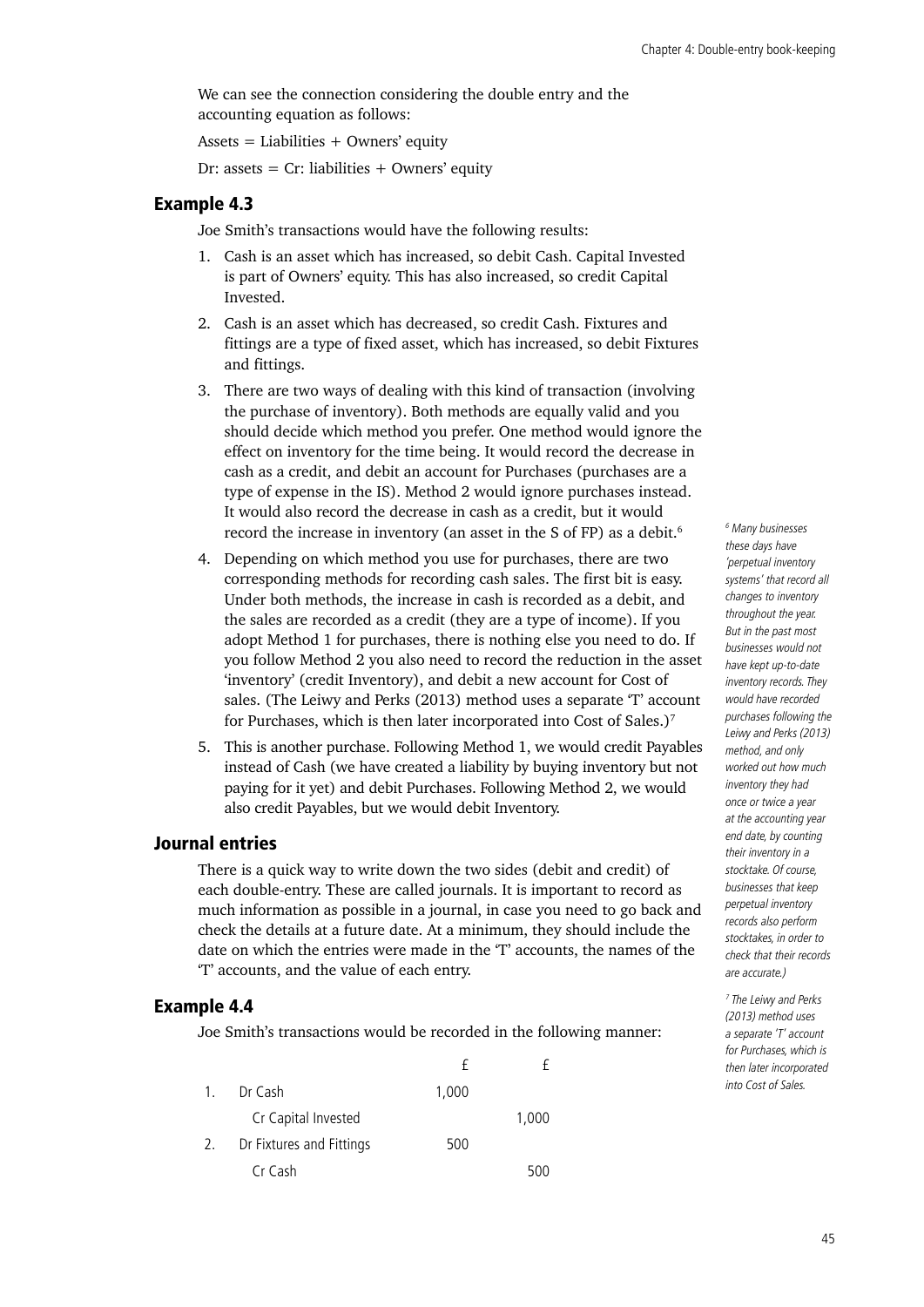| 3.               | <b>Either Method 1</b> |             |     |  |
|------------------|------------------------|-------------|-----|--|
|                  | Dr Purchases           | 100         |     |  |
|                  | Cr Cash                |             | 100 |  |
|                  | or Method 2            |             |     |  |
|                  | Dr Inventory           | 100         |     |  |
|                  | Cr Cash                |             | 100 |  |
| $\overline{4}$ . | <b>Either Method 1</b> |             |     |  |
|                  | Dr Cash                | 150         |     |  |
|                  | Cr Sales               |             | 150 |  |
|                  | or Method 2            |             |     |  |
|                  | Dr Cash                | 150         |     |  |
|                  | Dr Cost of Sales       | 100         |     |  |
|                  | Cr Sales               |             | 150 |  |
|                  | Cr Inventory           |             | 100 |  |
| 5.               | <b>Either Method 1</b> |             |     |  |
|                  | Dr Purchases           | 50          |     |  |
|                  |                        | Cr Payables | 50  |  |
|                  | or Method 2            |             |     |  |
|                  | Dr Inventory           | 50          |     |  |
|                  |                        | Cr Payables | 50  |  |
|                  |                        |             |     |  |

#### **Activity 4.3**

How would you record the transactions in Example 4.2, using journal entries to show the double-entry? It will take a long time if you record separate journals for each individual receivables or payables, so instead record the entries for the total figures (for sales, purchases, cash receipts, cash payments, receivables and payables) for the month of March.

# 4.4.2 Using 'T' accounts

When making the entries to 'T' accounts, remember that:

- debit balances always go on the left-hand side
- credit balances always go on the right-hand side.

For S of FP 'T' accounts (assets, liabilities and owners' equity), there will usually be an opening balance, called the balance brought forward or brought down. This is shortened to balance b/f or b/d. It does not matter which you use. The opening balance always goes on the 'correct' side of the 'T' account. So, for receivables, the opening balance is a debit balance, because receivables are an asset. Therefore it should be put on the lefthand side of the 'T' account. However, for payables, the opening balance is a credit balance, because payables are a liability. Therefore it should be put on the right-hand side of the 'T' account.

There is one account where the opening balance could go on either side – this is the 'T' account for cash at bank. If the business has money in the bank (a positive bank balance), then the opening balance is a debit because the cash is an asset. However, it is possible for businesses to have a negative bank balance. This is called an overdraft and it is a form of short-term borrowing. This is a liability, so the opening balance will be a credit.<sup>8</sup>

*8 If you have your own bank account, you will know that the bank uses the words 'debit' and 'credit' to record payments and receipts, respectively, to your bank account. This is the opposite way round to the way that you should record payments and receipts in your own records. It is easy to get confused because the bank uses the terms debit and credit from its own point of view, rather than from yours! The bank's perspective on your bank account is a mirror image of your perspective.*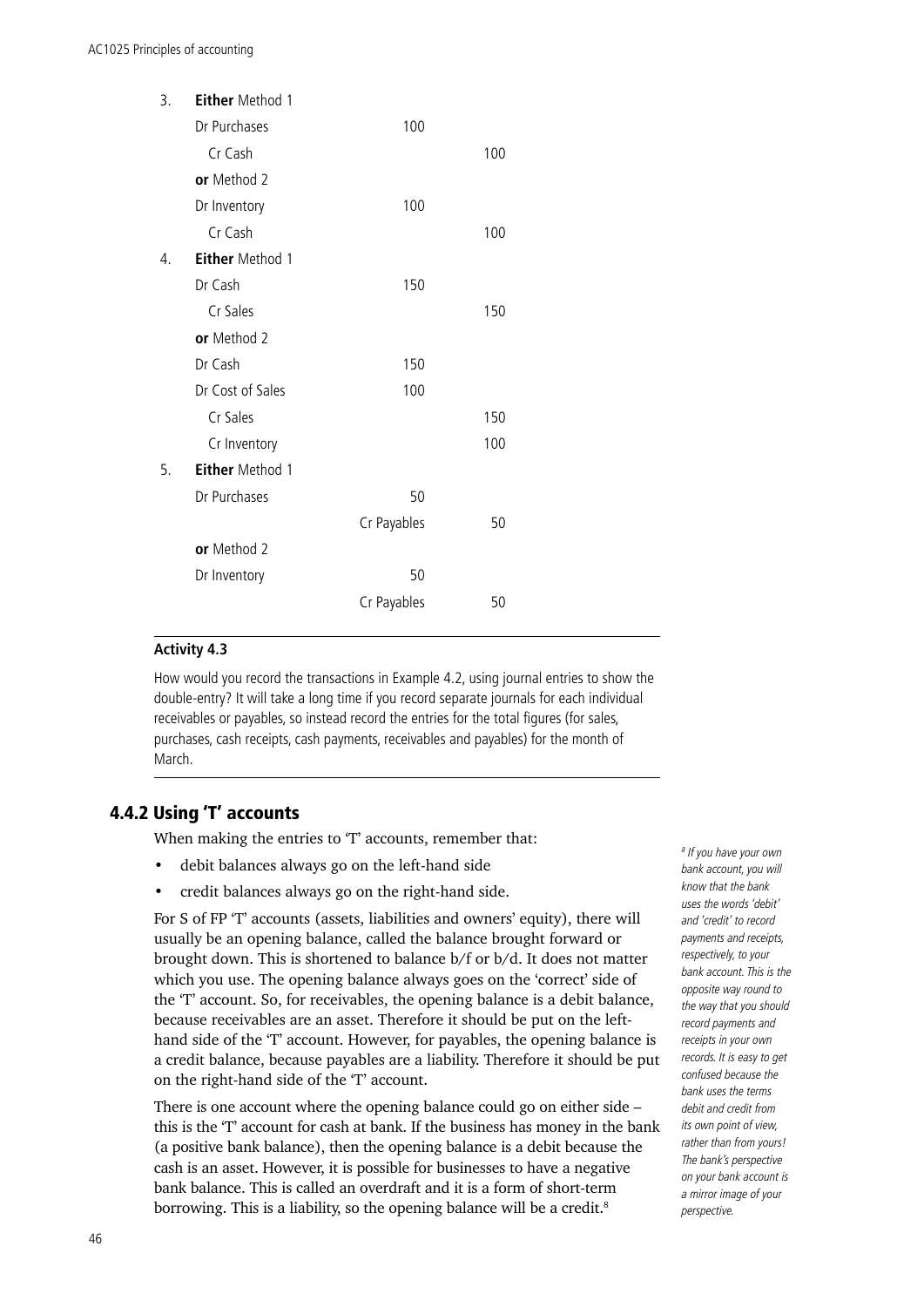Whenever you make an entry into a 'T' account, it is important to record as much information as you can in case you need to retrace your steps (for example, to correct a mistake) at a future date. As well as recording the date of the entry and the amount, you should write the name of the 'T' account in which the other side of the double-entry is being recorded.

# Example 4.5

Joe Smith's transactions would be recorded in the following manner:

| Cash                |       |                                  |          |  |
|---------------------|-------|----------------------------------|----------|--|
| <b>Receipts</b>     | £     | <b>Payments</b>                  | £        |  |
| 1. Capital invested | 1,000 | 2. Fixtures and Fittings         | 500      |  |
|                     |       | 3. Either Purchases or Inventory | 100      |  |
| 4. Sales            | 150   |                                  |          |  |
|                     |       | <b>Capital Invested</b>          |          |  |
|                     | £     |                                  | £        |  |
|                     |       | 1. Cash                          | 1,000    |  |
|                     |       | <b>Fixtures and Fittings</b>     |          |  |
|                     | £     |                                  | $\rm{f}$ |  |
| 2. Cash             | 500   |                                  |          |  |
|                     |       | <b>Sales</b>                     |          |  |
|                     |       | £                                | $\rm{f}$ |  |
|                     |       | 4. Cash                          | 150      |  |
|                     |       | <b>Payables</b>                  |          |  |
|                     | £     |                                  | £        |  |
|                     |       | 5. Either Purchases or Inventory | 50       |  |
| Either Method 1     |       |                                  |          |  |
|                     |       | <b>Purchases</b>                 |          |  |
|                     | £     |                                  |          |  |
| 3. Cash             | 100   |                                  |          |  |
| 5. Payables         | 50    |                                  |          |  |
| or Method 2         |       |                                  |          |  |
|                     |       | Inventory                        |          |  |
|                     | £     |                                  | $\rm f$  |  |
| 3. Cash             | 100   | 4. Cost of sales                 | 100      |  |
| 5. Payables         | 50    |                                  |          |  |
| and Method 1        |       |                                  |          |  |
| Cost of sales       |       |                                  |          |  |
|                     | £     |                                  | $\rm{f}$ |  |
| 4. Inventory        | 100   |                                  |          |  |

Note that in this example there are no opening balances, because the business has only just come into existence.

#### **Activity 4.4**

Using your answers to Activity 4.3, create the necessary 'T' accounts and perform the double-entry for the transactions in Example 4.2. Use Method 1 to account for purchases of inventory. Assume that the opening balance for cash is £1,300 (debit).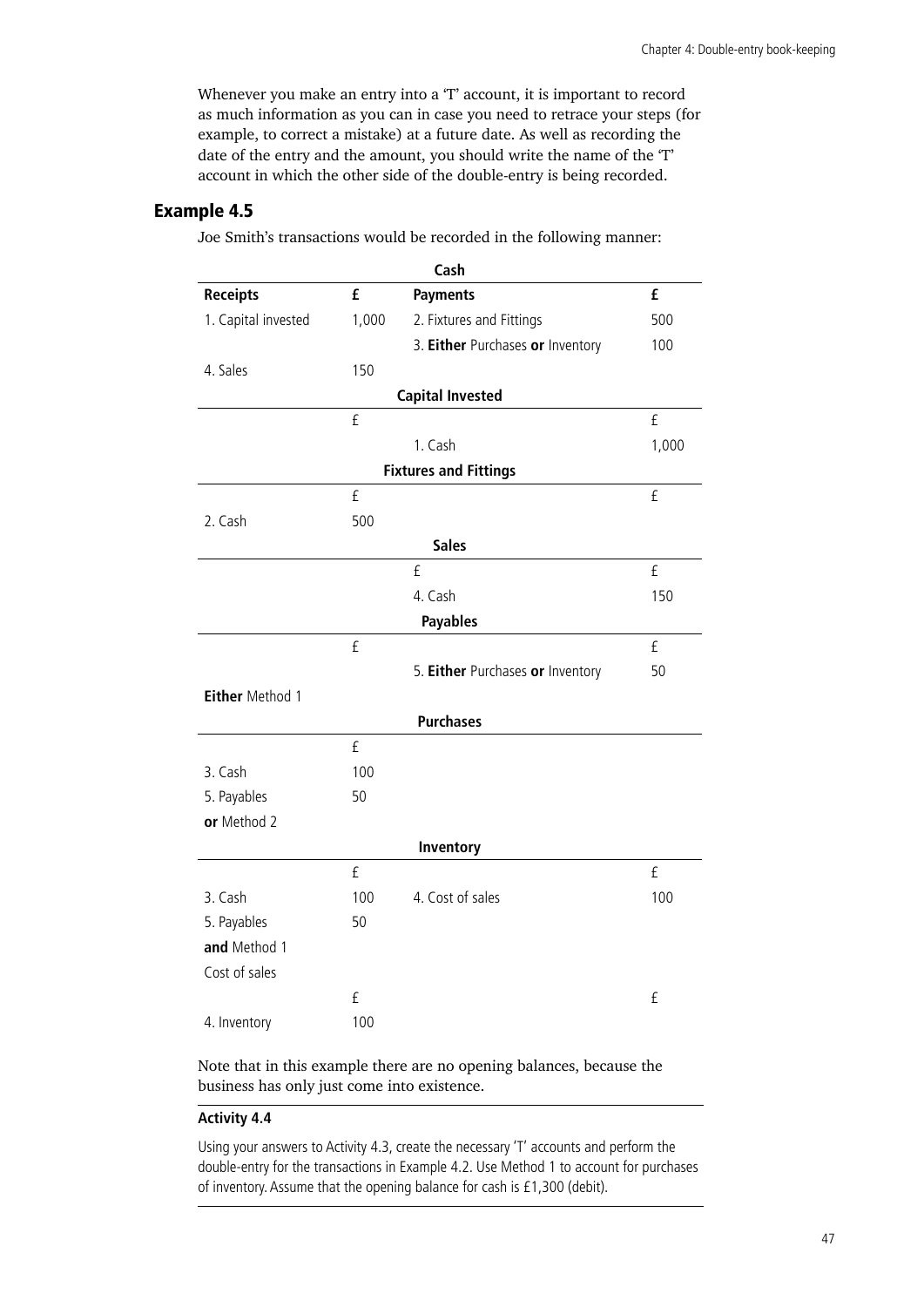# 4.4.3 Closing 'T' accounts

Closing, or 'balancing', a 'T' account is done at the end of an accounting period, when the business wants to prepare a trial balance (and presumably also a set of financial statements). It is a technical operation which gives us the figures we need for the financial statements.

The closing balances we find for the S of FP 'T' accounts will be carried forward or carried down  $(c/f or c/d)$  to become the next period's opening balances. However, the balances on the IS 'T' accounts do not get carried forward to the next period (this is a consequence of the accruals basis of accounting). Instead, they get transferred to the income statement, and eventually to the Retained Profit reserve, which is a S of FP 'T' account. You do not need to make the entries to transfer IS items to the S of FP Retained Profit reserve.

To close off a 'T' account:

- 1. calculate the totals of the debit and credit entries in the 'T' account
- 2. one total is usually greater than the other: calculate the difference between the two totals to give the closing balance
- 3. add the closing balance to the side with the lowest total in order to make the totals of the two sides agree (balance).

This is illustrated in the cash 'T' account in Example 4.6. Sometimes, there is only one entry on each side of a 'T' account, for equal amounts. In these cases it would be a waste of time to close the 'T' account off formally (because the closing balance will be zero). When there is only one entry in a 'T' account, it is similarly unnecessary to write down the totals on each side. This is illustrated in the Capital invested 'T' account in Example 4.6.

## Example 4.6

|                     |       | Cash                             |       |
|---------------------|-------|----------------------------------|-------|
|                     | £     |                                  | £     |
| 1. Capital invested | 1,000 | 2. Fixtures and Fittings         | 500   |
|                     |       | 3. Either Purchases or inventory | 100   |
| 4. Sales            | 150   | Bal c/f                          | 550   |
|                     | 1,150 |                                  | 1,150 |
| Bal b/f             | 550   |                                  |       |
|                     |       | <b>Capital Invested</b>          |       |
|                     | £     |                                  | £     |
|                     |       | 1.Cash                           | 1,000 |
| Bal c/f             | 1,000 |                                  |       |
|                     | 1,000 |                                  | 1,000 |
|                     |       | Bal b/f                          | 1,000 |
|                     |       | <b>Fixtures and Fittings</b>     |       |
|                     | £     |                                  | £     |
| 2. Cash             | 500   | Bal c/f                          | 500   |
|                     | 500   |                                  | 500   |
| Bal b/f             | 500   |                                  |       |

Joe Smith's 'T' accounts would be closed off as follows: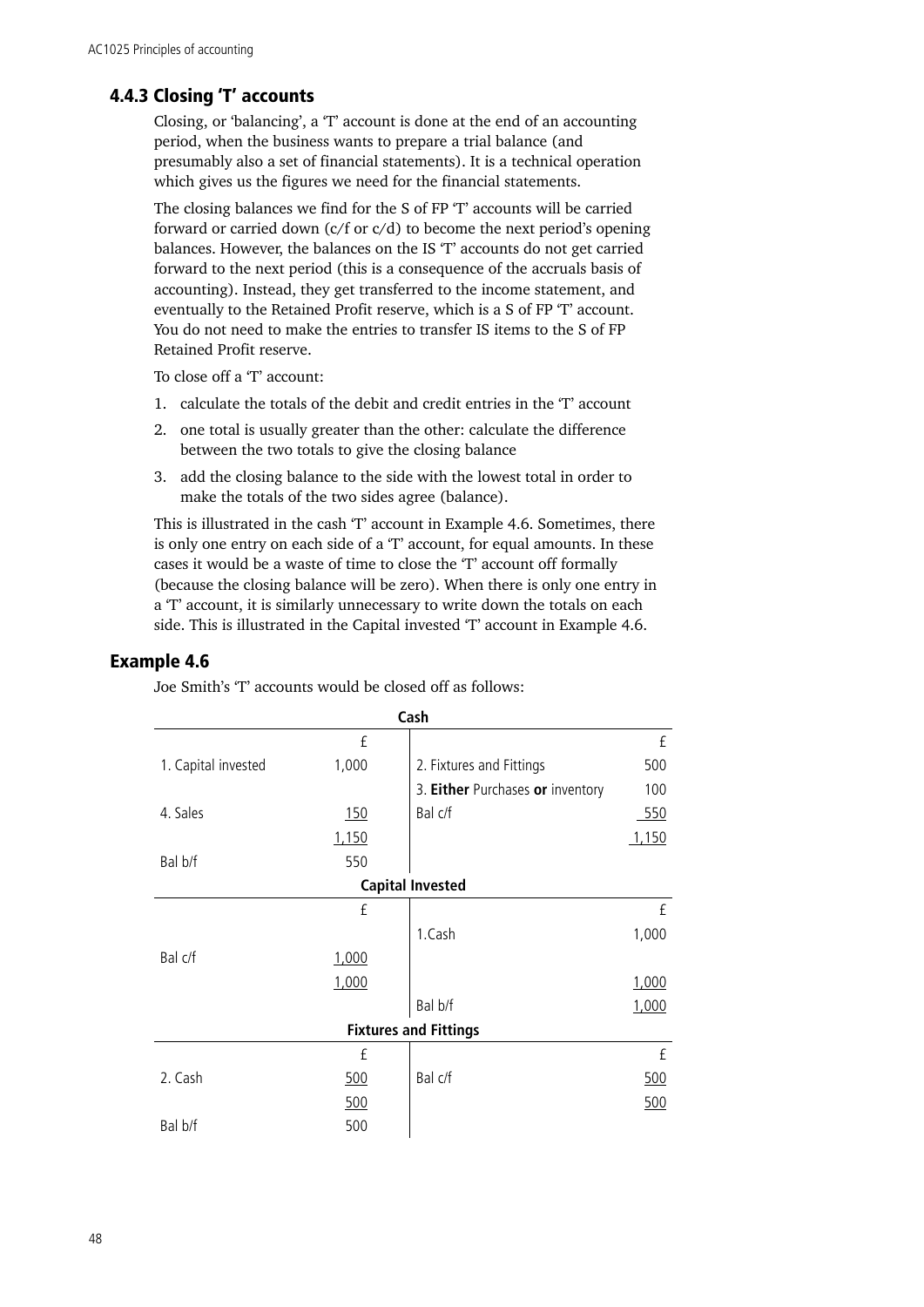<span id="page-54-0"></span>

|                  |            | <b>Sales</b>                      |              |                                                      |
|------------------|------------|-----------------------------------|--------------|------------------------------------------------------|
|                  | £          |                                   | £            |                                                      |
| Income statement | <u>150</u> | 4. Cash                           | 150          |                                                      |
|                  | 150        |                                   | 150          |                                                      |
|                  |            | <b>Payables</b>                   |              |                                                      |
|                  | £          |                                   | £            |                                                      |
| Bal c/f          | 50         | 5. Either Purchases or inventory  | 50           |                                                      |
|                  | 50         |                                   | 50           |                                                      |
|                  |            | Bal b/d                           | 50           |                                                      |
| <b>Either</b>    |            |                                   |              |                                                      |
|                  |            | <b>Purchases</b>                  |              |                                                      |
|                  | $\rm f$    |                                   | $\mathsf{f}$ |                                                      |
| 3.Cash           | 100        |                                   |              |                                                      |
| 5. Payables      | 50         | Income statement a/c <sup>9</sup> | 150          | <sup>9</sup> Strictly speaking, the                  |
|                  | 150        |                                   | 150          | purchases figure should<br>first be transferred      |
| 0r               |            |                                   |              | to a Cost of Sales 'T'                               |
|                  |            | Inventory                         |              | account. The value                                   |
|                  | £          |                                   | £            | of closing inventory<br>would be recorded as         |
| 3. Cash          | 100        | 4. Cost of Sales                  | 100          | a debit in a S of FP 'T'                             |
| 5. Payables      | 50         | Bal c/f                           | 50           | account, and as a credit<br>in the Cost of Sales 'T' |
|                  | 150        |                                   | 150          | account. These entries                               |
| Bal b/f          | 50         |                                   |              | are not illustrated here                             |
| And              |            |                                   |              | but they are given in<br>Leiwy and Perks (2013)      |
|                  |            | <b>Cost of Sales</b>              |              | Chapter 10, p.248. The                               |
|                  | £          |                                   | $\rm{f}$     | end result should be<br>closing inventory in the     |
| 4. Inventory     | 100        | Income statement a/c              | 100          | S of FP of £50, and cost                             |
|                  | 100        |                                   | 100          | of sales (a debit in the<br>income statement a/c)    |
|                  |            |                                   |              | of £100.                                             |

#### **Activity 4.5**

Close off the 'T' accounts from your answer to Activity 4.4.

# 4.5 Trial balance

The final part of an accounting system is obtaining output. This involves the preparation of the Trial Balance (TB), and using the TB to prepare the financial statements (S of FP and IS).10 Once all the 'T' accounts are closed, the final balances are collected and listed in two columns, the Dr column and the Cr column. The final balances for S of FP 'T' accounts are the c/f balances for the next accounting period, corresponding to assets, liabilities and owners' equity. The final balances for IS 'T' accounts, corresponding to revenues and expenses, are eventually transferred to the S of FP reserves (as retained profit).

You need to decide whether each final balance represents a debit or a credit, but you can see that the final balances are on the 'wrong' sides of each 'T' account (for example, the c/f balance for receivables is on the credit side of the 'T' account). So you have to imagine swapping them all over. All the debit balances are put into the left-hand column of the TB, and all the credit balances are put into the right-hand column.

*10 The S of FP and IS are then used to prepare the CFS. You will see how this is done later in the course.*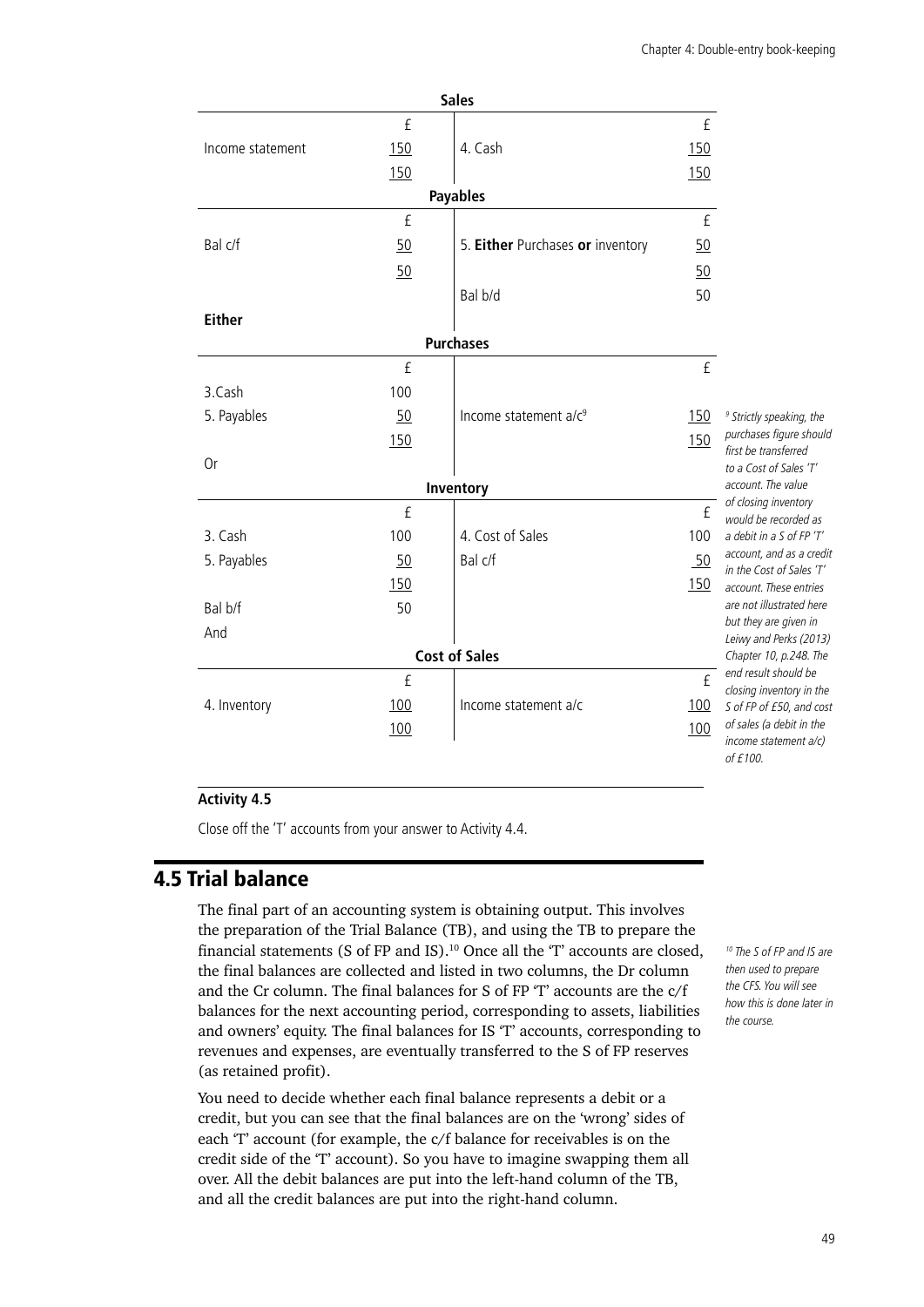If all the accounting entries are correct, the two columns of the TB should balance (equal the same total amount) since every transaction posted into the ledgers was posted as a debit to one 'T' account and as a credit to another 'T' account. This is one way of checking to see if there have been any accounting errors. However, it is possible for the TB to balance, and still contain an error.

#### **Pause and think**

Can you explain why the two columns of the TB should balance? What kinds of error can occur, but not affect this?

## Example 4.8

Here is the TB for Joe Smith after transaction 5, using Method 1:

|                       | Dr    | Cr    |
|-----------------------|-------|-------|
|                       | £     | £     |
| Cash                  | 550   |       |
| Capital invested      |       | 1,000 |
| Fixtures and fittings | 500   |       |
| Sales                 |       | 150   |
| Trade payables        |       | 50    |
| Purchases             | 150   |       |
|                       | 1,200 | 1,200 |

The TB balances, but it is missing something – it is missing closing inventory. We can include closing inventory in two ways. First, we can record it both as a debit (for the S of FP) and as a credit (for the IS – closing inventory reduces cost of sales and therefore increases profit):

|                               | Dr    | Cr    |
|-------------------------------|-------|-------|
|                               | £     | £     |
| Cash                          | 550   |       |
| Capital invested              |       | 1,000 |
| Fixtures and fittings         | 500   |       |
| Sales                         |       | 150   |
| Trade payables                |       | 50    |
| Purchases                     | 150   |       |
| Closing inventory $-$ S of FP | 50    |       |
| Closing inventory $-$ IS      |       | 50    |
|                               | 1,250 | 1,250 |

Alternatively, we can replace the Purchases figure with Cost of sales, from which the IS closing inventory figure is deducted, and we will end up with the same TB as if we had followed the Method 2. The subject of closing inventory will be examined further in Chapter 5.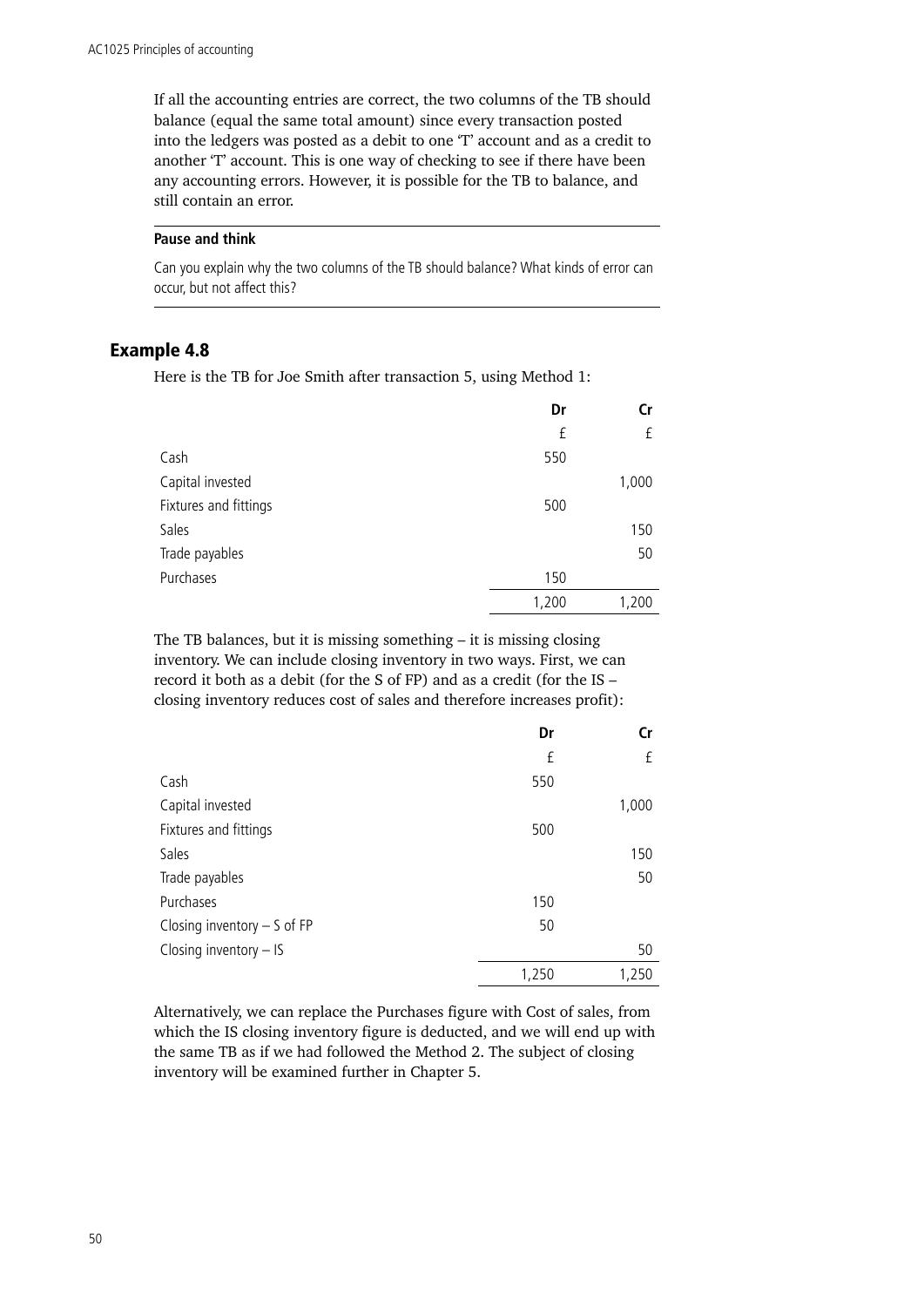|                               | Dr    | Cr    |
|-------------------------------|-------|-------|
|                               | £     | £     |
| Cash                          | 550   |       |
| Capital Invested              |       | 1,000 |
| Fixtures and fittings         | 500   |       |
| Sales                         |       | 150   |
| Trade Creditors               |       | 50    |
| Cost of Sales                 | 100   |       |
| Closing inventory $-$ S of FP | 50    |       |
|                               | 1,200 | 1,200 |

#### **Pause and think**

Check that you agree that this last TB is identical to that which you would prepare from the 'T' accounts prepared using Method 2.

#### **Pause and think**

Compare the TBs in Example 4.8 with the S of FP and IS you prepared in Activity 4.1, for Joe Smith after transaction 5. Check that the balances in the Dr column of the TB have been recorded as either assets or expenses, and that the balances in the Cr column of the TB have been recorded as either liabilities or owners' equity or income.

## 4.5.1 Notes on using the TB

If the figures in the TB are all present and correct, they can be simply read off from the TB and placed directly into the S of FP and IS. Figures in the Dr column of the TB are either assets (which go into the S of FP) or expenses or drawings (which go into the IS). Figures in the Cr column of the TB are either liabilities or owners' equity (which go into the S of FP) or income (which goes into the IS). A TB therefore provides data which is clearly structured for you to use in preparing financial statements.

You must always remember the link between the S of FP and the IS. When you prepare the S of FP and IS using a TB you will need to add the retained profit figure you calculate in your IS, to the brought-forward retained profit reserve from the TB, to create the new retained profit reserve figure in the S of FP which in a company is a note called statement of change in equity (SOCE). In the Joe Smith example, because the business is brand new, there is no balance brought forward on this reserve, but in all subsequent years there will be. This opening balance would appear in the Cr column of the TB as it is part of owners' equity.

You need to be extra careful when dealing with inventory (stocks). Usually, the balance brought forward on the S of FP inventory 'T' account at the beginning of the year (i.e. the opening inventory) will still appear as a debit balance on the TB at the end of the year. This is correct because opening inventory is included in the IS as part of cost of sales (i.e. it is part of an expense). Note that because the business in the Joe Smith example is brand new, there was no opening inventory.

Often, the closing inventory figures will be missing (as in the first TB of Example 4.8) so we need to remember to include them in the financial statements. The information to help you to do this will be provided in the question. You will not need to rewrite the TB to do this unless you are specifically asked to do so.<sup>11</sup>

*11 If you are asked to rewrite the TB to include closing inventory, you should put the closing inventory figure down twice, once in the Dr column (to represent the asset of closing inventory in the S of FP) and once in the Cr column (to represent the effect of closing inventory on cost of sales in the IS.*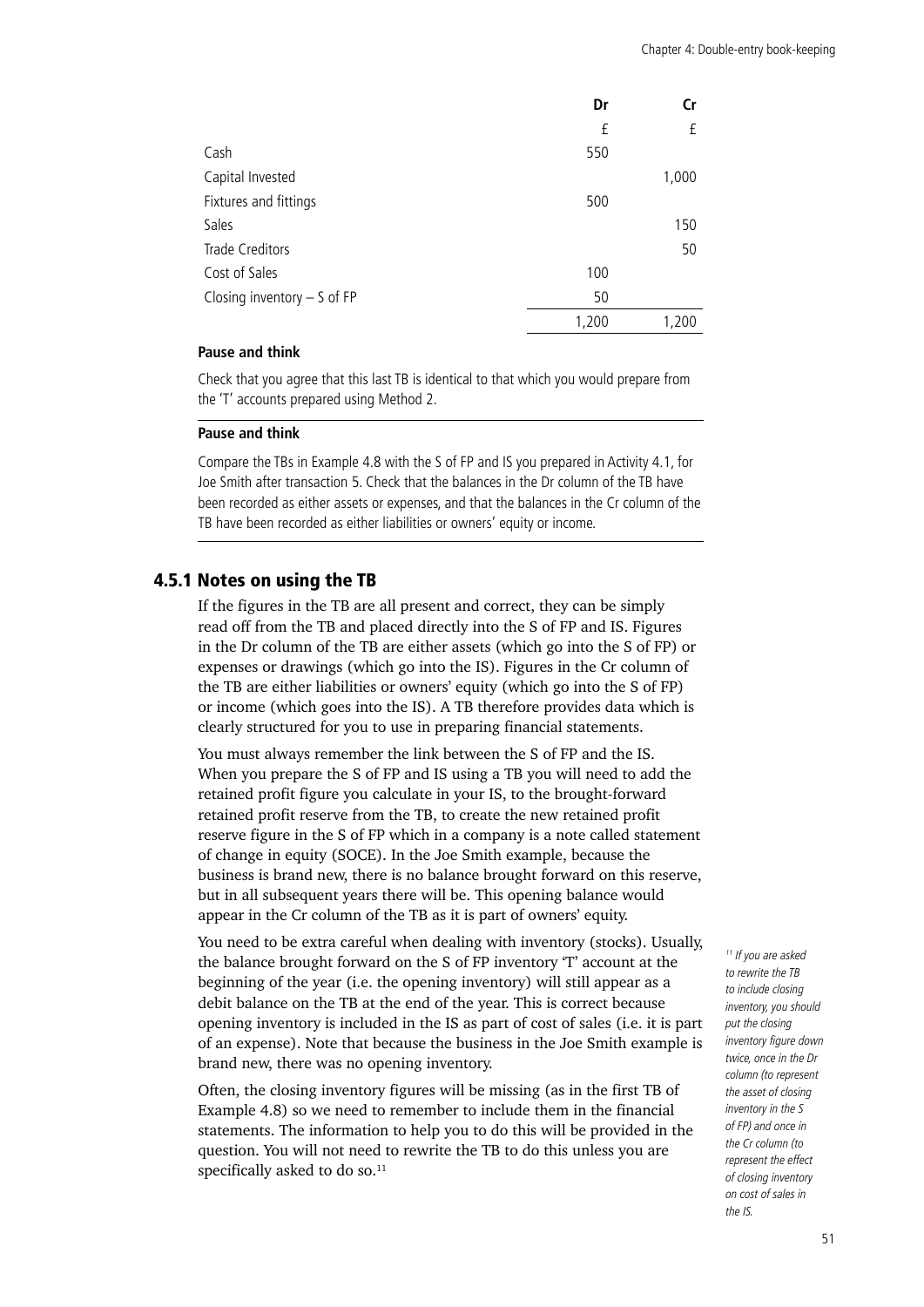<span id="page-57-0"></span>Finally, you must always be aware that there may be errors in the figures in the TB, or figures (like closing inventory) which are missing because they have not yet been accounted for (recorded in the 'T' accounts). Later in this subject guide we will see examples of dealing with information about accounting errors, missing data and other adjustments when preparing financial statements. It will not be necessary to use double-entry book-keeping and prepare 'T' accounts in order to do this.

# 4.6 Overview of chapter

This chapter has described the processes of generating and recording accounting data and has introduced some of the methods of internal control which companies use to discover and prevent accounting errors. We have also seen that the accounting concept of duality leads to the system of double-entry book-keeping, which records both the debit (Dr) and credit (Cr) effects of each transaction.

The output of double-entry book-keeping is the trial balance (TB), which is generated from 'T' accounts in the ledgers. It is most important that you understand how the data in the Dr and Cr columns of the TB is used to prepare the S of FP and IS; you should be able to do this even if you find performing double-entry book-keeping itself difficult or confusing. Do not worry if you struggle with double-entry – you can leave it and come back to it at a later stage.

# 4.7 Reminder of learning outcomes

Having completed this chapter, and the Essential reading and Activities, you should be able to:

- explain the purpose and nature of the books of prime entry for recording accounting transactions
- record simple accounting transactions in ledgers using 'T' accounts, and document these entries using journals
- produce and balance 'T' accounts and extract information for the preparation of the trial balance
- explain the relationship between debit and credit entries in the trial balance and items appearing in the S of FP and income statement
- discuss the problems inherent in accounting systems and the importance of internal control to safeguard the completeness and accuracy of the accounting records
- identify and correct simple errors in the accounting records.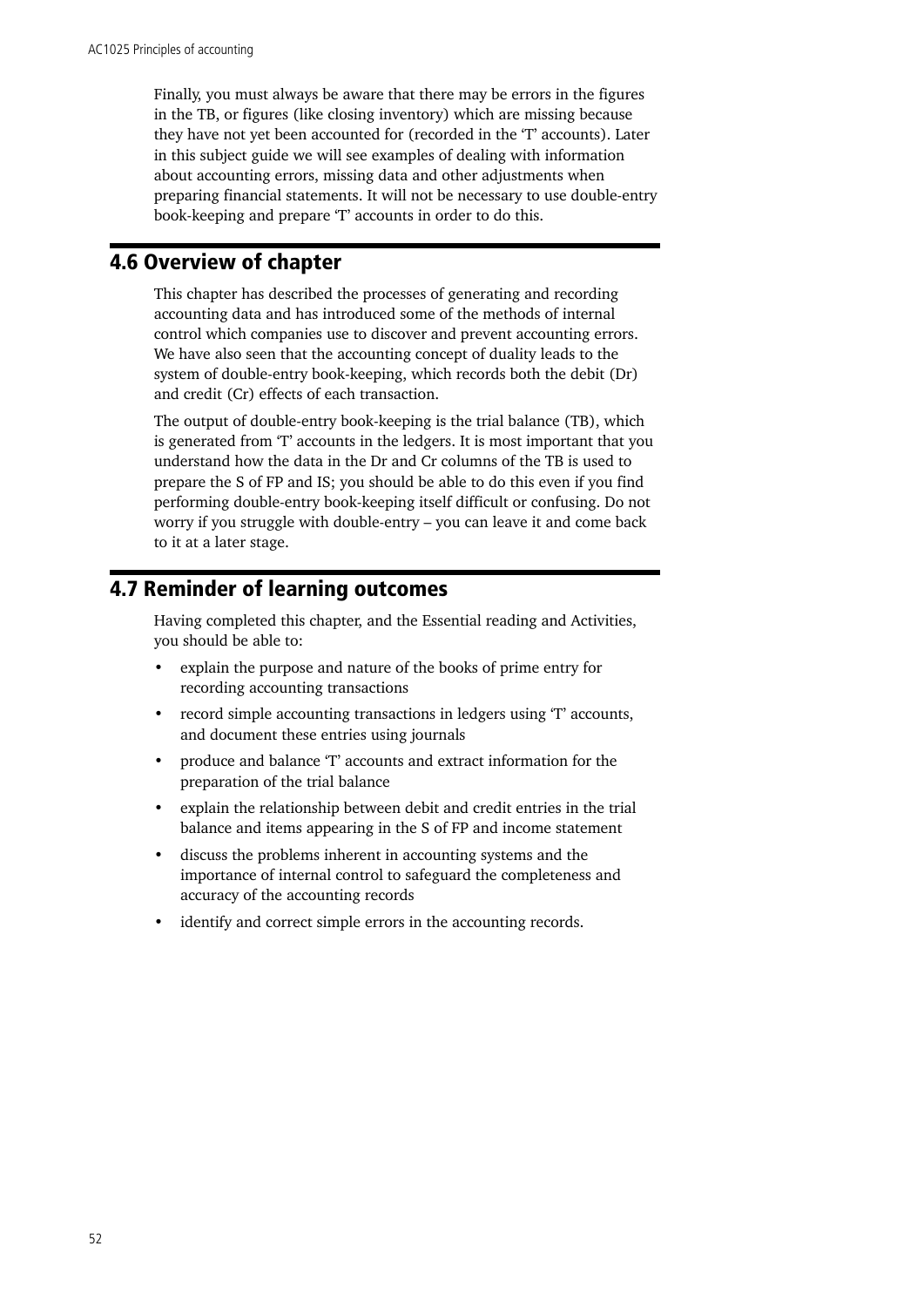# <span id="page-58-0"></span>4.8 Test your knowledge and understanding

## 4.8.1 Sample examination question

#### 4.1 Mac

At 1.1.20X4, the balances of Mac's business were as follows:

|                          | \$     |
|--------------------------|--------|
| Cash in till             | 150    |
| Bank balance (overdrawn) | 13,200 |
| Receivables              | 20,100 |
| Payables                 | 17,550 |
| Inventory, at cost       | 48,690 |
| Capital                  | 38,190 |

On 1 January 20X4, he takes a lease on the adjacent shop, with a view to growing the business. The rent to be paid in the year is \$27,000.

Transactions in the year ended 31 December 20X4 are summarised as follows:

- 1. Since each night any money in excess of the \$150 till float is banked, that balance is to be maintained throughout. Hence, treat all cash transactions as though they go through the bank account.
- 2. A bank loan of \$24,000 is arranged with interest at 13 per cent pa and with that sum, three vans are purchased.
- 3. Mac pays \$7,500 from his personal funds to fit out the new shop with fittings.
- 4. Inventory of \$18,000 is purchased for cash.
- 5. Inventory of \$585,000 is purchased on credit.
- 6. Sales of items costing \$74,000 were sold for \$99,000, cash.
- 7. Sales of items costing \$455,000 were sold for \$640,000 on credit.
- 8. Payables were paid \$567,000.
- 9. \$627,000 was received from receivables.
- 10. Goods purchased on credit for \$8,000 were returned to the supplier.
- 11. The following payments were made from the bank account:

| \$     |
|--------|
| 27,000 |
| 3,120  |
| 42,000 |
| 5,400  |
| 2,100  |
| 3,660  |
| 1,200  |
| 84,480 |
|        |

12. Additionally, drawings paid from the bank were \$7,200.